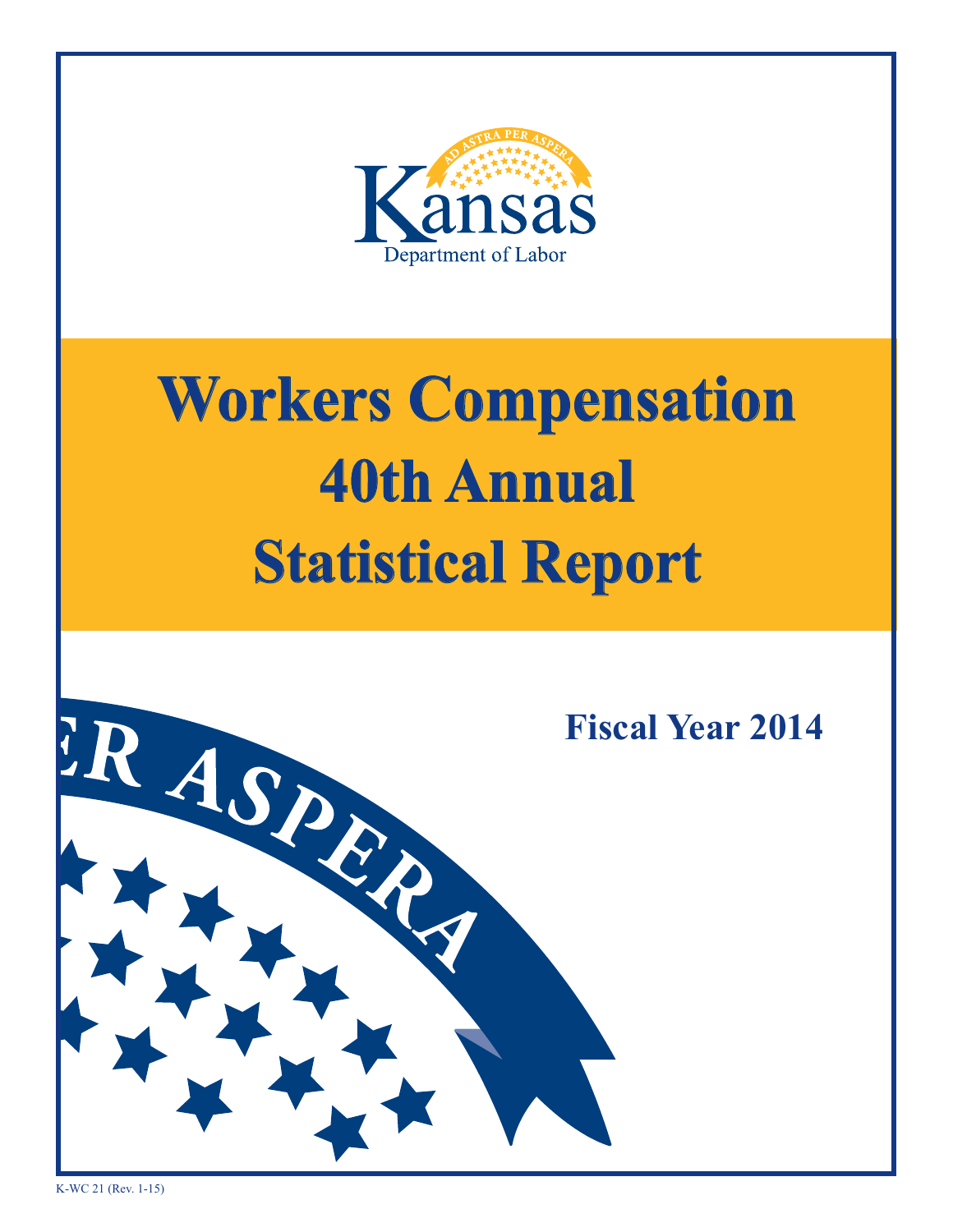# **KANSAS DEPARTMENT OF LABOR**

# **Division of Workers Compensation 40th Annual Statistical Report Fiscal Year 2014**

**January 2015**

**Lana Gordon, Secretary of Labor Larry Karns, Director of Workers Compensation**

**For More Information Contact:**

**KANSAS DEPARTMENT OF LABOR Division of Workers Compensation Technology and Statistics Unit**

Robert Soria 401 SW Topeka Boulevard, Suite 2 Topeka, KS 66603-3105 (785) 296-4000 x2169 robert.soria@dol.ks.gov

K-WC 21 (2015)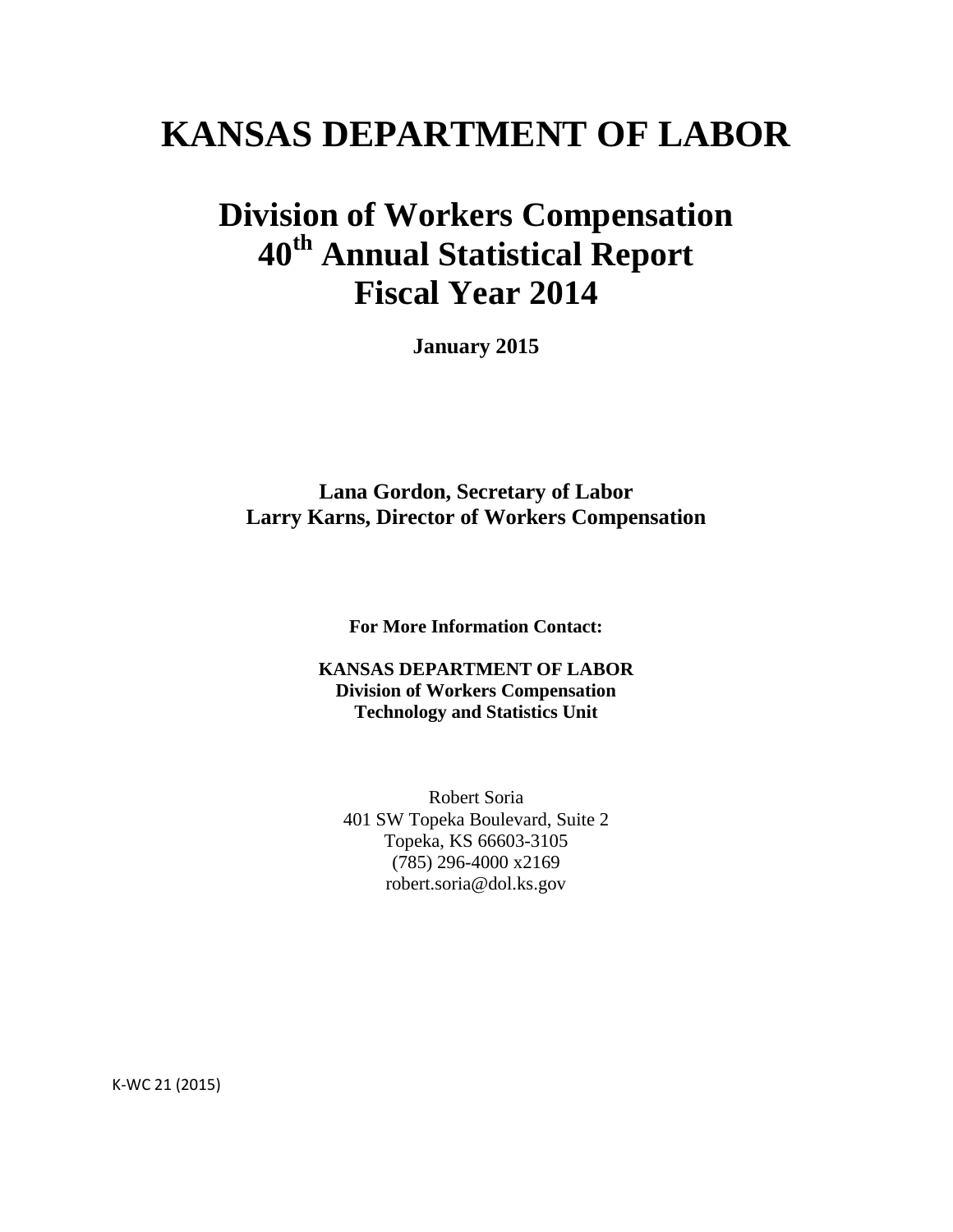# **Kansas Workers Compensation Indemnity Claims Analysis Forthcoming**

The Closed Claim Study was suspended in CY 2013 due to the migration from the International Association of Industrial Accident Boards and Commissions (IAIABC) Electronic Data Interchange (EDI) Release 1 standard to Release 3. The migration was completed in January 2014 and we now have a complete one year's worth of data for analysis. In the coming weeks, the closed claims data for CY 2014 will be processed and a new indemnity claims analysis will be published separate from this annual report in the coming months.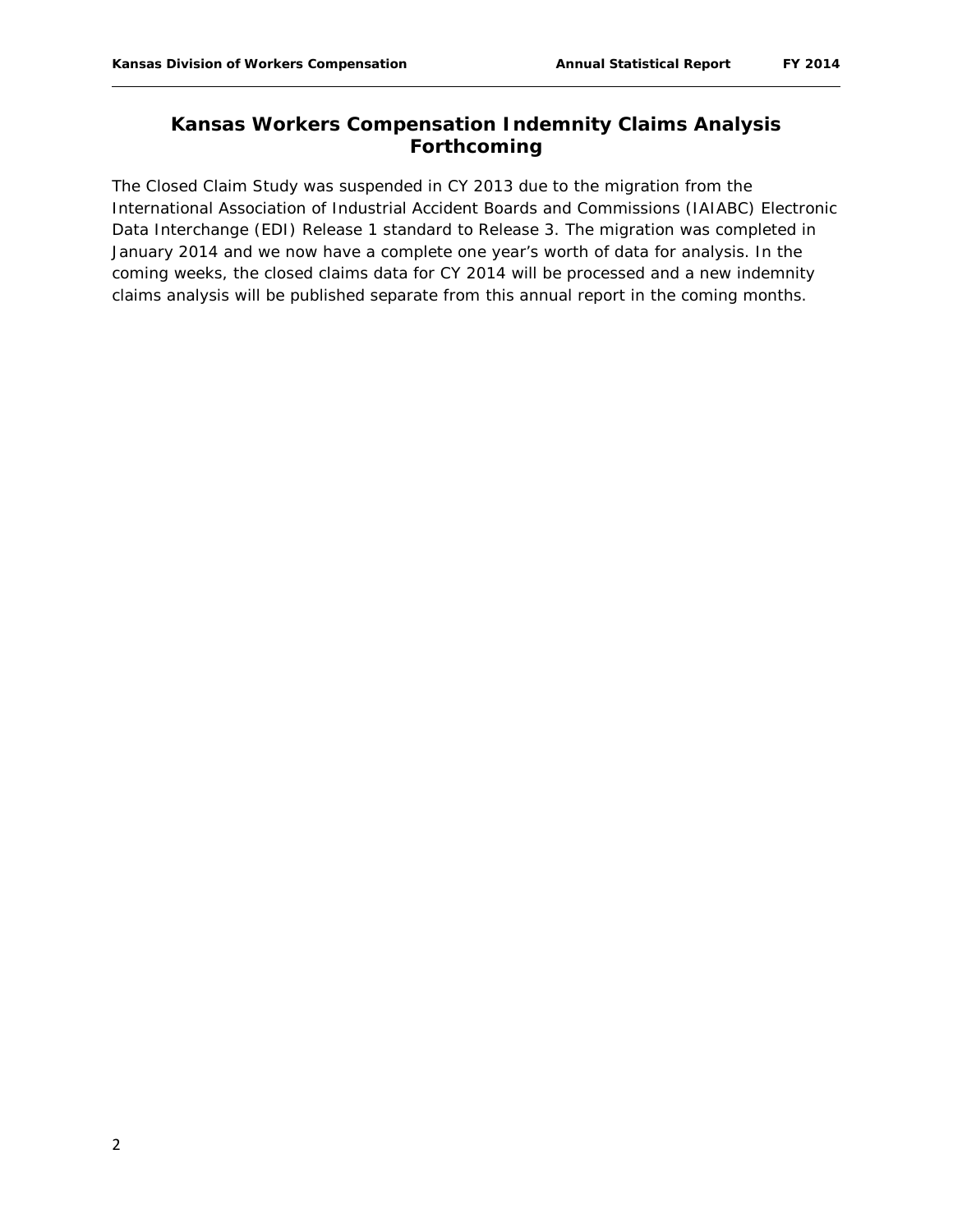## **MESSAGE FROM THE SECRETARY OF LABOR**

Our mission at the Kansas Department of Labor is to serve Kansas workers and businesses by providing fair and efficient administration of state labor laws. Providing quality, timely services to those who are impacted by an injury in the workplace is very important to us. Each year summarize these services into an annual report which presents the data from the previous fiscal and calendar year.

In Fiscal Year (FY) 2014, the division processed 13,502 applications for hearings. The business section issued 144 self-insurance permits to employers. The compliance section established 301 employer contacts. This year, the fraud and abuse unit collected \$324,842.32 in restitution and civil penalties. In addition, the ombudsman section answered information requests from 19,120 parties and the research unit responded to more than 43,000 requests for workers compensation histories.

We continue to pursue utilizing technology to make workers compensation claims easier for our customers to file and for us to process. The Electronic Data Interchange (EDI) which allows for electronic reporting of initial injuries and follow-up by insurers has more than 160 trading partners submitting data on behalf of more than 500 insurance carriers and selfinsured employers. During FY 2014, 76 percent of all original accident reports were filed electronically. We anticipate this number will grow since migration to a mandatory EDI system was completed in January 2014.

We offer web-based services in the area of coverage verification. This allows external users to access coverage information through the Kansas Department of Labor website at [www.dol.ks.gov.](http://www.dol.ks.gov/) We will continue to update and utilize our website to make more information available to our customers.

We would like to know what sections of this report are most helpful to you. We would also like to know how we can best improve our services to you, our customer. Please email us at [wc@dol.ks.gov](mailto:wc@dol.ks.gov) with your feedback.

Sincerely,

Lana Gordon Secretary, Department of Labor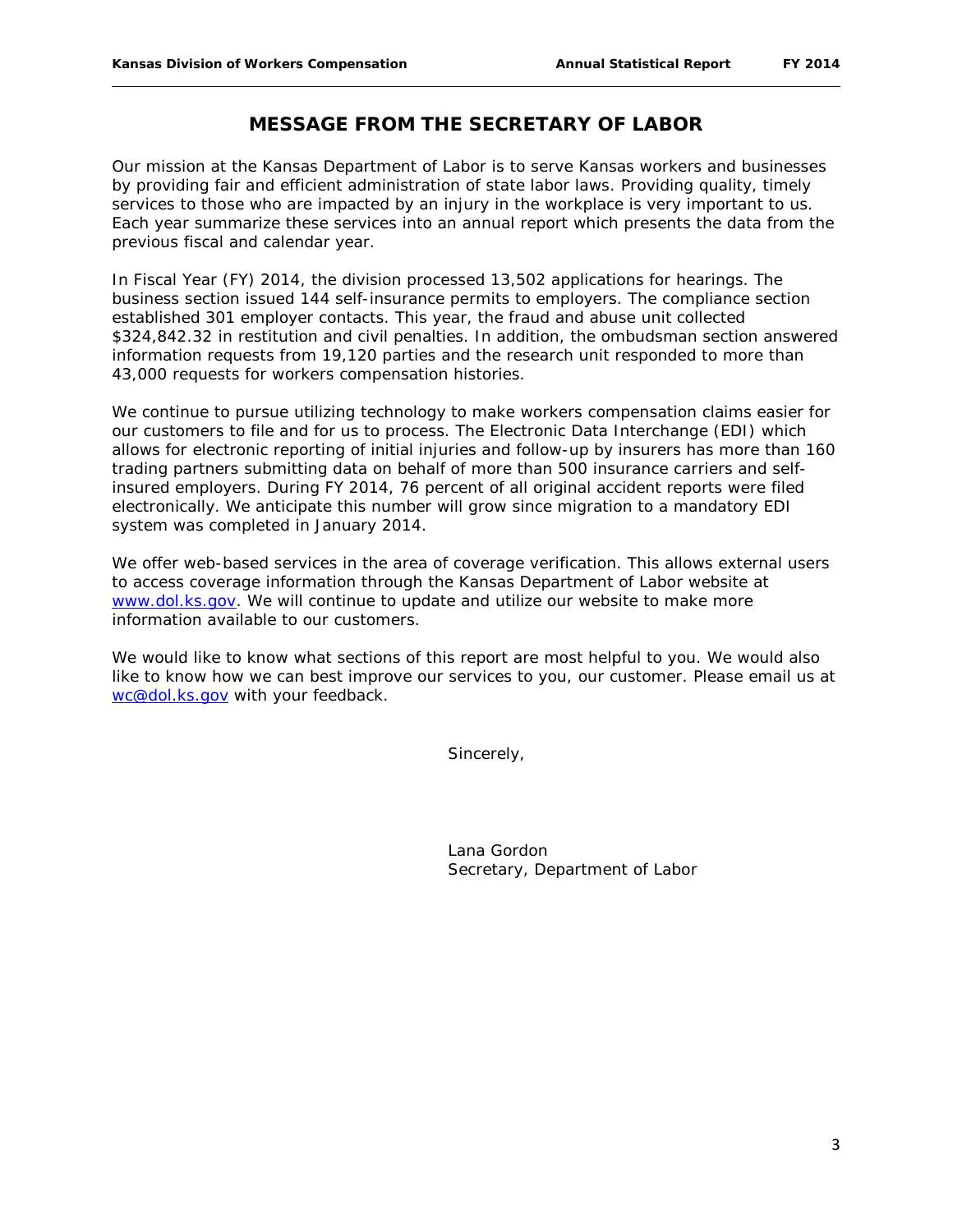# **INTRODUCTION**

The Kansas Legislature enacted the state's first law governing workers compensation, as a no-fault system, more than one hundred years ago – in 1911. Although many significant changes to its provisions have been made since then, the basic premise and purpose of the law have remained much the same. The premise is that those injured in industrial accidents should be compensated regardless of who is at fault. The purpose is to provide protection to the injured employee through employer safety efforts, medical treatment and partial compensation for lost income.<sup>[1](#page-4-0)</sup>

Until 1939, the responsibility for administering the workers compensation law resided with a "workmen's compensation commissioner" whose authority extended from a series of public commissions to which the position reported, including the Public Safety Commission in the 1920s and the Commission of Labor and Industry in the 1930s. In 1939, the Kansas Legislature created and transferred jurisdiction over workers compensation to a stand-alone agency named the Office of the Workmen's Compensation Commissioner. In 1961, the legislature reorganized the office again, into the Office of the Director of Workers Compensation. This office subsequently became a division under the Department of Labor.

The current workers compensation law covers all employers in Kansas, regardless of the number of employees or the kind of work they do, with two exceptions: employers engaged in agricultural pursuits and any employer who during a given calendar year has an estimated payroll less than \$20,000, unless the employer is a subcontractor. The State of Kansas pays no workers compensation benefits to injured workers unless they are state employees. Private employers pay all benefits owed to their injured workers, either directly from the employer's own resources or indirectly through another party. While most covered employers obtain insurance from private carriers or group pools, provisions in the law establish criteria for certain employers to become self-insured. Potentially eligible employers must apply for approval to use the self-insurance option from the Director of Workers Compensation. Criteria include continuous operation for at least five years, a minimum level of after-tax earnings and a minimum debt/equity ratio. The Kansas Insurance Department approves the formation of group-funded self-insurance pools and determines whether employers qualify for membership in a pool.

 $\overline{\phantom{a}}$ 

<span id="page-4-0"></span><sup>1</sup> Madison v. Key Work Clothes, 182 Kan. 186, 192, 318 P. 2d 991 (1957).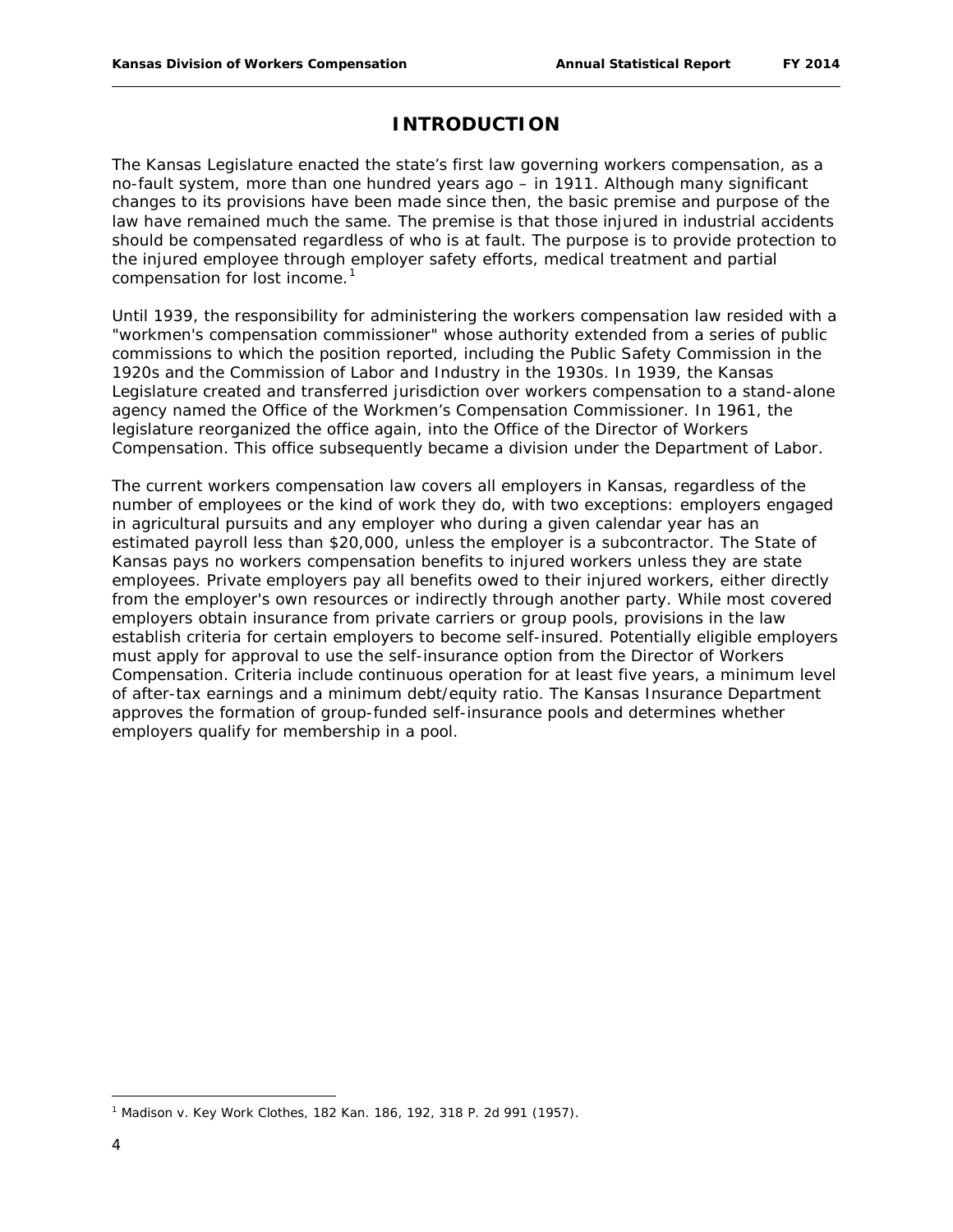# **BENEFITS INFORMATION**

#### **COMPENSATION**

Kansas' Workers Compensation Law requires that an employer or its insurance carrier pay an injured employee two-thirds of the employee's gross average weekly wage, up to the amount of the applicable maximum benefits listed below. To find the appropriate maximum using the list below, look for the range of dates that contain the date of injury and then go to the right to find the maximum dollar amount of the benefit. For example, if the date of injury was August 21, 2014, the maximum weekly benefit one could receive would be \$594. The actual amount a worker receives is the lesser of two amounts: either two-thirds of the worker's gross average weekly wage or the maximum in effect at the date of the injury. This effective maximum does not change over the life of one's claim, even though the maximum benefit level for each new 12-month interval usually increases by a small amount.

#### **Maximum Compensation Schedule**

| Date of Injury                 | <b>Maximum Benefit</b> |
|--------------------------------|------------------------|
| July 1, 2004-June 30, 2005     | \$449                  |
| July 1, 2005-June 30, 2006     | \$467                  |
| July 1, 2006-June 30, 2007     | \$483                  |
| July 1, 2007-June 30, 2008     | \$510                  |
| July 1, 2008-June 30, 2009     | \$529                  |
| July 1, 2009-June 30, 2010     | \$546                  |
| July 1, 2010-June 30, 2011     | \$545                  |
| July 1, 2011-June 30, 2012     | \$555                  |
| July 1, 2012-June 30, 2013     | \$570                  |
| July 1, 2013-June 30, 2014     | \$587                  |
| July 1, 2014-June 30, 2015     | \$594                  |
| <b>Current Weekly Minimum:</b> | \$25                   |

#### **MEDICAL**

A person injured on the job is entitled to all medical treatment that may be needed to cure or relieve the effects of the injury. Under the law, the employer has the right to choose the treating physician. If the worker seeks treatment from a doctor not authorized or agreed upon by the employer, the insurance company is only liable for a maximum of \$500 toward such medical bills. The employee does have the right to apply to the Director of Workers Compensation for a change of doctor. An injured worker is generally entitled to mileage reimbursement for trips to see a physician for distances in excess of five miles for the round trip. The injured worker generally also can obtain reimbursement if transportation must be hired. Weekly compensation is payable at the above applicable rate for the duration of the disability. In no case can such payments exceed a total of \$155,000 for permanent total or \$130,000 for permanent partial or temporary disability.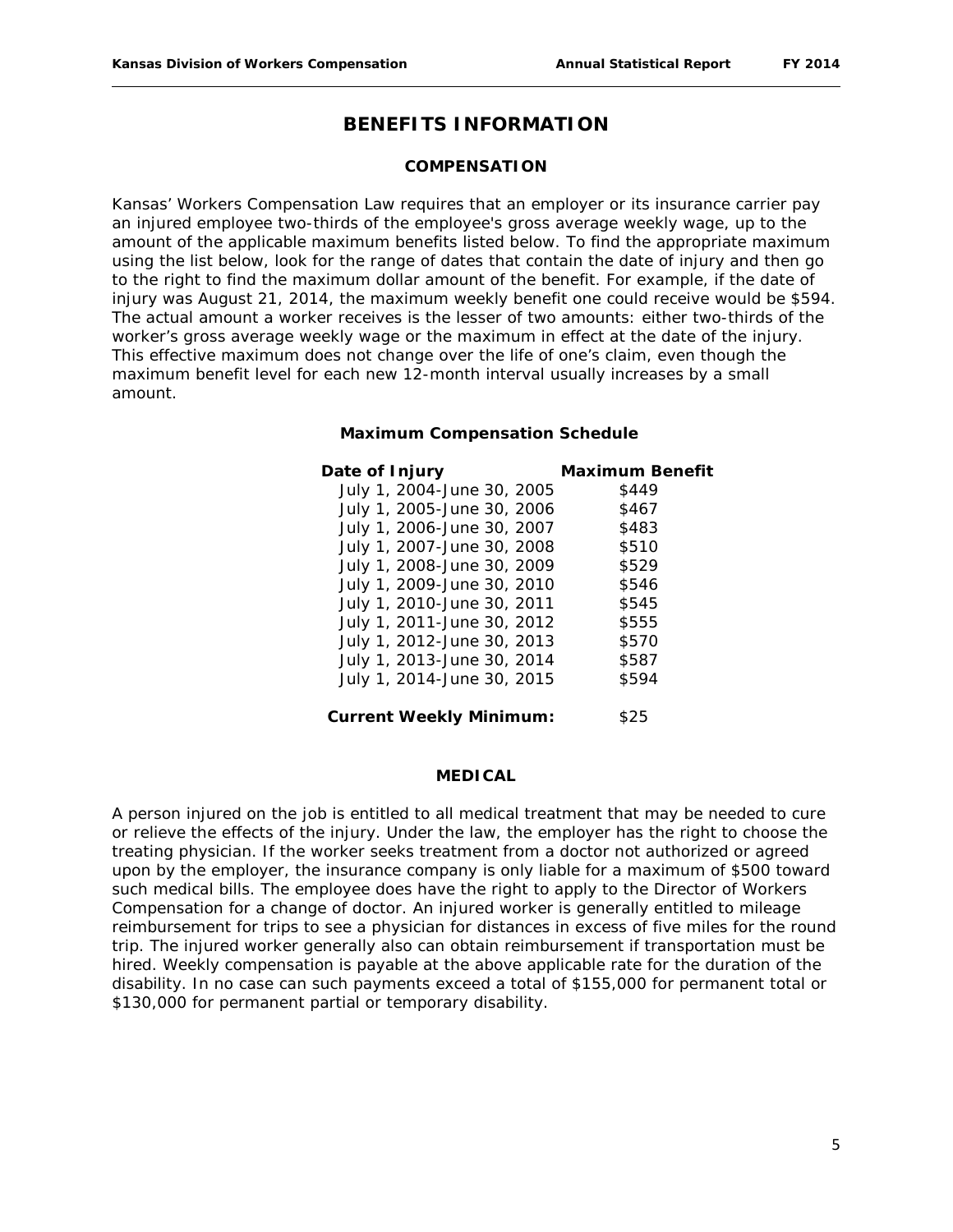# **BENEFITS INFORMATION**

#### **CATEGORIES OF DISABILITY COMPENSATION BENEFITS**

**Temporary Total Disability** is paid when the employee, due to an injury, is unable to engage in any type of substantial and gainful employment. Benefits are paid for the duration of the disability.

**Permanent Total Disability** is paid when the employee, due to an injury, has been rendered completely and permanently incapable of engaging in any type of substantial and gainful employment. The loss of both eyes, both hands, both arms, both feet or both legs, and any combination thereof, in the absence of proof to the contrary, shall also constitute a permanent total disability. Substantially total paralysis or incurable imbecility or insanity resulting from injury independent of all other causes also shall constitute permanent total disability.

**Permanent Partial Scheduled Disability** is paid when the employee sustains complete or partial loss of use of a body part, such as an arm, due to a job-related injury. Compensation is limited to a percentage of the scheduled number of weeks.

**Permanent Partial General Disability** is paid when the employee sustains permanent partial disability not specifically covered by the schedule. Compensation is based on the percentage of disability remaining after recovery and is limited to 415 weeks.

**Survivors' Benefits** of \$300,000 are paid to an employee's surviving spouse and dependent children if death occurs as a result of injury. If there is no surviving spouse or dependents, the legal heirs are entitled to \$25,000. Burial expenses up to \$5,000 also are covered.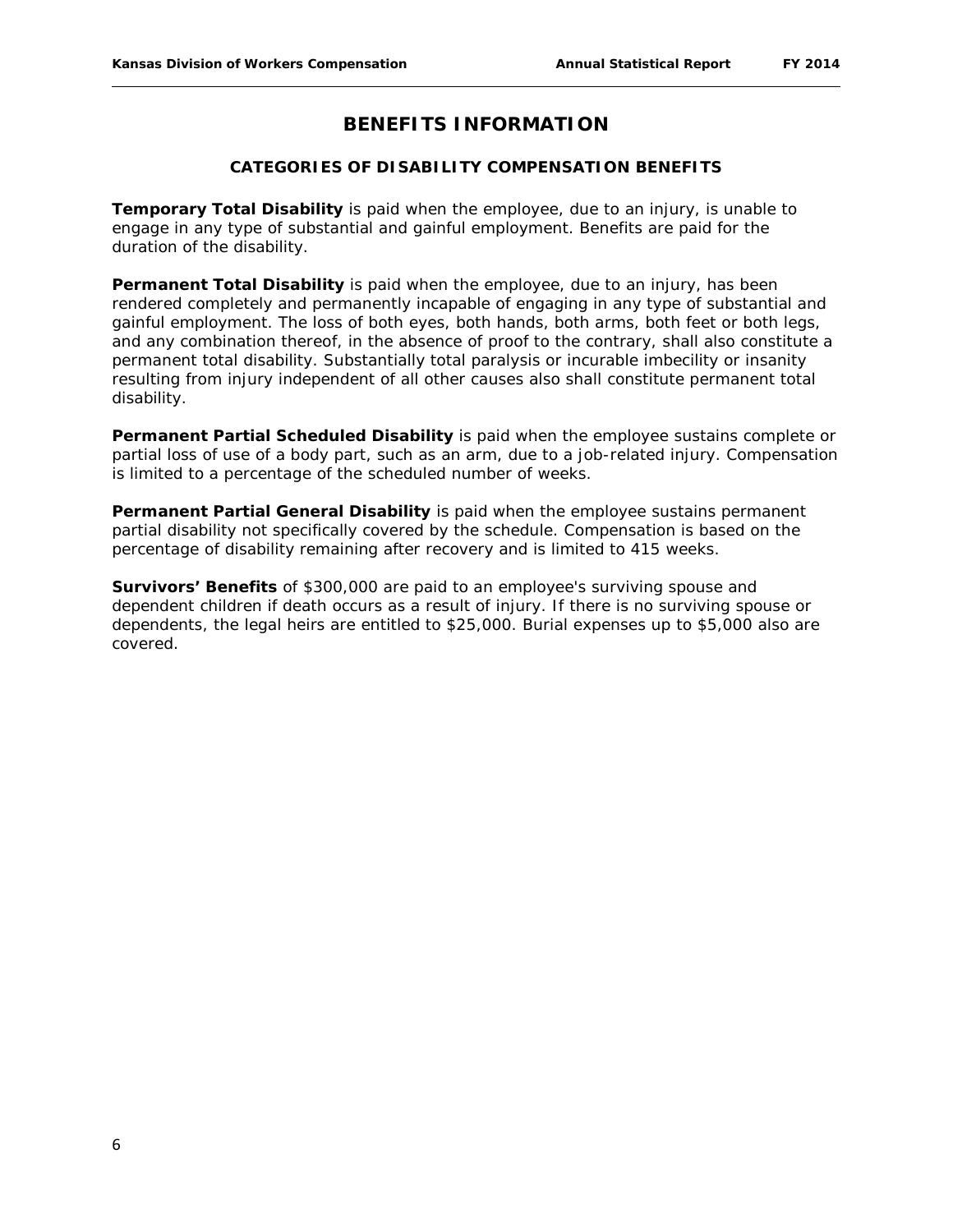# **ACKNOWLEDGEMENTS**

This 40<sup>th</sup> Annual Statistical Report would not have been possible without the dedication and resourcefulness of the following people and organizations:

#### **KANSAS DEPARTMENT OF LABOR**

Lana Gordon, Secretary Brad Burke, Deputy Secretary

#### **Division of Workers Compensation**

Larry Karns, Director Kristi Schmidt, Public Service Administrator David Sprick, Administrator, Operations Section Carol Cast, Administrator, Public Resources Section Alan Stanton, Public Service Executive **Technology and Statistics Unit**

Robert Soria, Research Analyst and principal author Derek Van, Research Analyst Georgia Rogers, Research Analyst Jessica Webb, Program Consultant

#### **Cover design, editing and marketing:**

Division of Marketing and Communications

#### **KANSAS INSURANCE DEPARTMENT**

#### **Insurance Experience and Workers Compensation Fund Tables furnished by:**

Jim Newins, Director, Property and Casualty Division Joyce Banks, Comptroller

#### **WASHBURN UNIVERSITY**

#### **Statistical Consultation:**

Dr. Ron Wasserstein, Professor of Statistics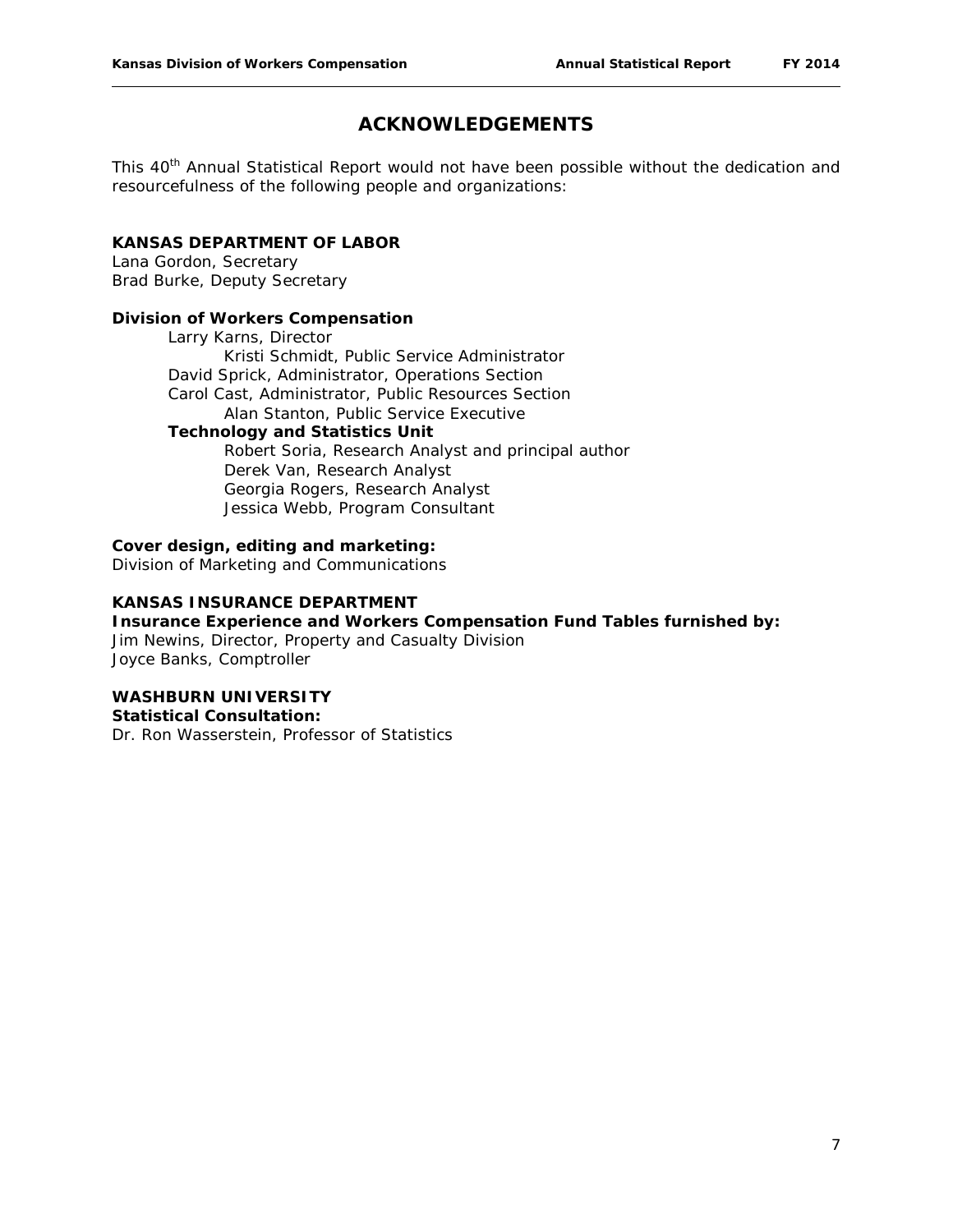# **TABLE OF CONTENTS**

| SECTION ONE: Administrative Profile of the Division of Workers Compensation FY 2014 10 |  |
|----------------------------------------------------------------------------------------|--|
|                                                                                        |  |
|                                                                                        |  |
|                                                                                        |  |
|                                                                                        |  |
|                                                                                        |  |
|                                                                                        |  |
|                                                                                        |  |
|                                                                                        |  |
|                                                                                        |  |
|                                                                                        |  |
|                                                                                        |  |
|                                                                                        |  |
|                                                                                        |  |
|                                                                                        |  |
|                                                                                        |  |
|                                                                                        |  |
|                                                                                        |  |
|                                                                                        |  |
|                                                                                        |  |
|                                                                                        |  |
|                                                                                        |  |
|                                                                                        |  |
|                                                                                        |  |
|                                                                                        |  |
|                                                                                        |  |
|                                                                                        |  |
|                                                                                        |  |
|                                                                                        |  |
|                                                                                        |  |
|                                                                                        |  |
|                                                                                        |  |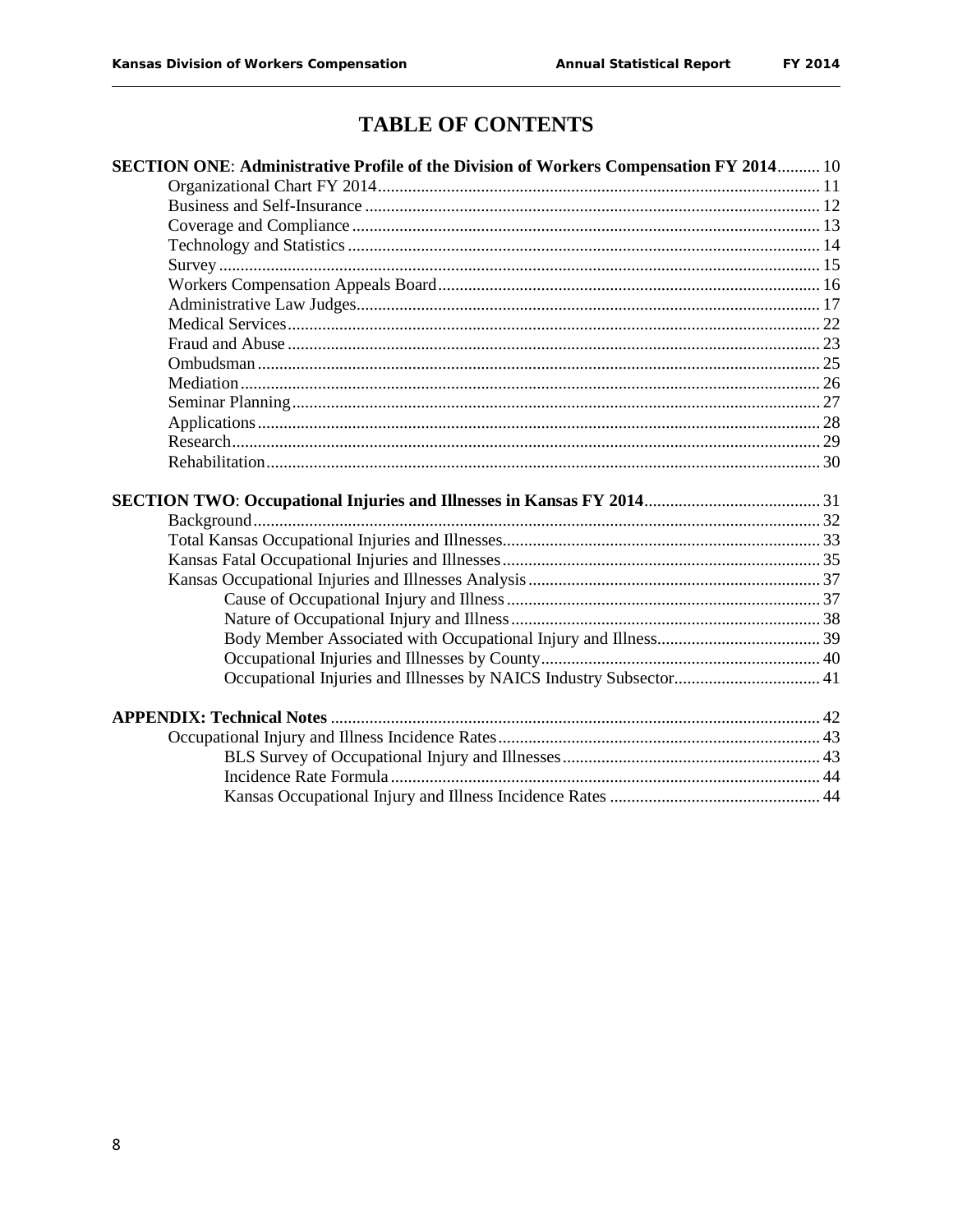# **LISTS OF TABLES AND FIGURES**

#### **TABLES SECTION ONE**

| 1-4 Number of Fraud, Abuse and Compliance Cases Reported by Referral FY 2014 |  |
|------------------------------------------------------------------------------|--|
|                                                                              |  |

#### **SECTION TWO**

| $2 - 1$  |                                                                                            |  |
|----------|--------------------------------------------------------------------------------------------|--|
| $2 - 2$  | Total Kansas Occupational Injuries and Illnesses Incidence Rate FY 2005 - FY 2014  33      |  |
| $2 - 3$  |                                                                                            |  |
| $2 - 4$  | Kansas Fatal Occupational Injuries and Illnesses Incidence Rate FY 2005 - FY 2014 35       |  |
| $2 - 5$  |                                                                                            |  |
| $2 - 6$  |                                                                                            |  |
| $2 - 7$  |                                                                                            |  |
| $2 - 8$  |                                                                                            |  |
| $2 - 9$  |                                                                                            |  |
| $2 - 10$ | Most Frequent Industry Subsector Reported in Occupational Injuries and Illnesses FY 201441 |  |

# **FIGURES**

# **SECTION ONE**

| $1-1$   | Organizational Chart Kansas Department of Labor Division of Workers Compensation |  |
|---------|----------------------------------------------------------------------------------|--|
|         |                                                                                  |  |
| $1-2$   |                                                                                  |  |
| $1-3$   |                                                                                  |  |
| $1 - 4$ |                                                                                  |  |
| $1-5$   |                                                                                  |  |
| $1-6$   |                                                                                  |  |
| $1 - 7$ |                                                                                  |  |
| $1-8$   |                                                                                  |  |
| $1-9$   |                                                                                  |  |
|         |                                                                                  |  |
|         |                                                                                  |  |

#### **SECTION TWO**

| $2 - 1$ |                                                                                     |  |
|---------|-------------------------------------------------------------------------------------|--|
| $2 - 2$ | Total Kansas Occupational Injuries & Illnesses Annual Change in Accident Counts and |  |
|         |                                                                                     |  |
| $2 - 3$ |                                                                                     |  |
| $2 - 4$ |                                                                                     |  |
| $2 - 5$ |                                                                                     |  |
| $2-6$   |                                                                                     |  |
| $2 - 7$ | Most Frequent Body Member Reported in Occupational Injuries & Illnesses FY 2014 39  |  |
| $2 - 8$ |                                                                                     |  |
|         |                                                                                     |  |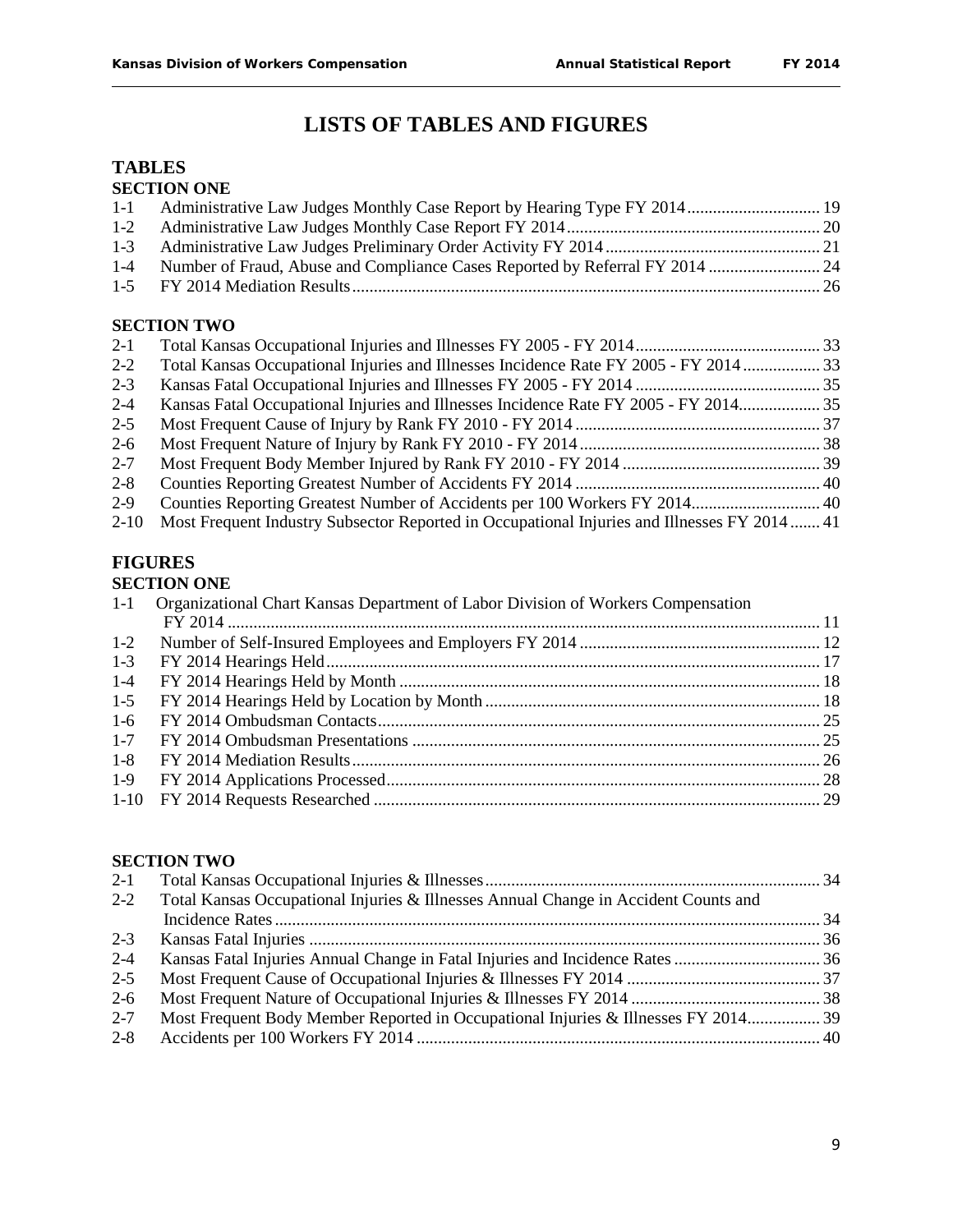# **Section 1**

# **Administrative Profile of the Kansas Division of Workers Compensation FY 2014**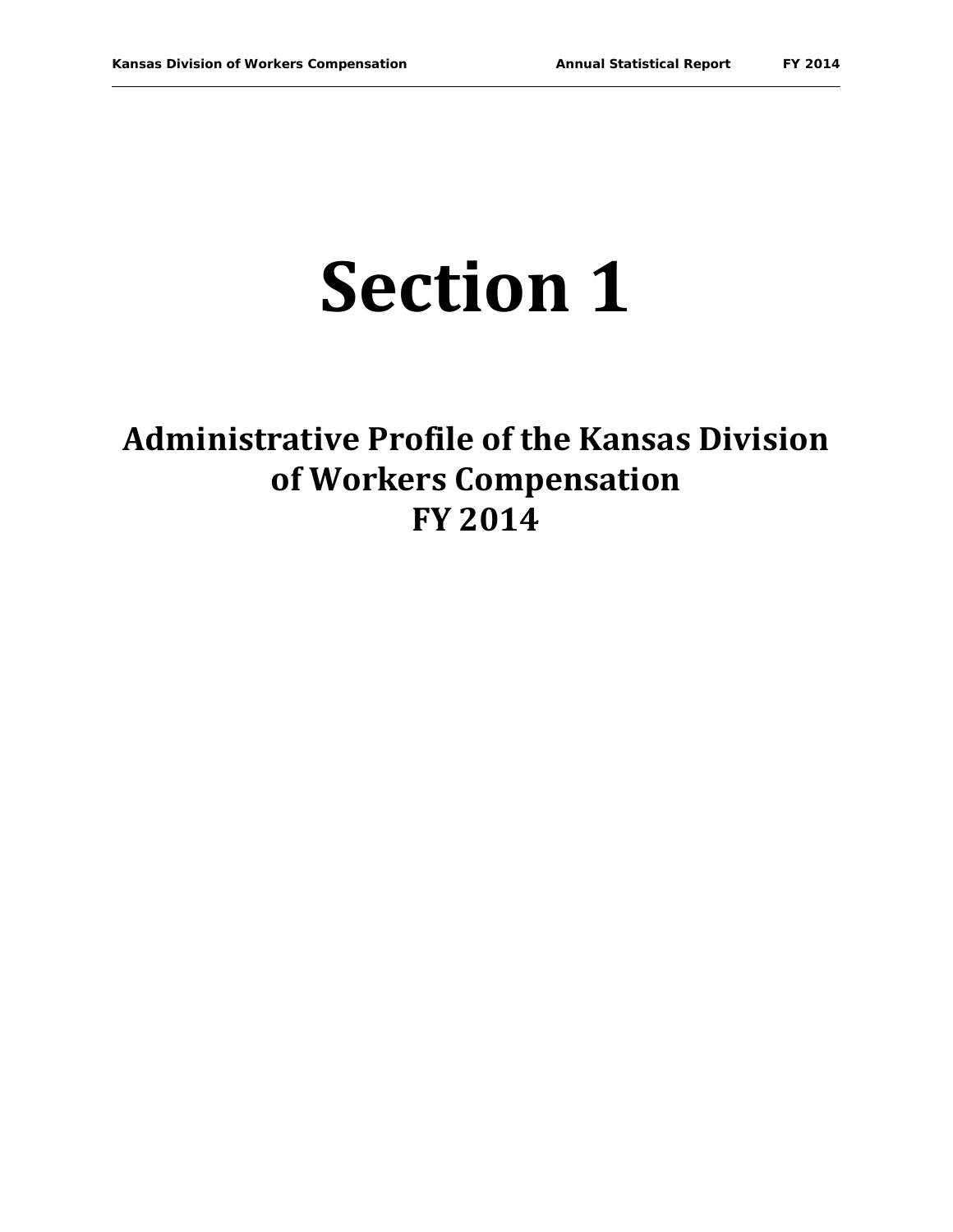

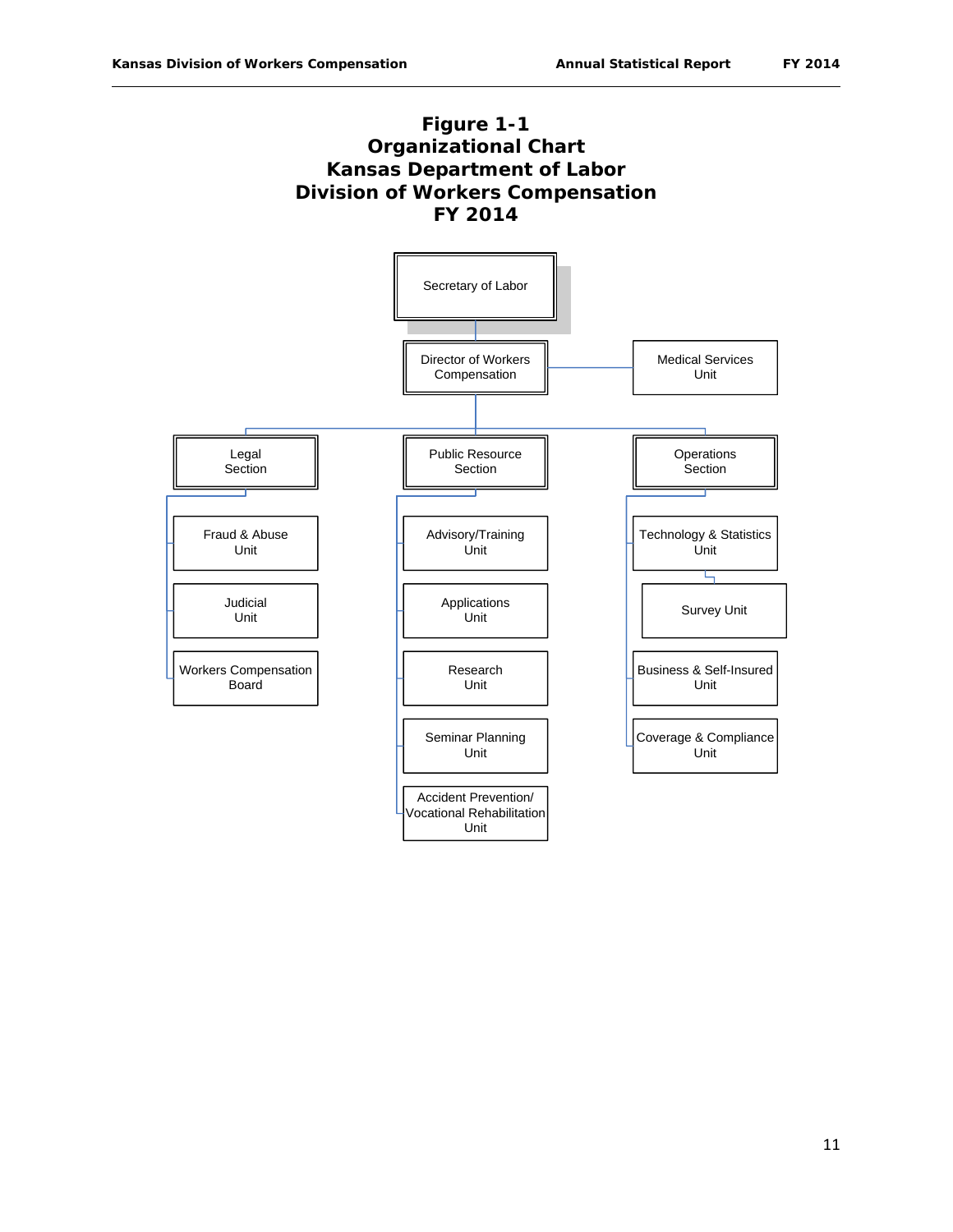# **Business and Self-Insurance**

#### **Objective**

Administer the state self-insurance program and manages the business operations of the division.

#### **Tasks**

- Conducts in-depth company and financial review of self-insured employers.
- Responsible for the assessment of workers compensation fees.
- Manages all assessment accounting, mathematical calculations, data accumulation and storage, voucher preparation, fee fund deposits, ordering and accounting for equipment and supplies for the division.
- Conducts registration for the annual division seminar.
- Prepares the annual division fiscal year budget.
- Sells the Workers Compensation Law Book and the Medical Fee Schedule.

#### **Quick Facts**

#### **Assessments Collected to Finance 2015**

- \$429,299,799 reported losses paid in CY 2013.
- \$11,976,540\* assessments collected in FY 2014.
- Current assessment factor is .0279.
- 820 carriers, pools and self-insurers reported to the division.

\* Includes previous year outstanding balance collected this year in collected total.

#### **Self Insurance**

- 3 employers' new applications approved.
- 4 permits cancelled.

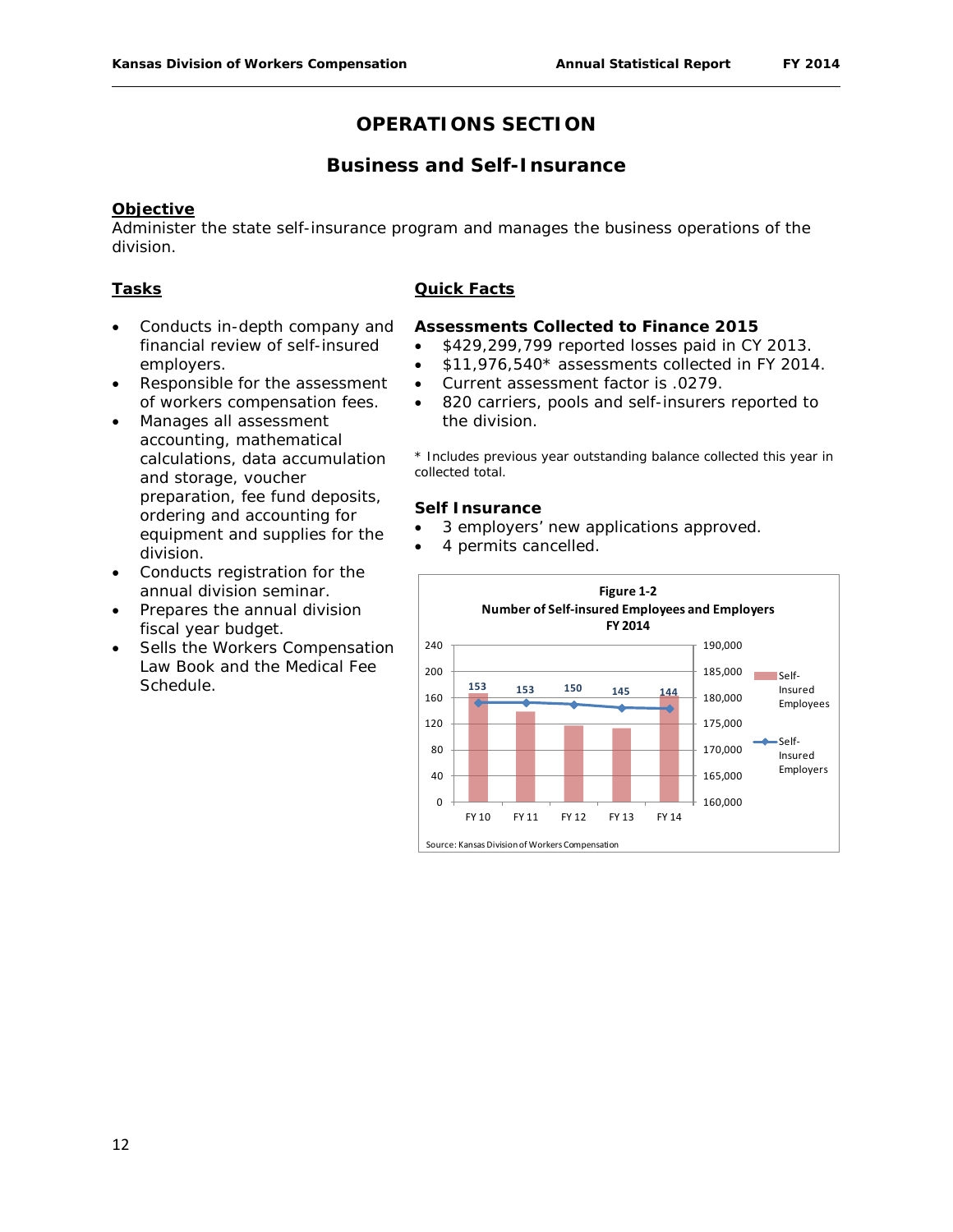# **Coverage and Compliance**

#### **Objective**

Ensure all businesses in Kansas are aware of their responsibilities and in compliance with the Workers Compensation Act.

#### **Tasks**

- Administers and enforces mandated proof of coverage and compliance.
- Assures all accident reports are timely filed.
- Ensures all accident reports are properly processed and checked for complete information.
- Enters new and updated information into database.
- Verifies Social Security numbers with Social Security Administration.
- Gathers employer and carrier information from accident reports and quickly researches and resolves incomplete information.
- EDI trading partner compliance

#### **Quick Facts**

#### **Coverage and Compliance**

- 23,174 employers researched.
- 301 employers contacted for no proof of coverage with 188 of these referred to the fraud unit for investigation.
- 37 employers obtained coverage, 150 employers provided proof of coverage or explanation for exemption and 588 employers provided renewed certificates of coverage.

#### **Data Entry**

- 12,883 hard copy accident reports entered into database.
- 3,198 employers created and 6,525 updated in database.

#### **Social Security Verification**

• 5,268 claimants created and 34,867 updated in database.

#### **Research**

• 25,455 EDI accidents, 932 elections and 302 dockets required additional research.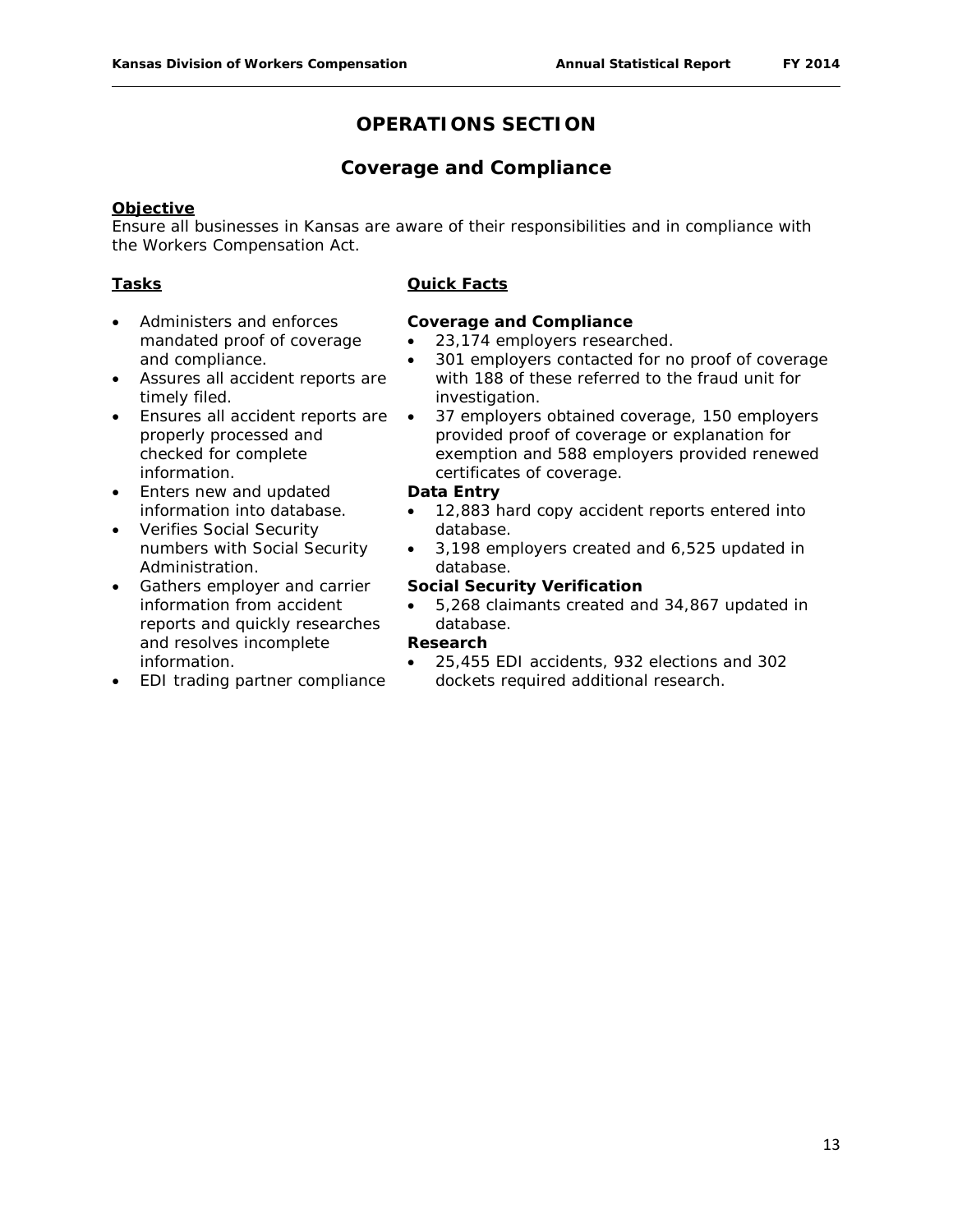# **Technology and Statistics**

#### **Objective**

Deliver workers compensation information to the Kansas Department of Labor, the Legislature and the general public.

#### **Tasks**

- Administers the division's statutory Electronic Data
- Interchange (EDI) program. • Publishes annual statistical report and closed claim study.
- Coordinates with KDOL Information Technology Division to maintain and enhance the database and resolve operational database implementation issues.
- Maintains several data marts of Kansas workers compensation claims information on workrelated accidents.
- Generates reports from research studies and evaluations.
- Responds to ad hoc research requests from internal and external customers.
- Manages content for the division Web pages on the KDOL website.

- K.A.R. 51-9-17 mandated as of January 1, 2014 all first and subsequent reports of injuries to be reported electronically using KS EDI Release 3.
- Migration to KS EDI Release 3 was completed by January 2014.
- More than 160 trading partners utilized EDI to send reports on behalf of more than 500 insurance carriers and 140 self-insured employers.
- EDI first reports of injury constituted 54,205 or over 75 percent of all accident reports filed.
- The planning phase for the Kansas workers compensation digitization project kicked off in November 2014 and will continue into 2015.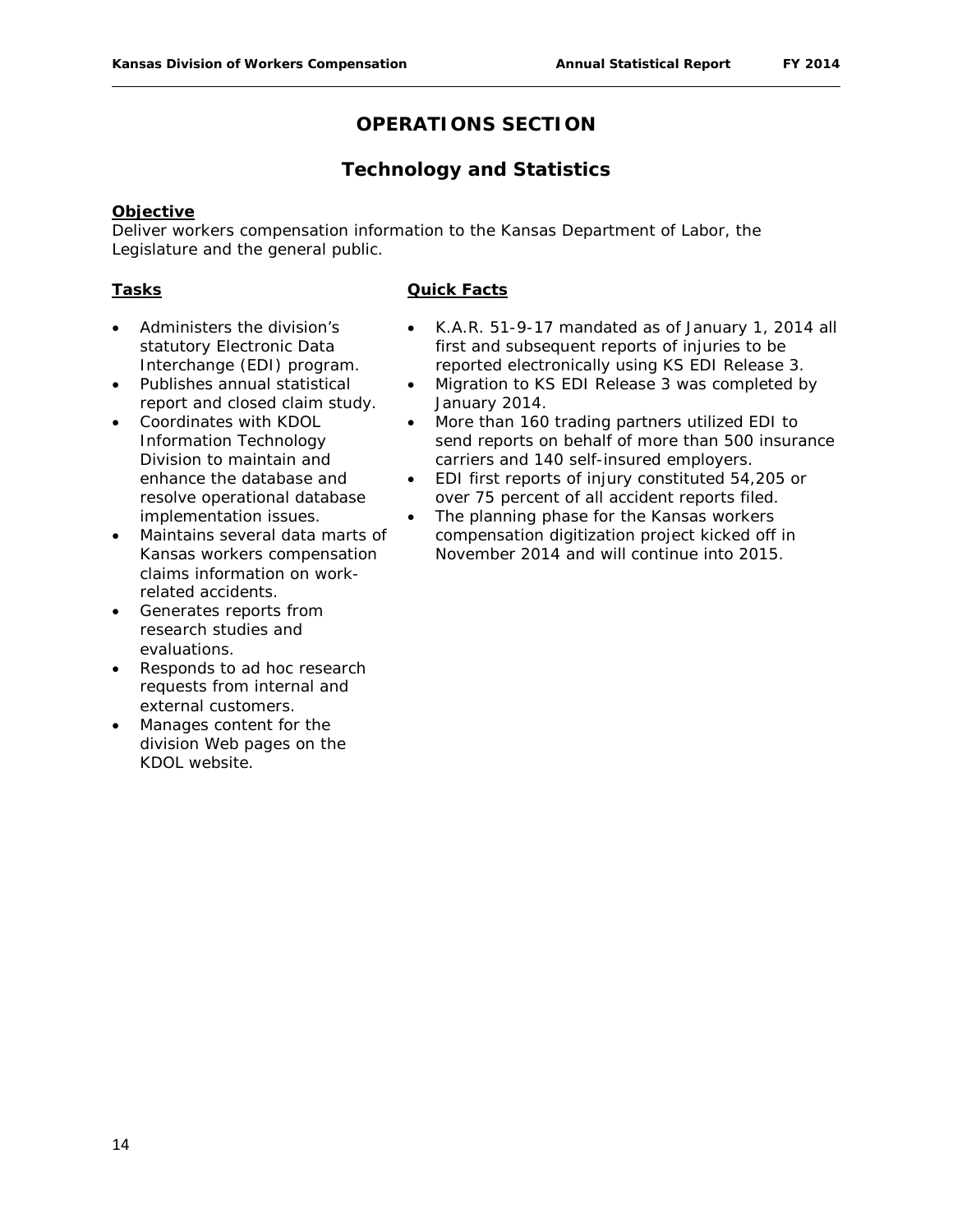### **Survey**

#### **Objective**

Administer the Survey of Occupational Injuries and Illnesses (SOII) and Census of Fatal Occupational Injuries (CFOI) programs. Provide occupational injury and illness and employment data to the Occupational Safety and Health Administration (OSHA).

#### **Tasks**

- Administers surveys for the Bureau of Labor Statistics and the Occupational Safety and Health Administration.
- Contacts survey nonrespondents to try and collect data.
- Contacts survey respondents to clarify data and ensure quality.
- Maintains and updates survey respondent database.
- Utilizes specialized software and troubleshoots survey respondent issues.
- Researches, verifies and documents workplace fatalities.
- Generates materials for media releases and publication of survey results and statistics.
- Tests software for Bureau of Labor Statistics regional office.

#### **Quick Facts**

#### **SOII**

- Estimates annual counts and incidence rates of non-fatal workplace injuries and illnesses.
- Case circumstances and workers characteristics are reported for cases that involve days away from work.
- Private sector survey responses are mandatory under Public Law 91-596.
- Public sector survey responses are voluntary.

#### **CFOI**

- Each fatality case must have at least two substantiating documents.
- A qualifying document can include death certificates, workers compensation accident reports, OSHA reports, news accounts, coroner's reports, obituaries, employer questionnaires and other federal and state records.
- Each fatality is counted in the state where the incident occurs regardless of state of employment to eliminate duplicate reporting.
- Heart attacks and illness victims are excluded from the count.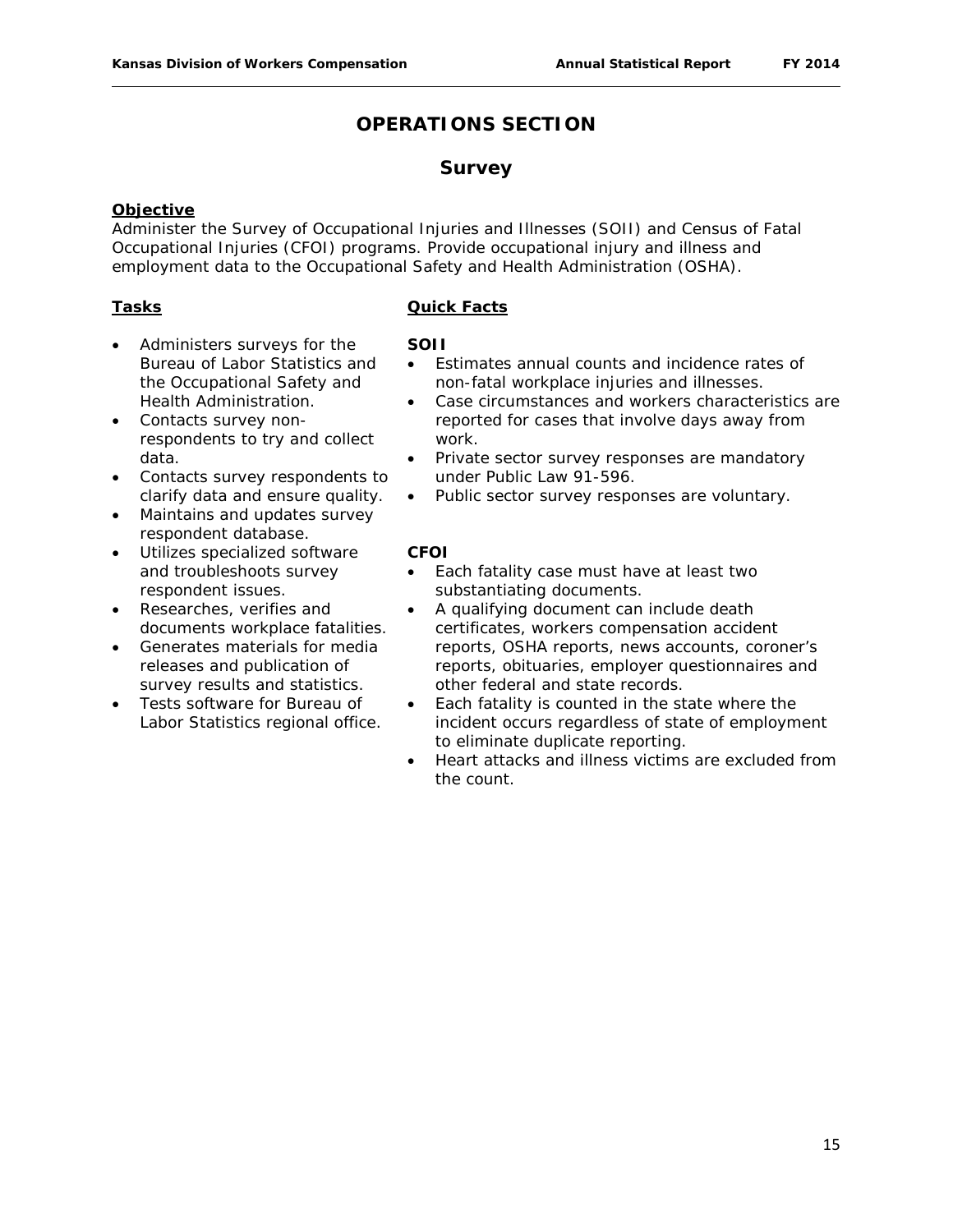# **LEGAL SECTION**

# **Workers Compensation Appeals Board**

#### **Objective**

The Board has jurisdiction to review appeals from all final orders and certain preliminary hearing orders entered by the state's ten administrative law judges and to review appeals from orders entered in utilization review proceedings.

#### **Tasks**

#### **Quick Facts**

- Makes timely decisions while maintaining consistency and fairness within the law.
- 298 decisions issued.
- 314 applications for review received.
- 343 dispositions generated including dismissals and settlements.
- Reviews appeals from all final orders and certain preliminary hearing orders.
- Reviews appeals from orders entered in utilization review proceedings.
- Appeals of Board decisions are taken directly to the Kansas Court of Appeals.

Visit the Board's website at: [www.dol.ks.gov/WC/about\\_board.html.](http://www.dol.ks.gov/WC/about_board.html)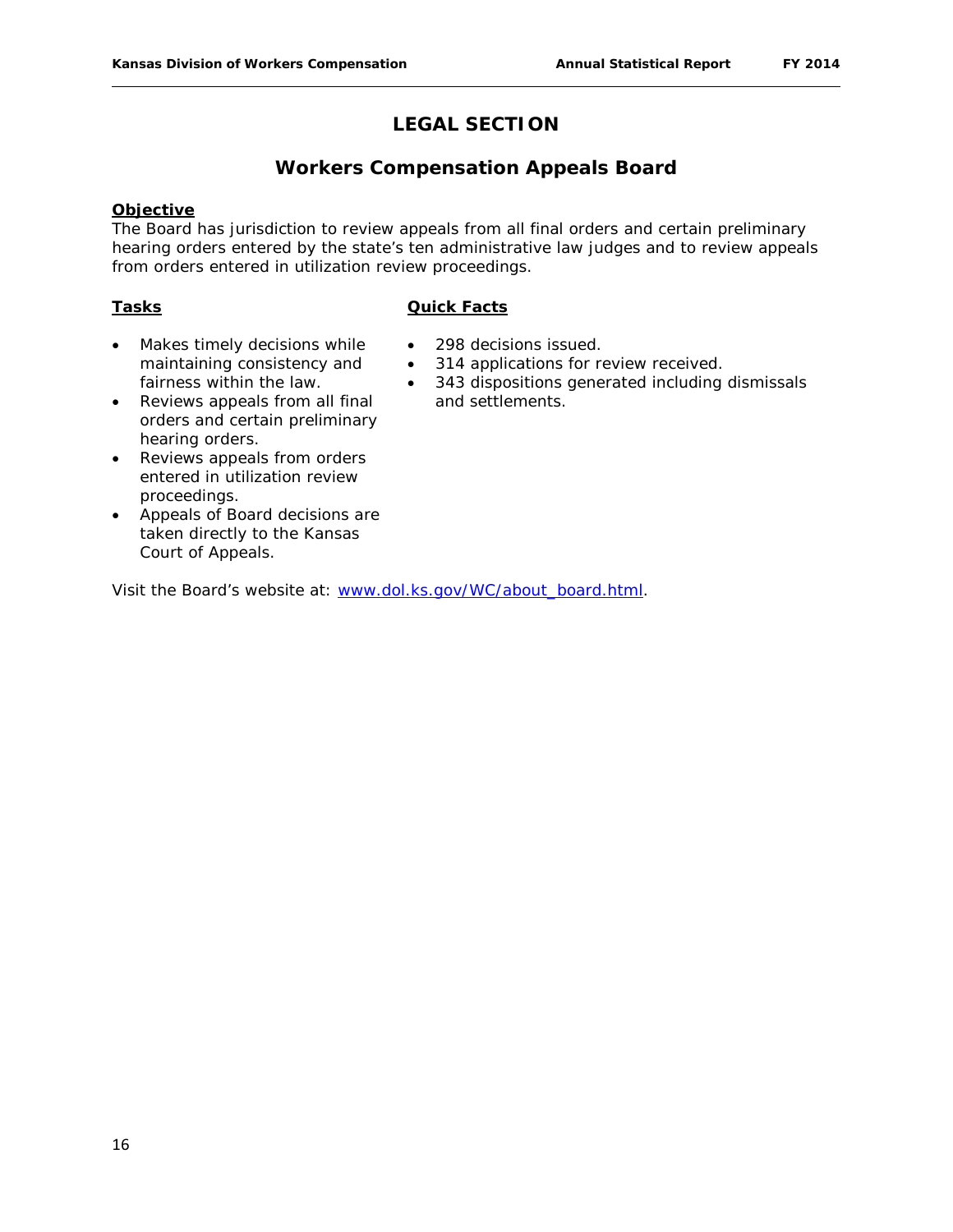# **LEGAL SECTION**

# **Administrative Law Judges**

#### **Objective**

Hold hearings and issue decisions in contested workers compensation claims.

#### **Tasks**

- Employs 10 full-time administrative law judges (ALJs) to hold hearings and issue decisions.
- Employs special administrative law judges to hold settlement hearings and approve settlements.
- Holds hearings in five offices throughout the state: Garden City, Lenexa, Salina, Topeka and Wichita.
- Holds hearings in satellite locations including Cimarron, Ellsworth, Emporia, Great Bend, Hutchinson, Independence, Lawrence, Liberal, McPherson, Ottawa, Russell and Pittsburg.
- 5,553 total hearings held by regular ALJs. Fifty-six percent were pre-settlement conferences (see Figure 1-3).
- October 2013 ranked the highest month for hearings with a total of 636 (see Figure 1-4). Sixty-two percent were pre-hearing settlement conferences, 22 percent were preliminary hearings and 8 percent were regular hearings (see Table 1- 1).
- April 2014 ranked  $2^{nd}$  highest month for hearings with 558 (see Figure 1-4). Fifty-five percent were pre-hearing conferences, 25 percent were preliminary hearings and 11 percent were regular hearings (see Table 1-1).
- Lenexa held the most hearings with 1,985, followed closely by Wichita with 1,482. See Figure 1-5 for hearings held by location per month.
- 5,367 total settlement hearings held by special ALJs of which 2,918 were docketed cases and 2,449 were undocketed cases.

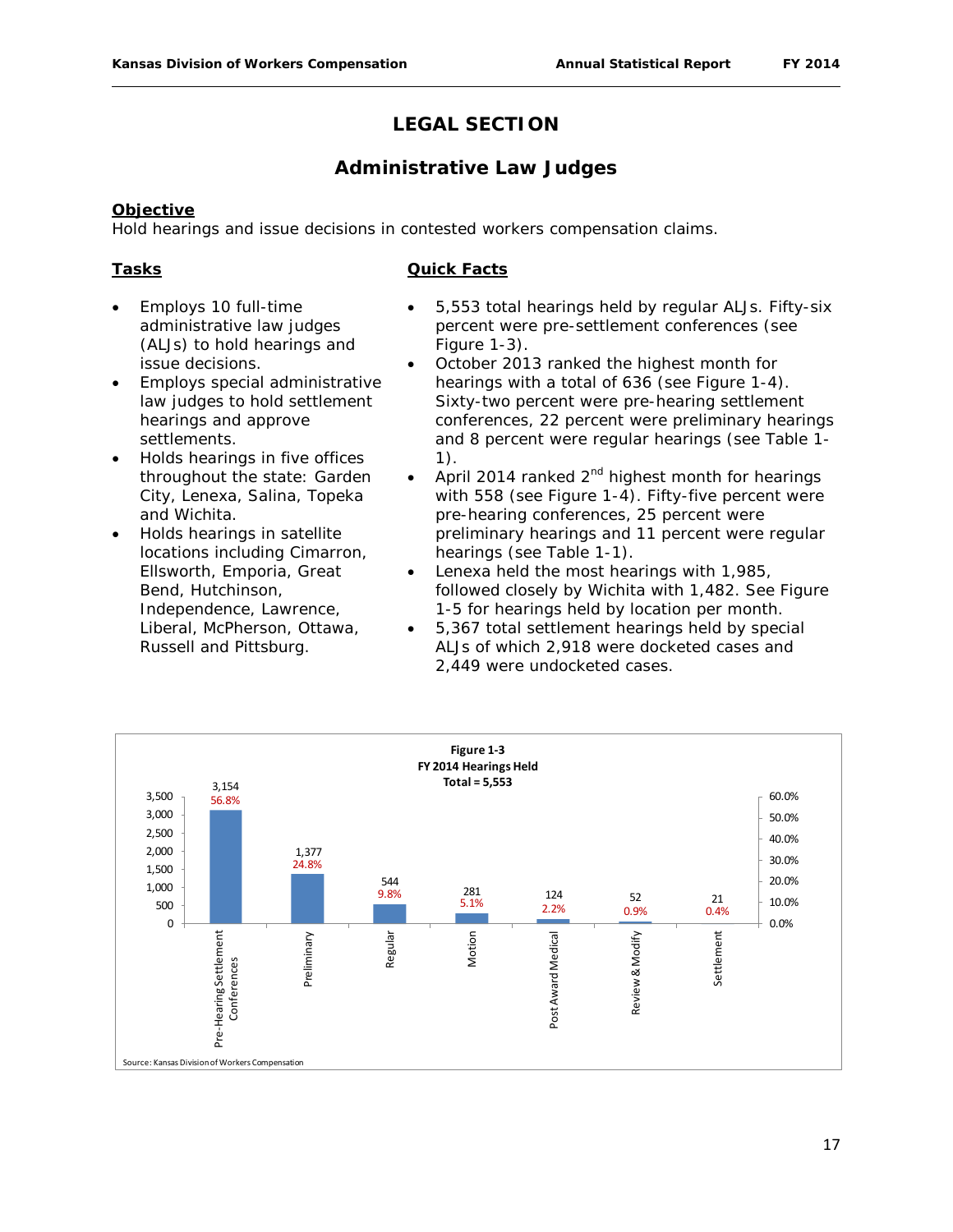

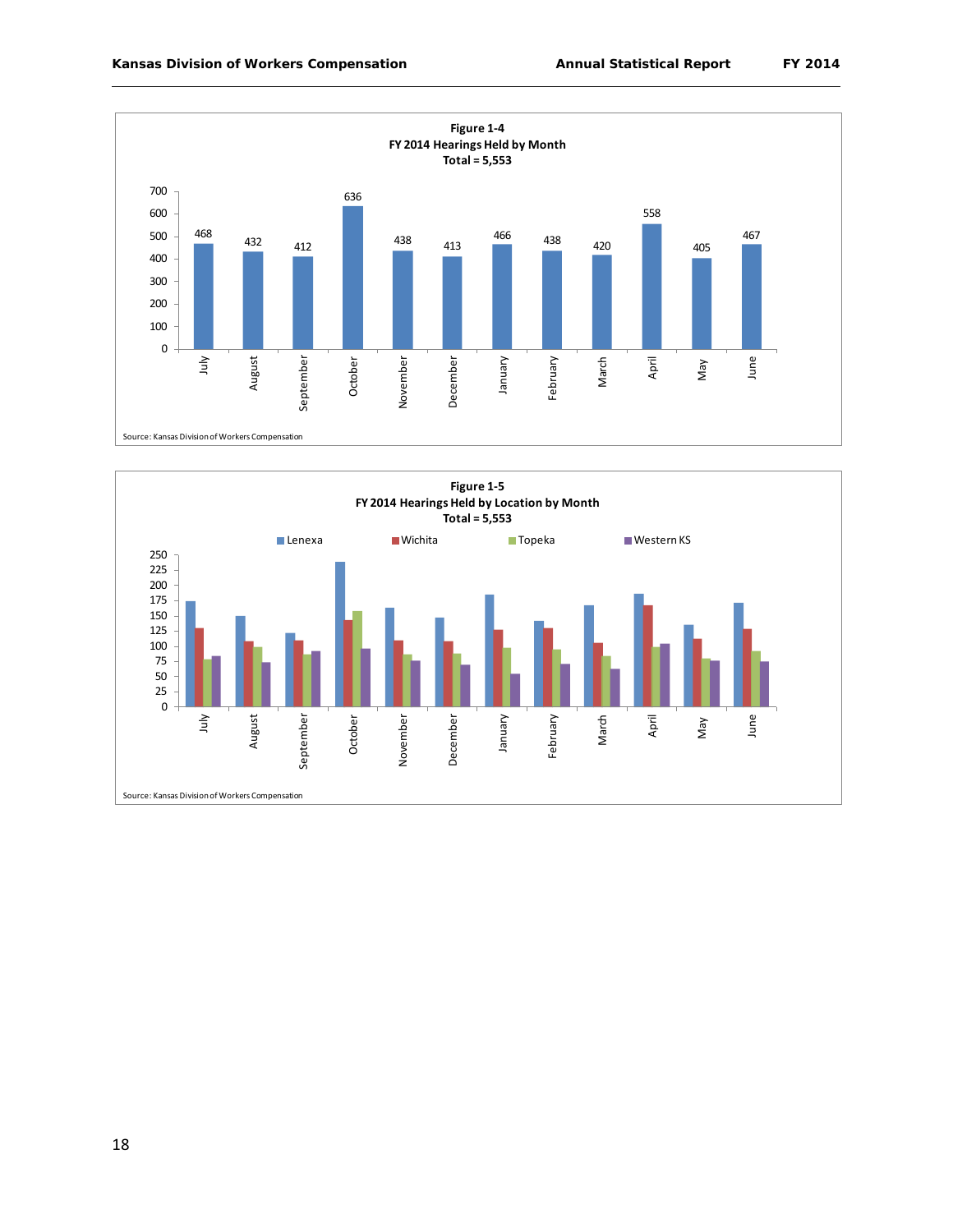|           | <b>Hearing Type</b> |        |         |                |                                          |                       |                           |       |  |  |  |
|-----------|---------------------|--------|---------|----------------|------------------------------------------|-----------------------|---------------------------|-------|--|--|--|
| Month     | Preliminary         | Motion | Regular | Settlement     | Pre-Hearing<br>Settlement<br>Conferences | Review<br>&<br>Modify | Post-<br>Award<br>Medical | Total |  |  |  |
| July      | 129                 | 22     | 30      | 2              | 277                                      | $\overline{2}$        | 6                         | 468   |  |  |  |
| August    | 122                 | 18     | 44      | O              | 235                                      | 5                     | 8                         | 432   |  |  |  |
| September | 97                  | 13     | 47      | 3              | 234                                      | 7                     | 11                        | 412   |  |  |  |
| October   | 141                 | 26     | 51      | $\overline{2}$ | 396                                      | 4                     | 16                        | 636   |  |  |  |
| November  | 116                 | 15     | 42      | 1              | 249                                      | 5                     | 10                        | 438   |  |  |  |
| December  | 97                  | 24     | 38      | $\mathbf{O}$   | 236                                      | 6                     | 12                        | 413   |  |  |  |
| January   | 133                 | 23     | 57      | 4              | 236                                      | 1                     | 12                        | 466   |  |  |  |
| February  | 104                 | 34     | 31      | $\overline{2}$ | 254                                      | 4                     | 9                         | 438   |  |  |  |
| March     | 89                  | 30     | 49      | 3              | 239                                      | 2                     | 8                         | 420   |  |  |  |
| April     | 142                 | 30     | 65      | 2              | 307                                      | 3                     | 9                         | 558   |  |  |  |
| May       | 102                 | 18     | 54      | $\mathbf{O}$   | 211                                      | 11                    | 9                         | 405   |  |  |  |
| June      | 105                 | 28     | 36      | 2              | 280                                      | $\overline{2}$        | 14                        | 467   |  |  |  |
| Total     | 1,377               | 281    | 544     | 21             | 3,154                                    | 52                    | 124                       | 5,553 |  |  |  |

| Table 1-1                                            |
|------------------------------------------------------|
| <b>Administrative Law Judges Monthly Case Report</b> |
| by Hearing Type FY 2014                              |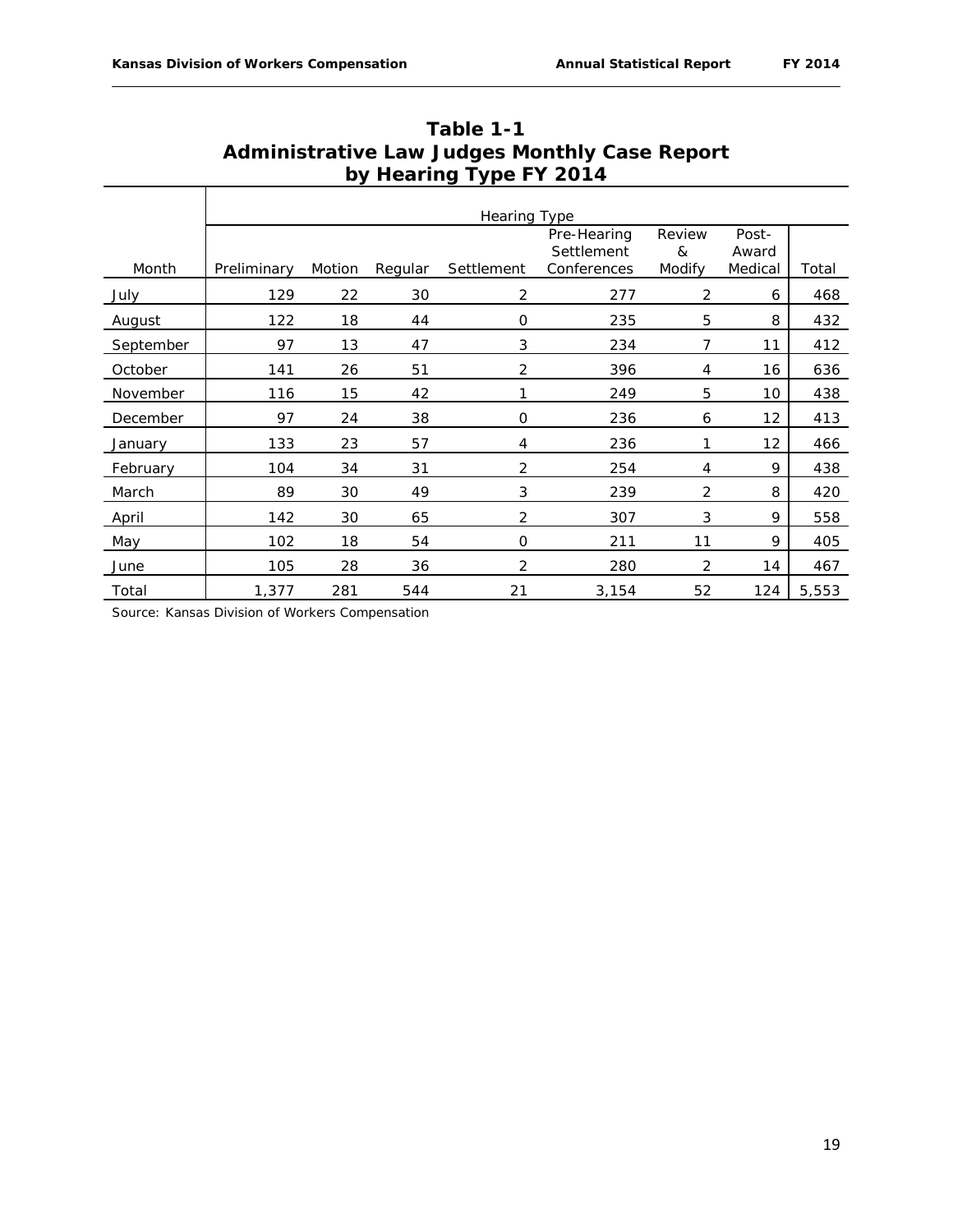Table 1-2 combines information from Table 1-1 and Figure 2-5 and displays the monthly case load by hearing type for each hearing location.

|                     | Hearing                   |                     |              |                |                |                | Month          |                |                |                |                |                |                |                |
|---------------------|---------------------------|---------------------|--------------|----------------|----------------|----------------|----------------|----------------|----------------|----------------|----------------|----------------|----------------|----------------|
| Location            | Type                      | Jul                 | Aug          | Sep            | Oct            | Nov            | Dec            | Jan            | Feb            | Mar            | Apr            | May            | Jun            | Total          |
|                     | Preliminary               | 51                  | 34           | 27             | 55             | 48             | 35             | 54             | 27             | 34             | 45             | 37             | 29             | 476            |
|                     | Motion                    | 5                   | 4            | 4              | $\overline{7}$ | 9              | 11             | 11             | 10             | 12             | 14             | 5              | 9              | 101            |
|                     | Regular                   | 9                   | 12           | 11             | 12             | 14             | 8              | 12             | 5              | 10             | 20             | 18             | 5              | 136            |
|                     | Pre-Hearing               |                     |              |                |                |                |                |                |                |                |                |                |                |                |
|                     | Settlement                |                     |              |                |                |                |                |                |                |                |                |                |                |                |
| Lenexa              | Conferences               | 107                 | 95           | 80             | 161            | 90             | 86             | 106            | 97             | 108            | 105            | 69             | 121            | 1,225          |
|                     | Review and                |                     |              |                |                |                |                |                |                |                |                |                |                |                |
|                     | Modify                    | 0                   | 4            | 0              | 1              | 3              | 4              | 1              | 3              | 1              | 1              | 6              | 1              | 25             |
|                     | Post-Award                |                     |              |                |                |                |                |                |                |                |                |                |                |                |
|                     | Medical                   | $\overline{2}$      | 1            | 0              | 3              | 0              | 3              | 1              | 0              | $\overline{2}$ | 2              | 1              | 6              | 21             |
|                     | Settlements               | $\mathbf{1}$        | $\mathbf{O}$ | $\mathsf{O}$   | 0              | 0              | $\mathbf 0$    | $\mathbf{O}$   | 0              | $\overline{0}$ | O              | $\mathbf{O}$   | 0              | $\mathbf{1}$   |
| Total               |                           | 175                 | 150          | 122            | 239            | 164            | 147            | 185            | 142            | 167            | 187            | 136            | 171            | 1,985          |
|                     | Preliminary               | 23                  | 28           | 17             | 42             | 24             | 17             | 30             | 29             | 17             | 27             | 22             | 26             | 302            |
|                     | Motion                    | 4                   | 5            | $\overline{4}$ | $\overline{7}$ | $\overline{2}$ | 6              | 8              | 5              | 6              | 8              | $\mathsf{O}$   | 8              | 63             |
|                     | Regular                   | 7                   | 11           | 14             | 22             | 20             | 9              | 18             | 12             | 16             | 23             | 19             | 15             | 186            |
|                     | Pre-Hearing               |                     |              |                |                |                |                |                |                |                |                |                |                |                |
|                     | Settlement                |                     |              |                |                |                |                |                |                |                |                |                |                |                |
| Topeka              | Conferences<br>Review and | 40                  | 54           | 44             | 81             | 39             | 52             | 37             | 43             | 38             | 40             | 39             | 39             | 546            |
|                     | Modify                    | 1                   | 0            | 3              | $\overline{2}$ | 0              | $\mathbf 0$    | $\mathbf 0$    | 1              | $\mathbf 0$    | $\mathbf{O}$   | 0              | $\overline{O}$ | 7              |
|                     | Post-Award                |                     |              |                |                |                |                |                |                |                |                |                |                |                |
|                     | Medical                   | 3                   | 1            | 3              | 4              | $\overline{2}$ | 4              | 3              | 3              | 4              | 0              | $\mathbf 0$    | 2              | 29             |
|                     | Settlements               | $\mathbf 1$         | $\mathbf{O}$ | $\overline{2}$ | 0              | 0              | 0              | $\overline{2}$ | 2              | 3              | 1              | $\mathbf 0$    | $\overline{c}$ | 13             |
| Total               |                           | 79                  | 99           | 87             | 158            | 87             | 88             | 98             | 95             | 84             | 99             | 80             | 92             | 1,146          |
|                     | Preliminary               | 17                  | 24           | 19             | 18             | 21             | 18             | 12             | 15             | 15             | 25             | 16             | 12             | 212            |
|                     | Motion                    | 8                   | 6            | 4              | 3              | 4              | 3              | 1              | 11             | 11             | $\overline{2}$ | 6              | 6              | 65             |
|                     | Regular                   | 4                   | 8            | 9              | 9              | 3              | 5              | 7              | $\overline{2}$ | 6              | 7              | 6              | 7              | 73             |
|                     | Pre-Hearing               |                     |              |                |                |                |                |                |                |                |                |                |                |                |
| Western             | Settlement                |                     |              |                |                |                |                |                |                |                |                |                |                |                |
| Kansas <sup>1</sup> | Conferences               | 55                  | 33           | 51             | 63             | 44             | 41             | 33             | 41             | 30             | 66             | 43             | 47             | 547            |
|                     | Review and                |                     |              |                |                |                |                |                |                |                |                |                |                |                |
|                     | Modify                    | 0                   | 0            | 4              | $\mathbf 0$    | 1              | 1              | 0              | $\mathbf 0$    | $\mathbf 0$    | 1              | 1              | 0              | 8              |
|                     | Post-Award                |                     |              |                |                |                |                |                |                |                |                |                |                |                |
|                     | Medical                   | 0                   | 3            | 6              | 1              | 4              | $\overline{2}$ | $\overline{2}$ | 2              | 1              | 4              | 5              | 3              | 33             |
|                     | Settlements               | 0                   | 0            | $\circ$        | $\overline{2}$ | $\mathbf{O}$   | 0              | $\mathbf{O}$   | 0              | $\mathbf{O}$   | 0              | 0              | $\mathsf{O}$   | $\sqrt{2}$     |
| Total               |                           | 84                  | 74           | 93             | 96             | 77             | 70             | 55             | 71             | 63             | 105            | 77             | 75             | 940            |
|                     | Preliminary               | 38                  | 36           | 34             | 26             | 23             | 27             | 37             | 33             | 23             | 45             | 27             | 38             | 387            |
|                     | Motion                    | 5                   | 3            | 1              | 9              | $\mathbf 0$    | $\overline{4}$ | 3              | 8              | $\mathbf{1}$   | 6              | $\overline{7}$ | 5              | 52             |
|                     | Regular                   | 10                  | 13           | 13             | 8              | 5              | 16             | 20             | 12             | 17             | 15             | 11             | $\mathcal{P}$  | 149            |
|                     | Pre-Hearing               |                     |              |                |                |                |                |                |                |                |                |                |                |                |
| Wichita             | Settlement<br>Conferences |                     |              |                |                |                |                |                |                |                |                |                |                |                |
|                     | Review and                | 75                  | 53           | 59             | 91             | 76             | 57             | 60             | 73             | 63             | 96             | 60             | 73             | 836            |
|                     | Modify                    | $\mathbf{1}$        | 1            | $\mathbf 0$    | $\mathbf{1}$   | 1              | $\mathbf{1}$   | 0              | $\mathsf{O}$   | $\mathbf{1}$   | 1              | 4              | 1              | 12             |
|                     | Post-Award                |                     |              |                |                |                |                |                |                |                |                |                |                |                |
|                     | Medical                   | $\mathbf{1}$        | 3            | $\overline{c}$ | 8              | 4              | 3              | 6              | 4              | $\mathbf{1}$   | 3              | 3              | 3              | 41             |
|                     | Settlements               | $\mathsf{O}\xspace$ | $\mathsf O$  | $\mathbf{1}$   | 0              | $\mathbf{1}$   | 0              | $\overline{2}$ | $\mathsf O$    | $\mathbf 0$    | 1              | 0              | 0              | $\overline{5}$ |
| Total               |                           | 130                 | 109          | 110            | 143            | 110            | 108            | 128            | 130            | 106            | 167            | 112            | 129            | 1,482          |
| Grand               |                           |                     |              |                |                |                |                |                |                |                |                |                |                |                |
| Total               |                           | 468                 | 432          | 412            | 636            | 438            | 413            | 466            | 438            | 420            | 558            | 405            | 467            | 5,553          |

**Table 1-2 Administrative Law Judges Monthly Case Report FY 2014**

<sup>1</sup> Garden City and Salina locations combined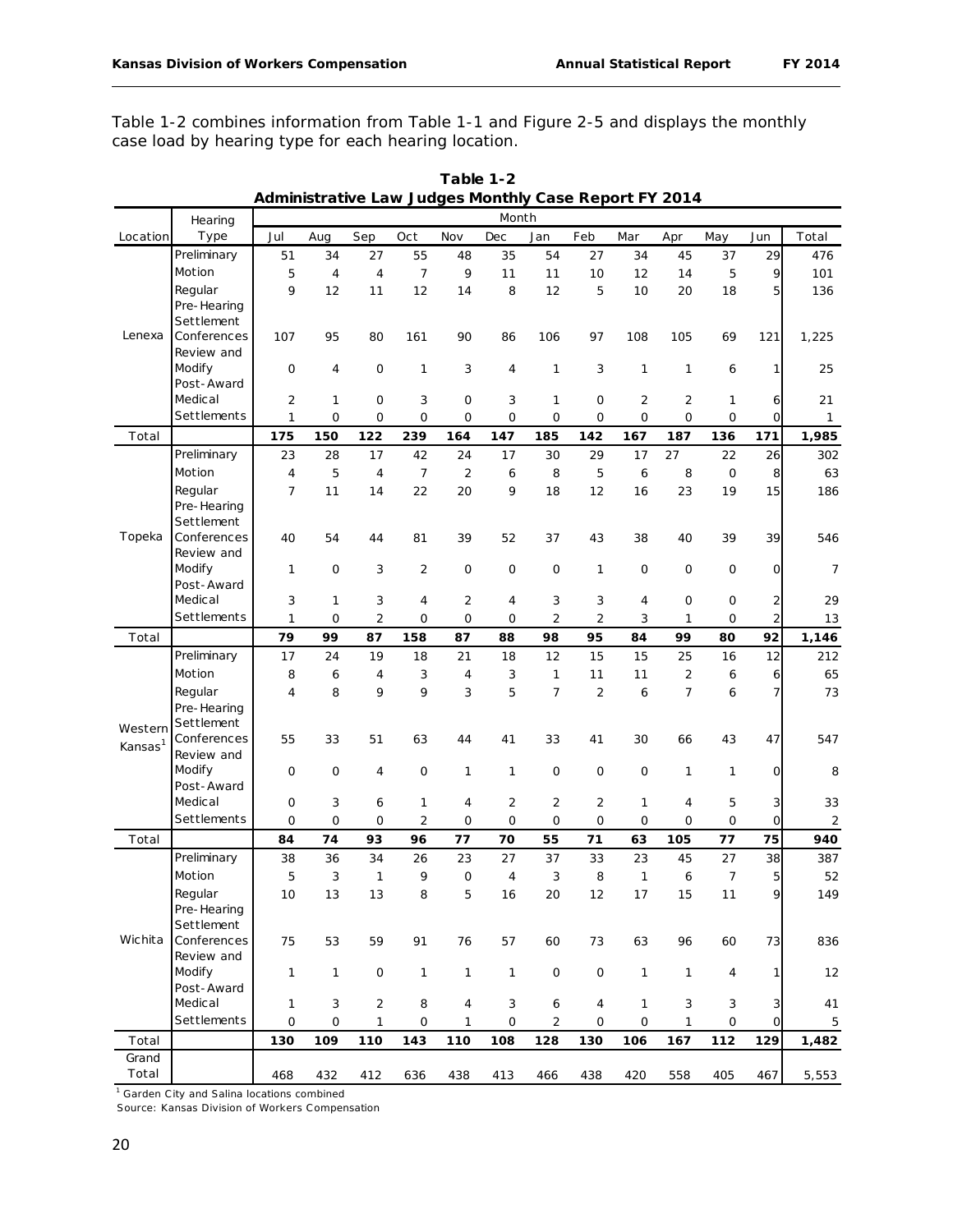Table 1-3 displays the Administrative Law Judge preliminary order activity. It represents requests by order type and whether each was denied or granted.

| Administrative Law Judges Preliminary Order Activity FT 2014 |                             |                 |                         |                            |                |                         |                  |                         |
|--------------------------------------------------------------|-----------------------------|-----------------|-------------------------|----------------------------|----------------|-------------------------|------------------|-------------------------|
|                                                              | Granted                     |                 |                         |                            | Denied         | Total                   |                  |                         |
| <b>Preliminary Order</b>                                     | No. of<br>orders<br>granted | $\%$<br>Granted | $\%$<br>Total<br>Orders | No. of<br>orders<br>denied | $\%$<br>Denied | $\%$<br>Total<br>Orders | No. of<br>orders | % of<br>Total<br>Orders |
| Penalty                                                      | 17                          | 81.0%           | 1.5%                    | 4                          | 19.0%          | 0.4%                    | 21               | 1.9%                    |
| Change Physician                                             | 6                           | 35.3%           | 0.5%                    | 11                         | 64.7%          | 1.0%                    | 17               | 1.5%                    |
| <b>Additional Medical</b>                                    | 49                          | 44.5%           | 4.4%                    | 61                         | 55.5%          | 5.4%                    | 110              | 9.8%                    |
| Preliminary Temporary Total & Medical                        | 830                         | 84.9%           | 73.7%                   | 148                        | 15.1%          | 13.1%                   | 978              | 86.9%                   |
| <b>Temporary Total</b>                                       | 89                          | 78.1%           | 7.9%                    | 25                         | 21.9%          | 2.2%                    | 114              | 10.1%                   |
| Medical                                                      | 514                         | 88.3%           | 45.6%                   | 68                         | 11.7%          | 6.0%                    | 582              | 51.7%                   |
| <b>Temporary Total &amp; Medical</b>                         | 209                         | 79.2%           | 18.6%                   | 55                         | 20.8%          | 4.9%                    | 264              | 23.4%                   |
| Temporary Total, not Medical                                 | $\overline{2}$              | 100.0%          | 0.2%                    | n/a                        | n/a            | n/a                     | 2                | 0.2%                    |
| Medical, not Temporary Total                                 | 16                          | 100.0%          | 1.4%                    | n/a                        | n/a            | n/a                     | 16               | 1.4%                    |
| <b>Total Preliminary Orders*</b>                             | 902                         | 80.1%           | 80.1%                   | 224                        | 19.9%          | 19.9%                   | 1,126            | 100.0%                  |

# **Table 1-3 Administrative Law Judges Preliminary Order Activity FY 2014**

\*Does not include terminating orders.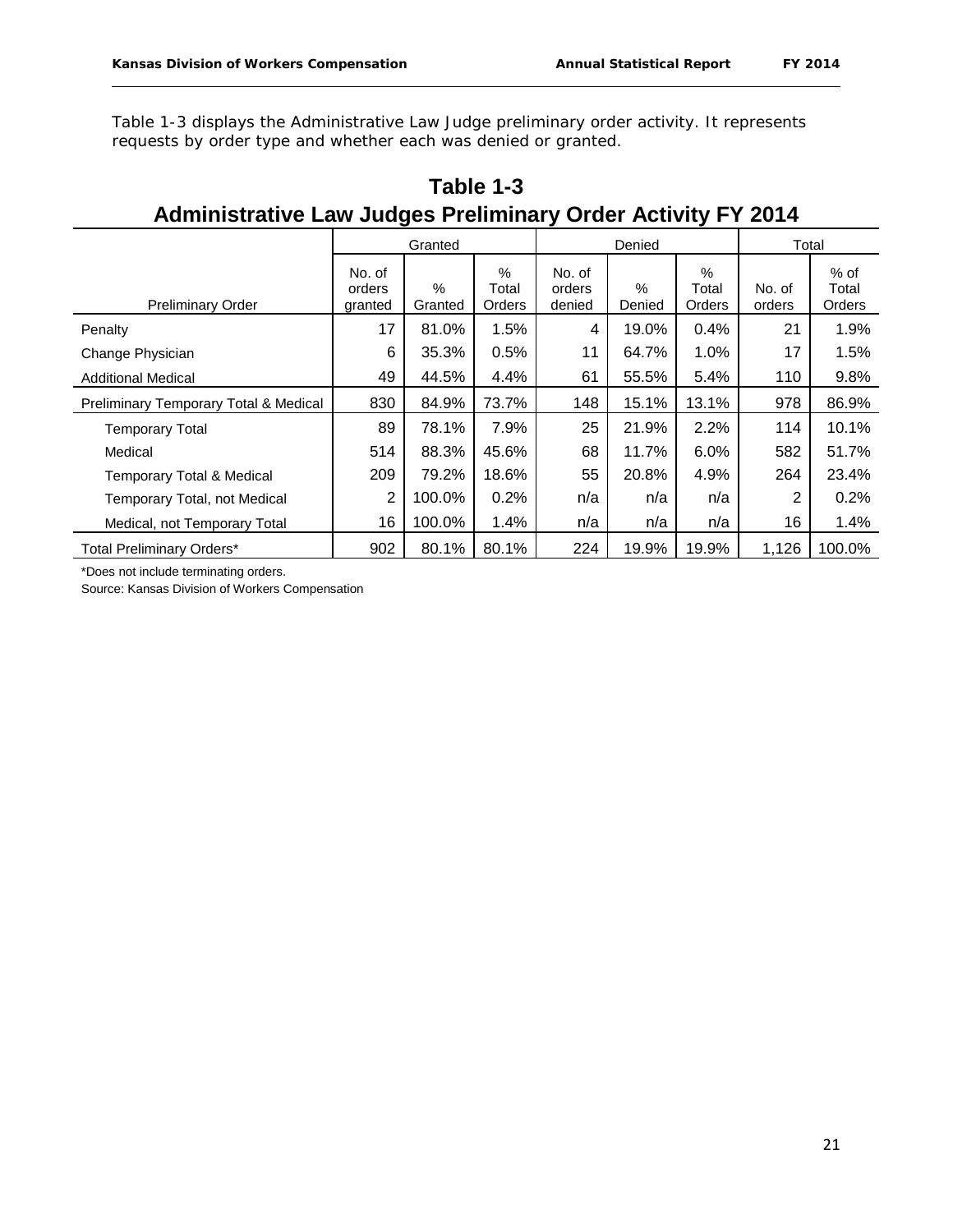# **LEGAL SECTION**

# **Medical Services**

#### **Objective**

The medical services section of the Division of Workers Compensation develops a fee schedule at least biennially that is reasonable, fair and sufficient to ensure availability of treatment for workers compensation clients. The section mediates concerns between providers and payers/employers and monitors medical issues relating to workers compensation.

#### **Tasks**

- Publishes *[The Kansas Workers Compensation Schedule of Medical Fees](http://www.dol.ks.gov/Files/PDF/KWC300.pdf)*.
- Provides both administrative and developmental services for the medical fee schedule.
- Administers utilization and peer review programs.
- Acts as a liaison for all parties involved in health care-related workers compensation issues.
- Works closely with the National Council on Compensation Insurance (NCCI) and provider communities to assure that payments to health care providers remain current, reasonable and fair.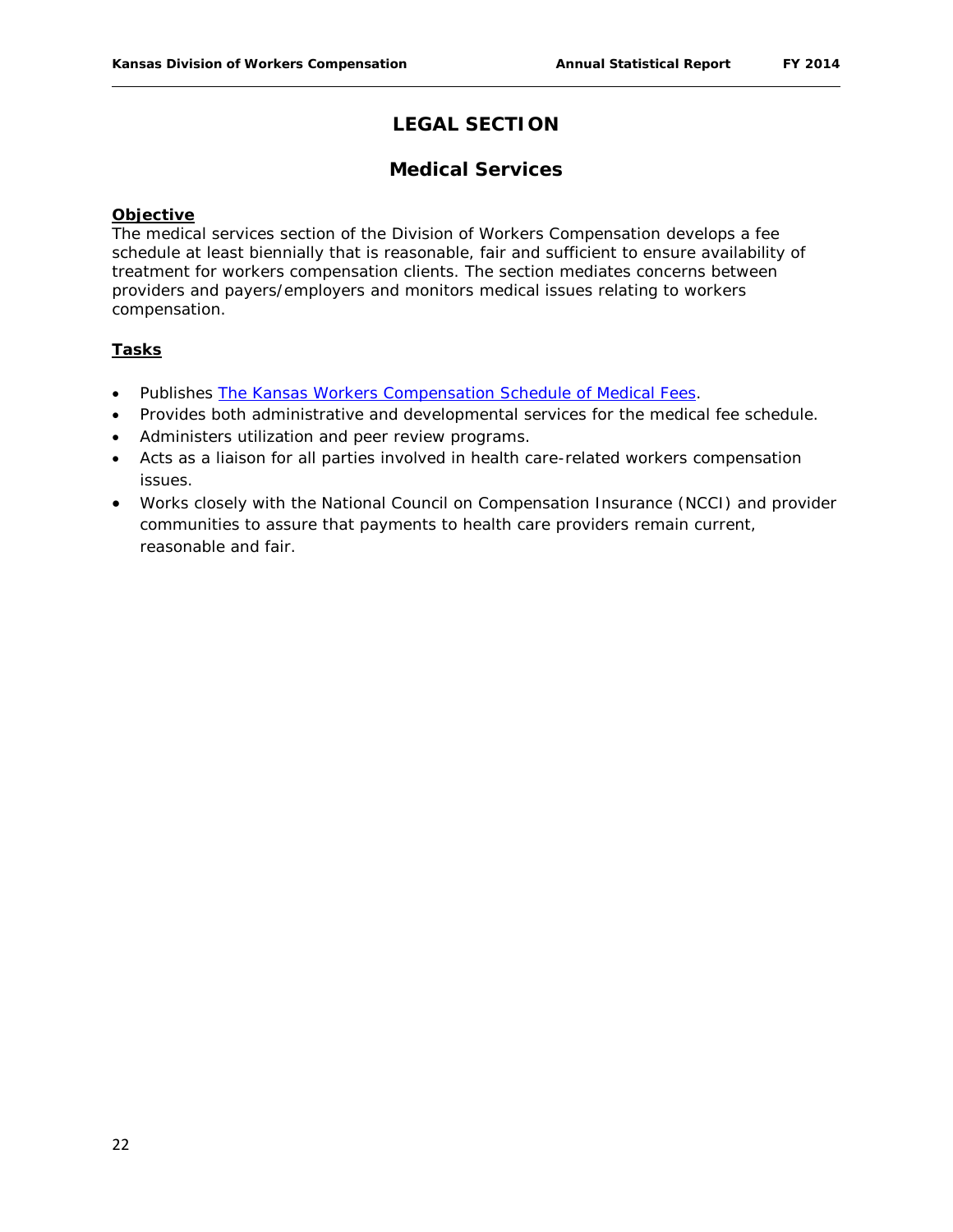# **LEGAL SECTION**

### **Fraud and Abuse**

#### **Objective**

To protect the employee, employer and insurance carrier from fraudulent and/or abusive acts and practices; ensure businesses within the state are compliant in maintaining workers compensation insurance coverage; and ensure the division receives reports of injury within the time period set by statute.

#### **Tasks**

- Reviews referrals or allegations of fraud or abuse to determine need to investigate these violations of the workers compensation laws, as set forth in K.S.A. 44-532, K.S.A. 44- 557, K.S.A. 44-5,120 and K.S.A. 44-5,125.
- Refers allegations to another state or federal agency if the fraud and abuse unit lacks jurisdiction over the matter.
- Investigates referrals by interviewing witnesses and collecting evidence to eventually create and submit summaries to the assistant attorney general or the Kansas Insurance Department if the misconduct is on the part of an insurance agent or company.
- Initiates criminal or administrative action against individuals and entities.
- Testifies in administrative and criminal actions.
- Forms and maintain liaisons with law enforcement groups and special investigation units within the insurance industry.
- Collects fines or restitution requested by a judge or hearing officer.

#### **Quick Facts**

#### **Referrals**

- 288 total referrals received. See Table 1-4 on the following page for a breakdown by referral type.
- 288 total cases investigated of which 201 were compliance cases, 87 were fraud/abuse cases and one was criminal case.

#### **Prosecutions**

- 45 cases referred for administrative charges.
- An additional 4 criminal cases prosecuted in the Kansas City/Johnson County area.

#### **Collections**

- \$479,827.65 assessed in fines and restitution.
- \$324,842.32\* total collected with \$113,572.74 in fraud and abuse fines (K.S.A 44-5,120), \$203,015.98 in compliance fines (K.S.A. 44-532 & 44-557) and \$8,253.60 in restitution.

\* Money received as a result of compliance violations is deposited in the state treasury to the credit of the workers compensation fund. Money received as a result of fraud and failure to timely file accident reports is deposited in the state treasury and credited to the workers compensation fee fund.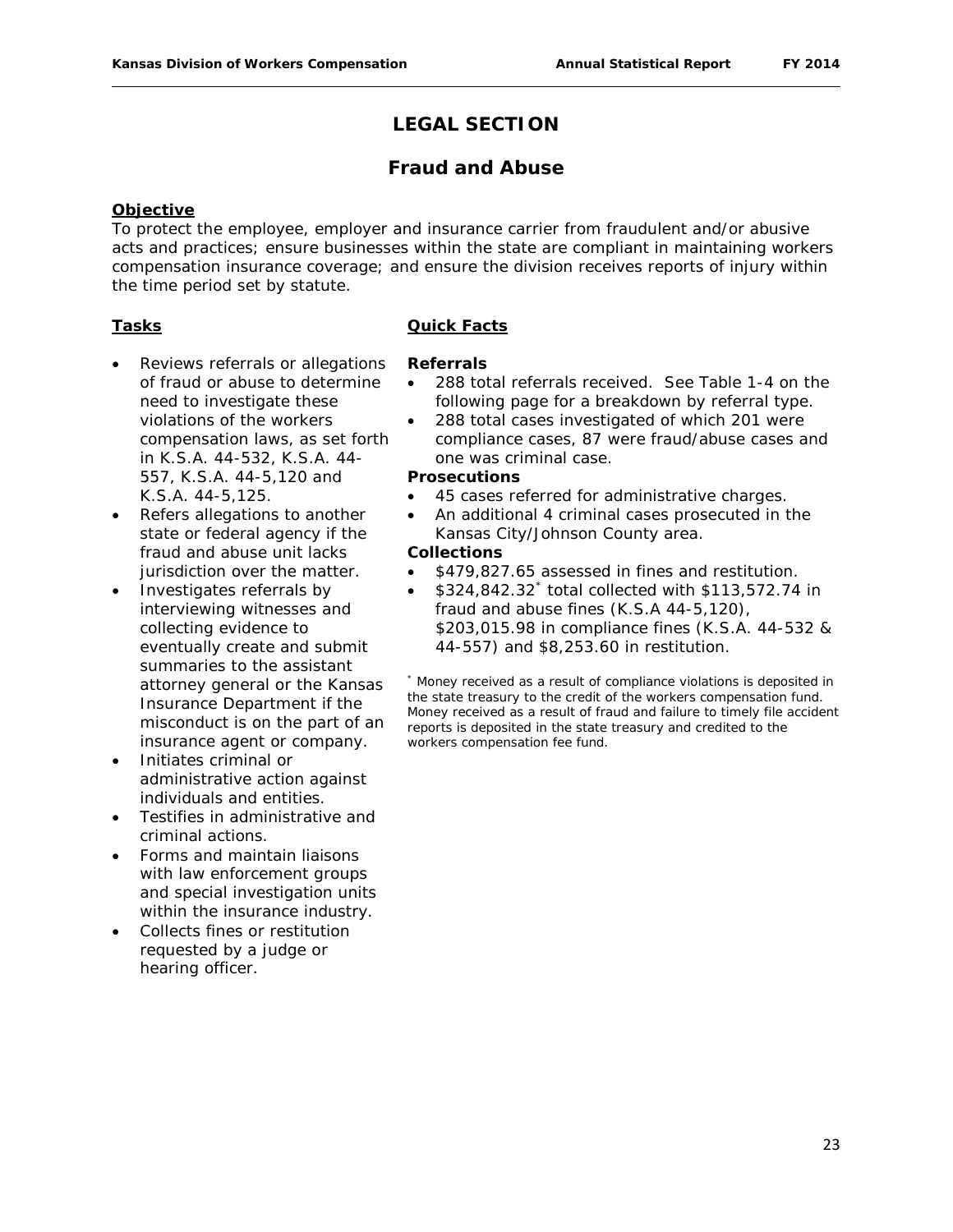# **Table 1-4 Number of Fraud, Abuse and Compliance Cases Reported by Referral FY 2014**

| Type of Fraud, Abuse and Compliance Referrals                                                                                                                                                                 | Total |
|---------------------------------------------------------------------------------------------------------------------------------------------------------------------------------------------------------------|-------|
| Obtaining or denying benefits by making false statements either orally or<br>written: K.S.A. 44-5,120 (d)(4)(A)                                                                                               | 23    |
| Refusing to pay compensation as and when due: K.S.A. $44-5,120(d)(18)$                                                                                                                                        | 3     |
| Failure to confirm medical compensation benefits to anyone providing<br>treatment to a claimant: K.S.A. $44-5,120$ (d) $(15)$                                                                                 | 2     |
| Collecting from an employee, through a deduction from wages or a<br>subsequent fee, any premium or other fee paid by the employer to obtain<br>workers compensation insurance coverage K.S.A. 44-5,120 (d)(1) | 1     |
| Misrepresenting the provisions of the workers compensation act to an<br>employee, legal beneficiary, employer, or health care provider K.S.A. 44-<br>$5,120$ (d)(11)                                          | 3     |
| Failing to maintain workers compensation insurance when required: K.S.A.<br>44-532 (d)                                                                                                                        | 201   |
| Employers duty to report accidents: K.S.A. 44-557                                                                                                                                                             | 38    |
| All other fraudulent and abusive practices                                                                                                                                                                    | 17    |
| Total                                                                                                                                                                                                         | 288   |

Source: Kansas Division of Workers Compensation

#### **FRAUD HOTLINE FRAUD E-MAIL ADDRESS**

 1-800-332-0353 24 hrs/day wcfraud@dol.ks.gov 1-785-296-4000 ext. 2174 (8:00 a.m.-5:00 p.m.)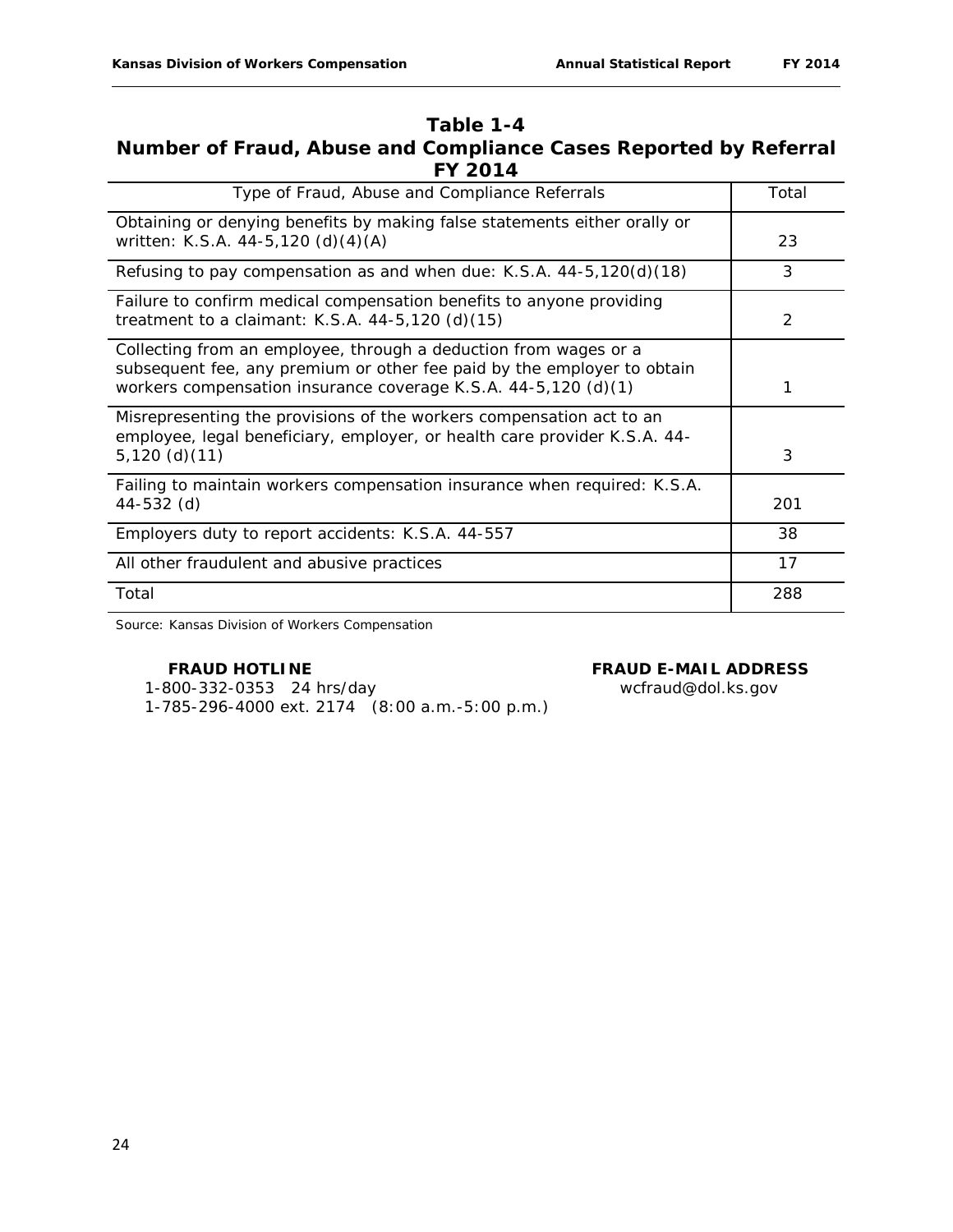# **Ombudsman**

#### **Objective**

Assist injured workers, employers and other parties to protect their rights under the Workers Compensation Act.

#### **Tasks**

- Provides technical assistance to all parties on workers compensation issues.
- Assists unrepresented claimants in obtaining a hearing, mediation or appeal.
- Conducts presentations and provides training opportunities to interested parties.
- Utilizes the Web to increase public awareness through online forms and coverage verification.





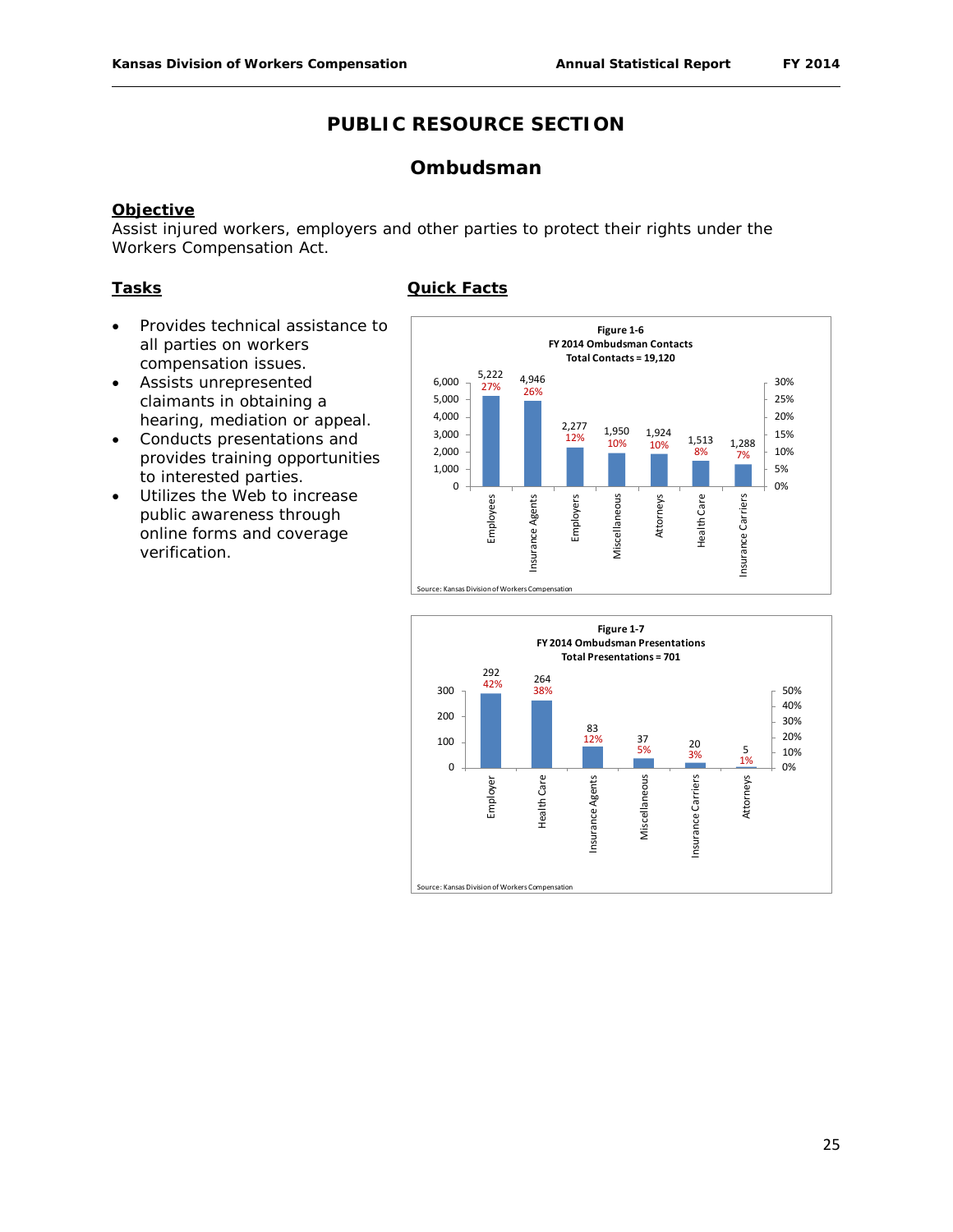# **Mediation**

#### **Objective**

Provide a means of resolving disputes in an informal, non-adversarial setting where parties make use of a neutral third party to facilitate their discussion.

#### **Tasks**

#### **Quick Facts**

- Conducts mediation conferences in accordance with the Dispute Resolution Act.
- Mediators are approved by the director and are qualified pursuant to the Dispute Resolution Act.
- 10 average mediation contacts per week were made in FY 2014.
- 9 total mediations held in FY 2014. See Table 1-5 and Figure 1-8 for a breakdown of the results of these mediations.

| Table 1-5                 |  |
|---------------------------|--|
| FY 2014 Mediation Results |  |

|                   | <b>FY10</b> | <b>FY11</b> | <b>FY12</b> | FY13 | FY14 |
|-------------------|-------------|-------------|-------------|------|------|
| Resolved          | 12          | 44          | 25          | 8    |      |
| Partly resolved   | ว           | 21          | 10          |      |      |
| Unresolved        | 19          | 10          | 14          | 1つ   |      |
| <b>Total Held</b> | 34          | 75          | 49          | າາ   |      |

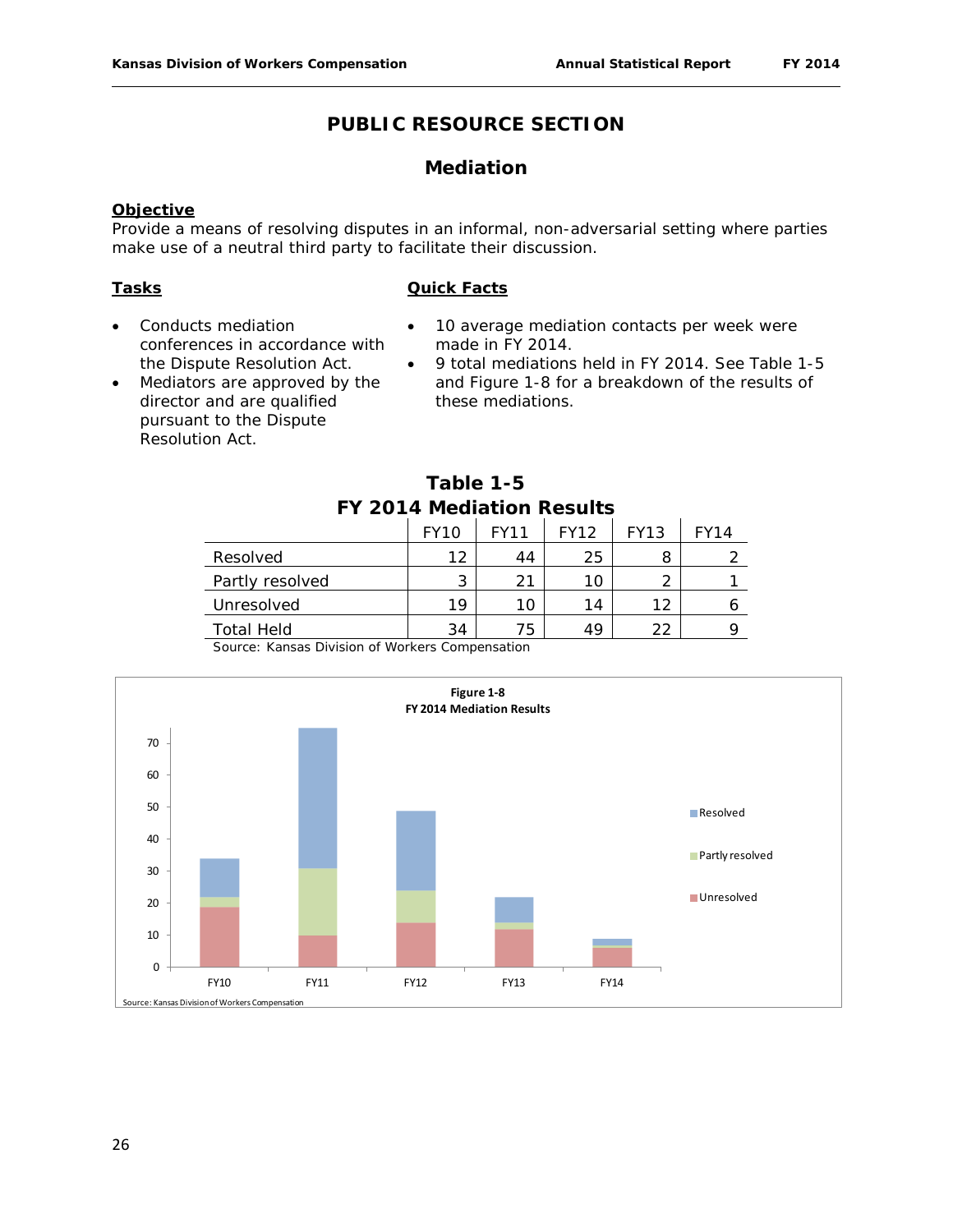# **Seminar Planning**

#### **Objective**

Produce an education-based event to share information about Kansas workers compensation through formal and informal sessions.

#### **Tasks**

- Guides staff and external planning committee members to develop agenda and select presenters.
- Establishes syllabus and learner objectives for each topic.
- Develops Web and printed promotion.
- Submits continuing education applications.
- Issues credits and maintains continuing education credits awarded for a five-year period.
- 40<sup>th</sup> Annual Workers Compensation Seminar was held at the Overland Park Convention Center on September 30 & October 1, 2014.
- The seminar hosted a total of 615 attendees.
- 54 companies sponsored the seminar and 95 were exhibitors.
- 268 attorneys, 86 nurses and 40 certified case managers received continuing education credits.
- Assisted 28 attendees with proof of attendance who were licensed or certified in occupations not pre-approved for continuing education credits.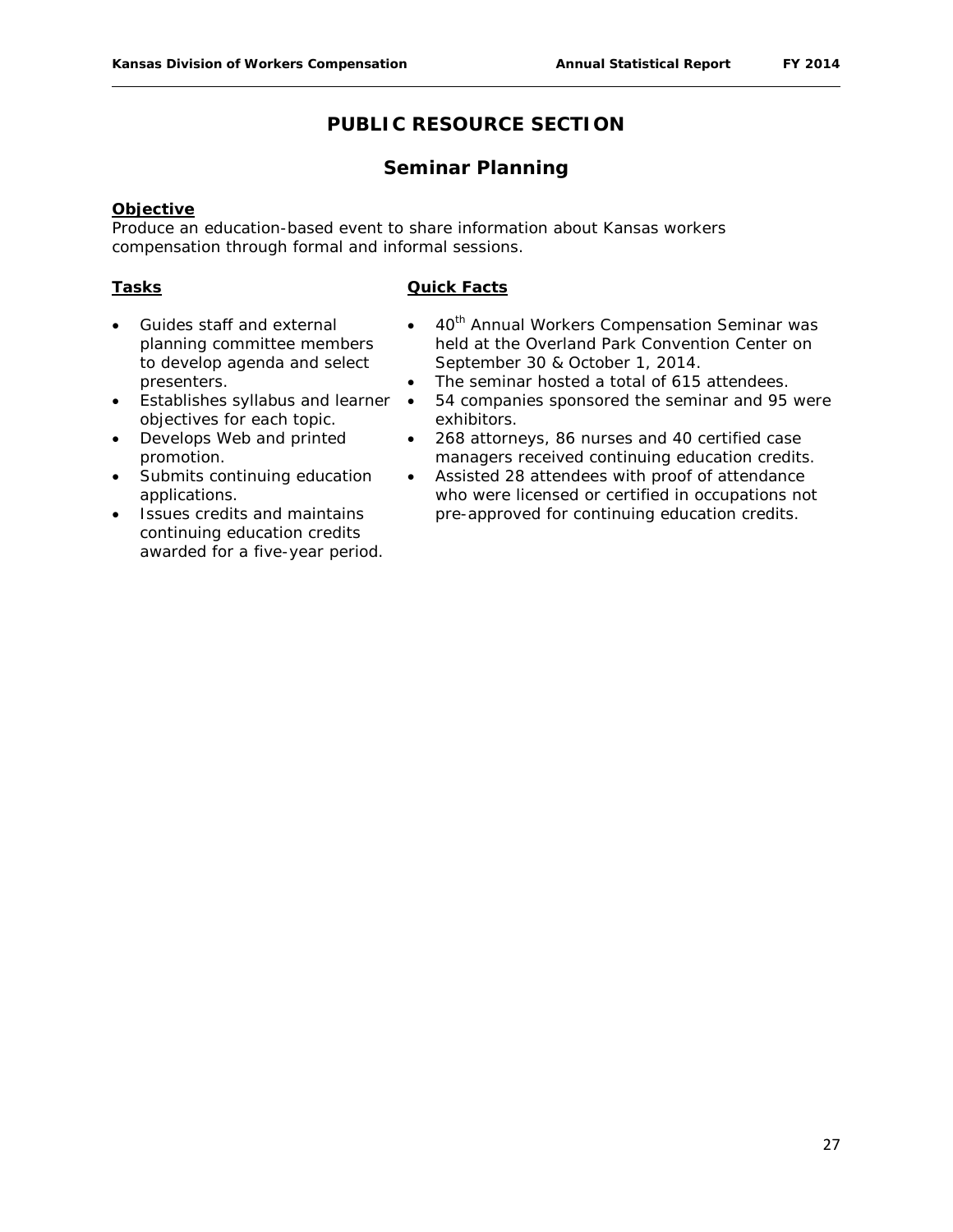### **Applications**

#### **Objective**

Process all applications and motions for hearing. Create official claimant docket for records.

#### **Tasks**

- Enters application for hearing into database and assigns an Administrative Law Judge.
- Generates and sends notices of hearing to involved parties.
- Enters employer request for records into database and transfers them to archives.
- Manages attorney address files in the database.
- 13,502 total applications processed. This includes 6,569 preliminary hearing applications. See Figure 1-9 for a breakdown of types of applications.
- 5,186 contacts received and/or initiated which includes instructions to file applications, providing docketed information and clarifying information.
- 36,039 employer requests entered and archived.

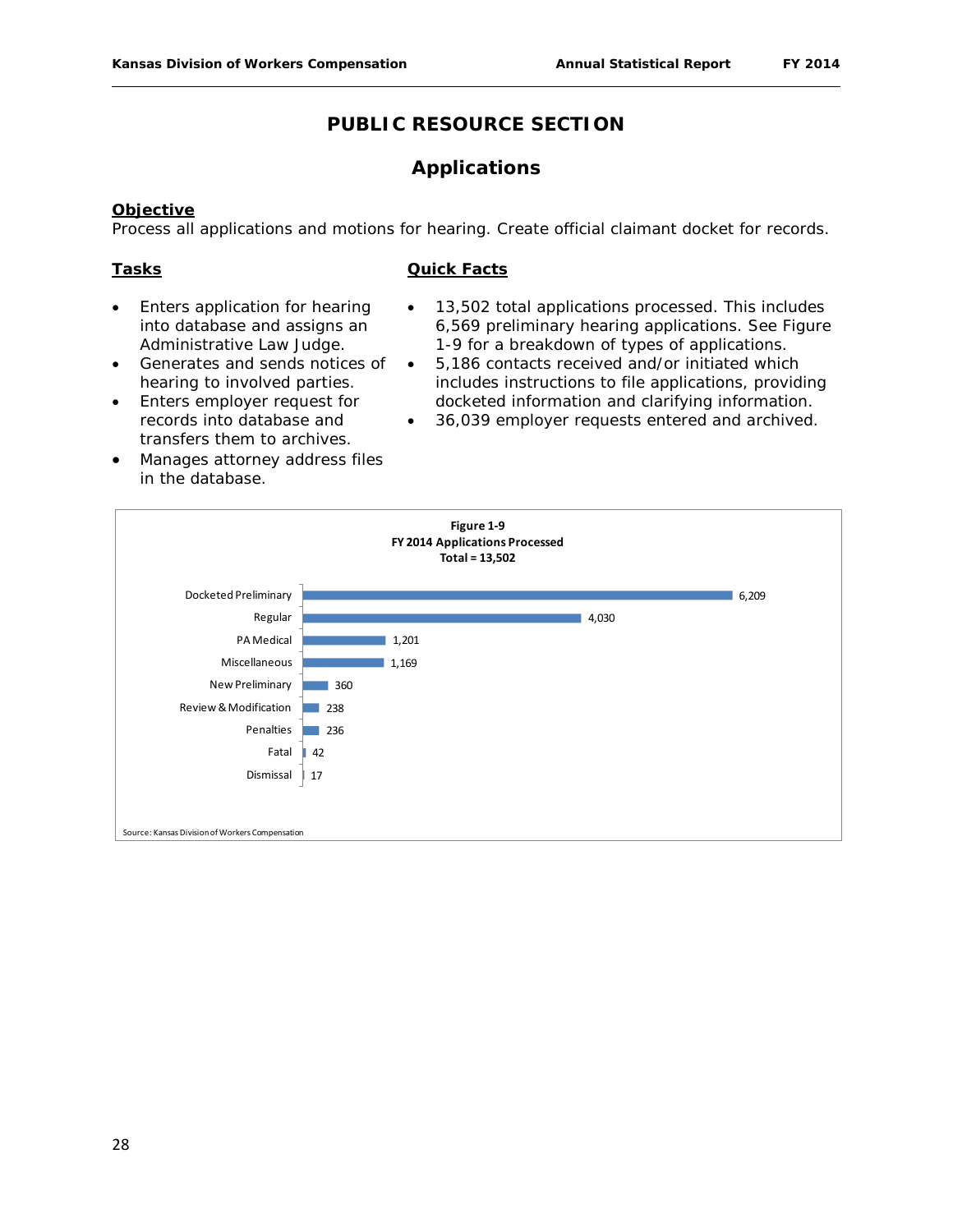#### **Research**

#### **Objective**

Conduct research on all requests for records regarding prior claim information.

#### **Tasks**

- Scans documents and uploads research into database.
- Reviews and enters into database all awards, settlements, joint petitions and final receipts.
- 43,517 total requests for records researched. See Figure 1-10 for a breakdown of types of requests researched.
- Scanned 14,073 accident reports, 2,241 election forms and 3,014 undocketed settlements, final receipts and joint petitions.
- Manages docketed claimant files and transfers to archives.
- Entered 7,189 awards, settlements, joint petitions and final receipts into database.

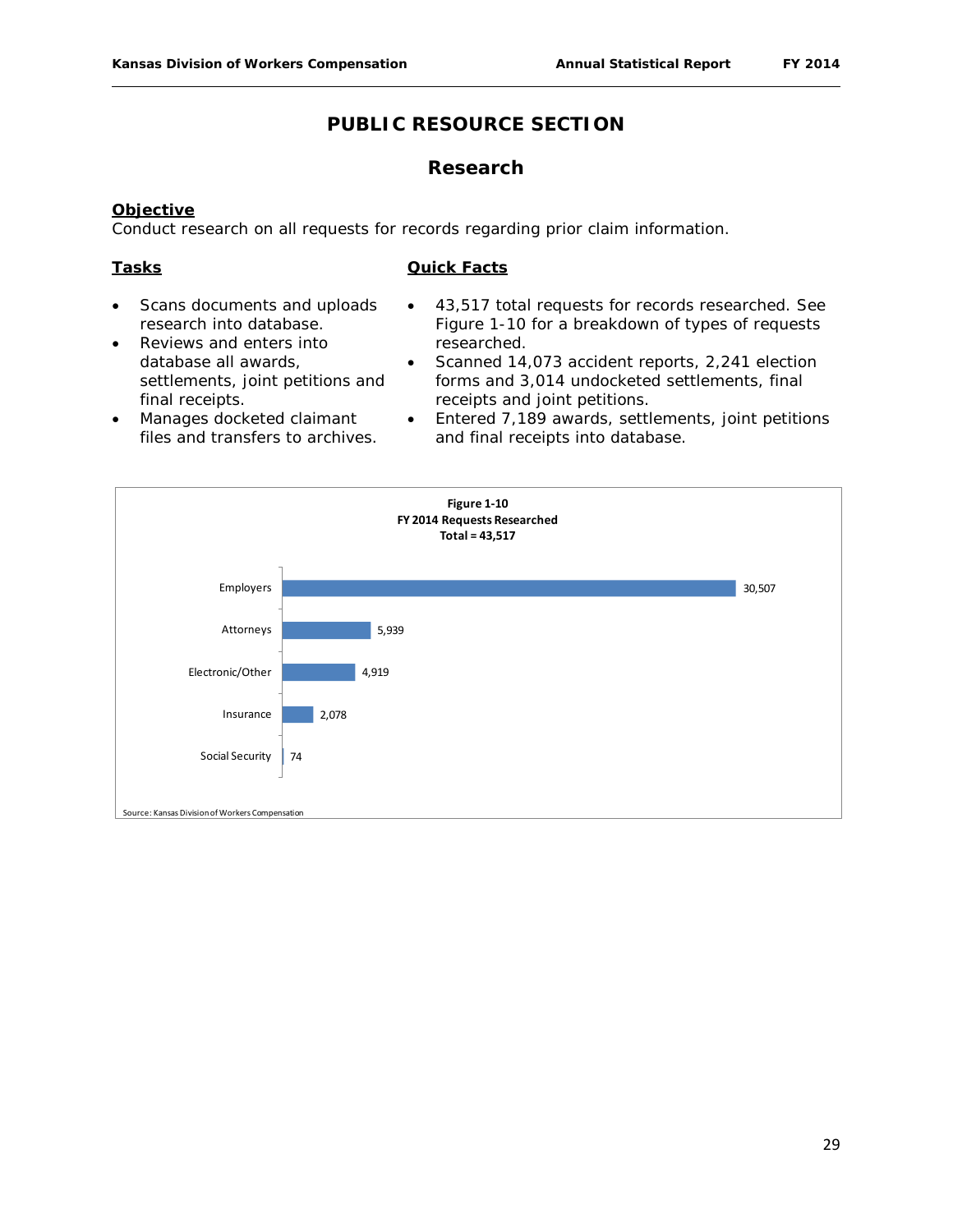# **Rehabilitation**

#### **Objective**

Coordinate provision of vocational rehabilitation services to injured workers under the Kansas Workers Compensation Act.

#### **Tasks**

- Determines whether professionals and entities qualify to provide vocational rehabilitation services to injured workers based on ability to meet regulatory standards.
- Monitors services provided to injured workers.
- Reviews documentation submitted by qualified rehabilitation providers to determine the need for referral to other vocational programs and services.
- Provides technical assistance to qualified vocational rehabilitation providers.

- Two of four vocational cases with private providers closed with a vendor-assisted return to work; one closed due to settlement; and one closed for another reason.
- 218 closure reports of medical management cases were received.
- Of the 218 medical management closures, 65 resulted in a return to work with the time-of-injury employer.
- Documentation for the remaining 153 medical management closures was reviewed to determine whether the claimants in those cases might be in need of vocational rehabilitation or community services.
- Based on those reports received, 92 claimants were selected to receive informational letters on vocational rehabilitation services.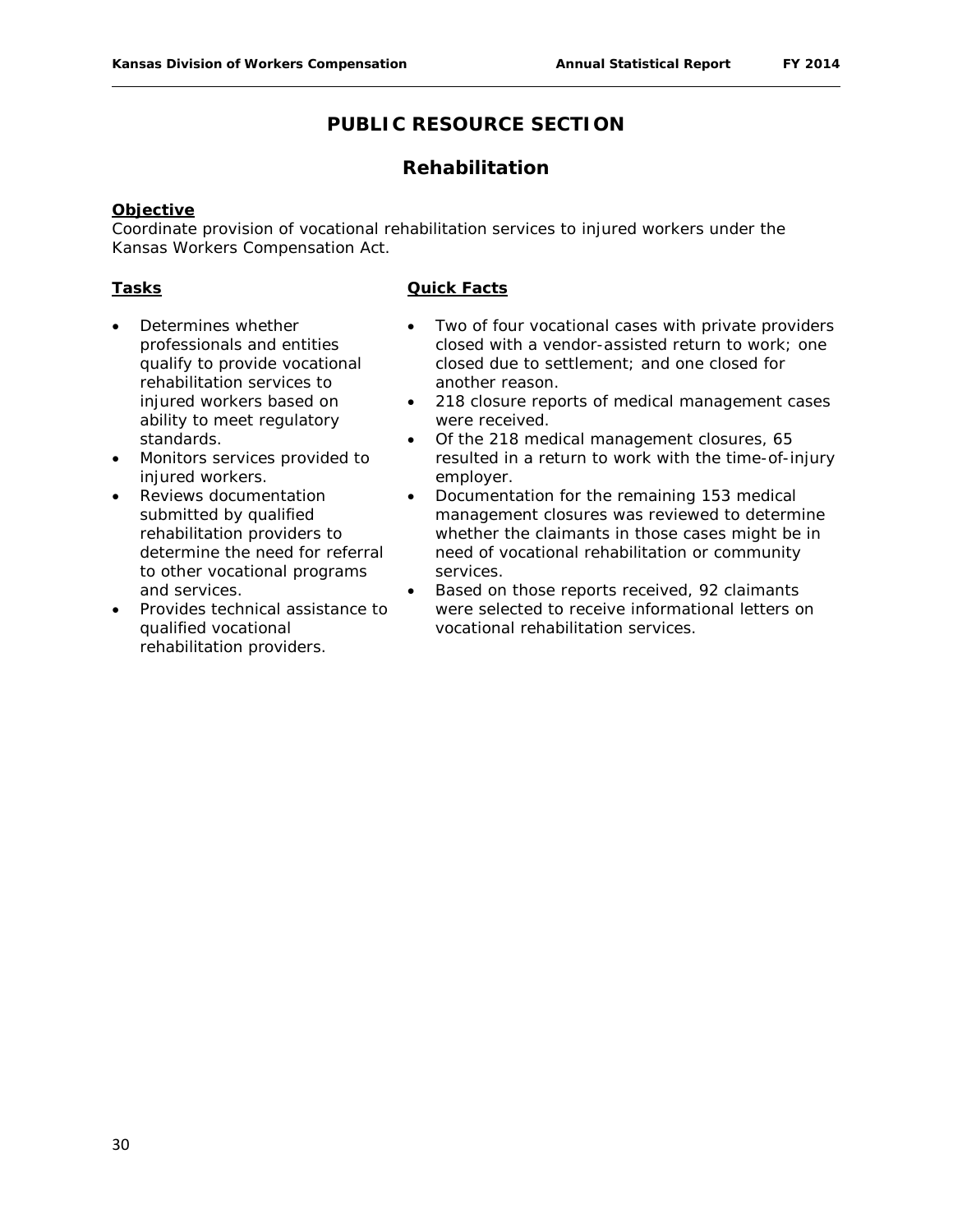# **Section 2**

# **Occupational Injuries and Illnesses in Kansas FY 2014**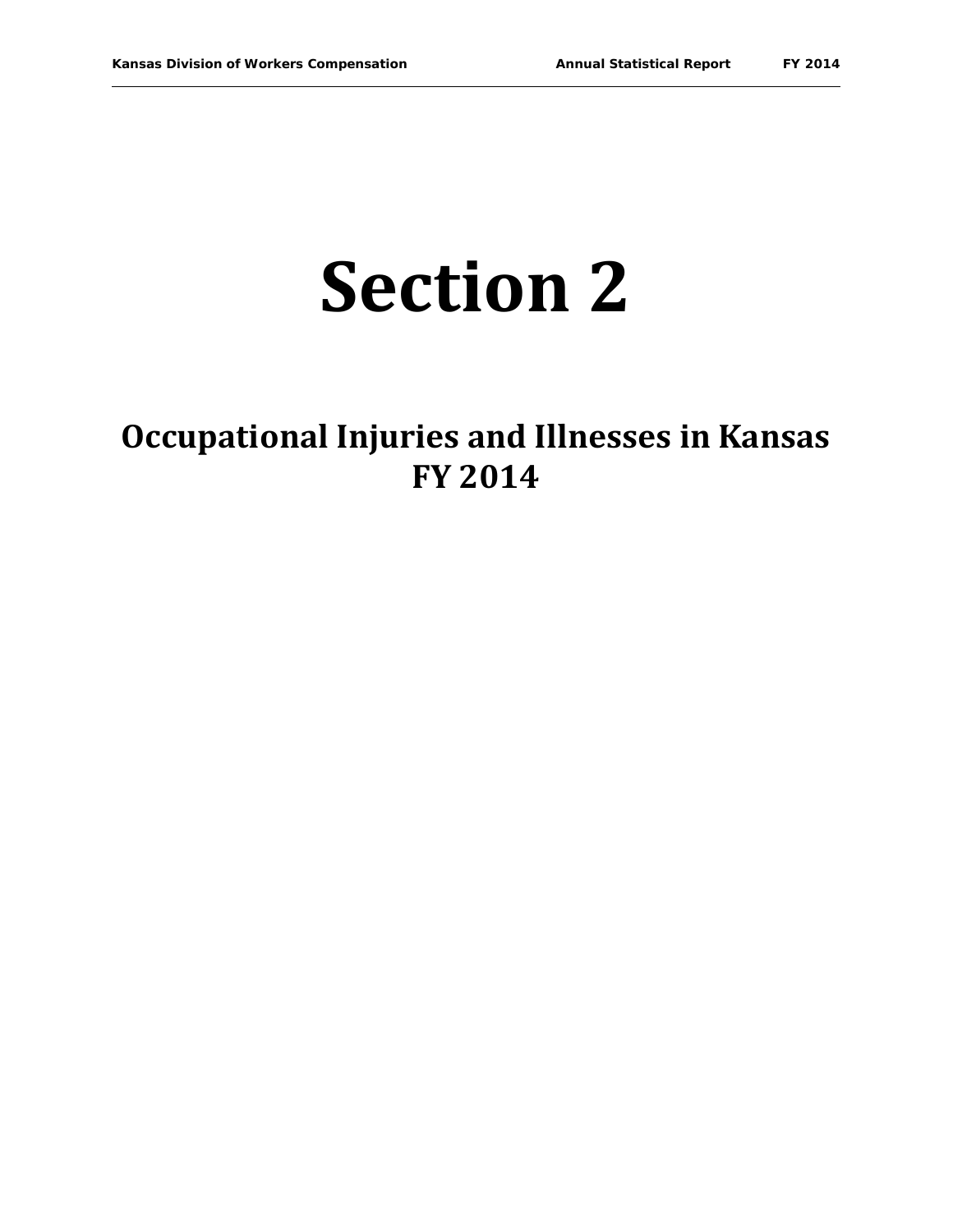# **Background**

The State of Kansas has a compelling interest in the safety, health and productivity of its workforce. An important aspect of that commitment is the division's daily monitoring of the workplace environment and periodic analysis of the incidence and severity of occupational injuries and illnesses within the state. Every year the division publishes its decision support data for the Legislature and interested parties in the form of this *Annual Statistical Report*.

This section provides statistics on occupational injuries for all employers covered under the Workers Compensation Act through fiscal year 2014 (July 1, 2013 up to and including June 30, 2014). This report includes the cause, nature, body member implicated, county location and industry of the reported injuries and illnesses.

#### **Changes**

With the migration to the International Association of Industrial Accident Boards and Commissions (IAIABC) Electronic Data Interchange (EDI) Release 3 standard, Kansas now only accepts the North American Industry Classification System (NAICS) 2012 codes which are a shift away from previously using both the Standard Industrial Classification (SIC) and NAICS codes. In FY 2014, reporting occupational injuries by industry codes resumed as the coding has become standardized.

Reporting occupational injuries by severity changed in FY 2013 and going forward to coincide with the mandate to electronically report first and subsequent reports of injury to the State of Kansas. This change will affect the reporting of time-lost and no timelost injuries.

Electronic reporting of occupational injuries requires Kansas to use the IAIABC EDI Release 3 standards. This standard currently does not allow the flexibility to collect the data necessary to determine time-lost and no time-lost injuries. Therefore, these two severity categories can no longer be reported. However, occupational injuries resulting in fatalities still can be identified and will continue to be reported.

#### **Data source**

Employers covered under the Workers Compensation Act are required to report all employee occupational injuries and illnesses that "incapacitate the person injured from labor or service for more than the remainder of the day, shift or turn" to the Division of Workers Compensation within 28 days of the employer becoming aware of the injury or illness.

The division, by law, is able to collect data on the entire population of workplace injuries and illnesses in Kansas because it has the legal authority to collect injury data on state and local public sector employees in addition to the private sector. $<sup>2</sup>$  $<sup>2</sup>$  $<sup>2</sup>$  This is</sup> important because the state and local public sector workforce is one of the largest employers in Kansas and reports a significant percentage of the total workplace injuries and illnesses each year.

<span id="page-32-0"></span> $\overline{\phantom{a}}$  $<sup>2</sup>$  Under its commerce power granted by the United States Constitution, and as interpreted by the United States</sup> Supreme Court (See *U.S.* v. *Lopez*, 514 U.S. 558-559 (1995); "[there are] three broad categories of activity that Congress may regulate under its commerce power…Congress may regulate the use of the channels of interstate commerce…Congress is empowered to regulate and protect the instrumentalities of interstate commerce, or persons or things in interstate commerce, even though the threat may come only from intrastate activities…Congress' commerce authority includes the power to regulate those activities having a substantial relation to interstate commerce,…i.e., those activities that substantially affect interstate commerce." The federal government can require employers to log all occupational injuries and illnesses and report them to BLS and/or OSHA. The United States Constitution, however, does not give Congress the authority to regulate the states (and its political subdivisions) as states and therefore, compel them to report the workplace injuries of state and local public servants to the Bureau of Labor Statistics.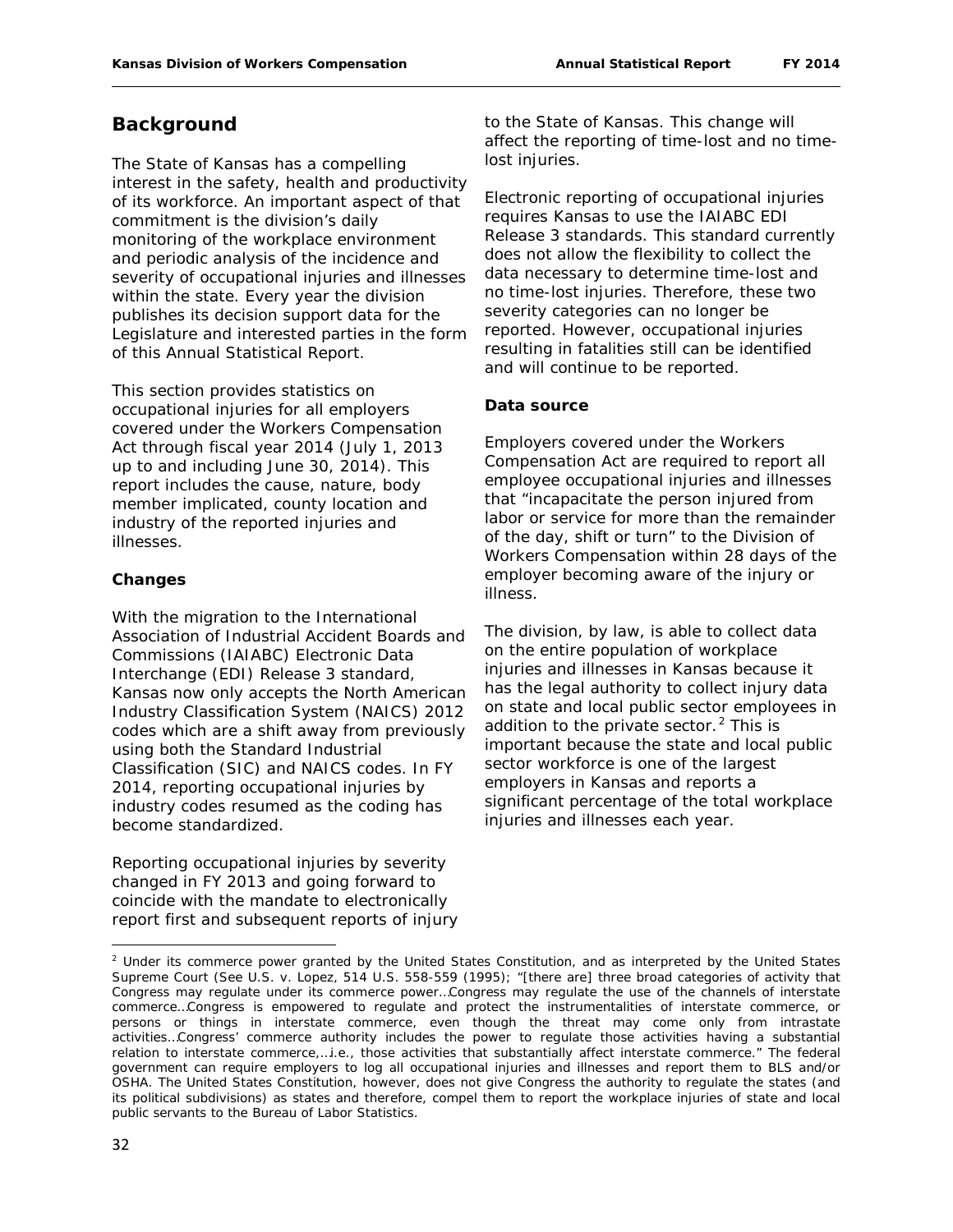# **Total Kansas Occupational Injuries and Illnesses**

#### **Aggregate total**

Table 2-1 and Figure 2-1 show the aggregate totals of Kansas' occupational injuries and illnesses from FY 2005 to FY 2014.

- There were 53,997 total occupational injuries and illnesses reported to the Division of Workers Compensation during FY 2014. The FY 2014 total reflects all accidents occurring during the year, including fatalities, and represents a decrease of 2,012 reported injuries and illnesses, or a 3.6 percent decrease, from the previous year's total.
- From another perspective, 148 employees per day were either injured or killed on the job in Kansas last fiscal year.
- The average annual decrease between FY 2005 and FY 2014 of the total occupational injuries and illnesses reported is 1.9 percent and the overall decrease is 17 percent. Figure 2-2 shows the trend of annual changes in total accidents compared to incidence rates.

| Table 2-1                                               |
|---------------------------------------------------------|
| <b>Total Kansas Occupational Injuries and Illnesses</b> |
| FY 2005 - FY 2014                                       |

|                                                  |        | Annual    | Avg<br>Annual | Total     |
|--------------------------------------------------|--------|-----------|---------------|-----------|
| <b>Fiscal Year</b>                               | Total  | Change    | Change        | Change    |
|                                                  |        |           | $-1.89%$      | $-16.62%$ |
| FY 05                                            | 64,761 |           |               |           |
| FY 06                                            | 66.469 | 2.64%     |               |           |
| <b>FY 07</b>                                     | 69.211 | 4.13%     |               |           |
| <b>FY 08</b>                                     | 70,263 | 1.52%     |               |           |
| FY 09                                            | 63.130 | $-10.15%$ |               |           |
| FY 10                                            | 58.188 | $-7.83%$  |               |           |
| FY 11                                            | 58.296 | 0.19%     |               |           |
| FY 12                                            | 58.252 | $-0.08%$  |               |           |
| FY 13                                            | 56.009 | $-3.85%$  |               |           |
| FY 14                                            | 53.997 | $-3.59%$  |               |           |
| Coursey, Kansas Division of Warkers Compansation |        |           |               |           |

Source: Kansas Division of Workers Compensation

#### **Incidence rate**

One limit of reporting aggregate totals is they do not account for year-to-year changes in the Kansas workforce population. For a fair year-to-year comparison of occupational injury and illness behavior in Kansas, the division calculates its own occupational injury incidence rates (see Appendix A). The incidence rate per 100 full-time equivalent workers is displayed in Table 2-2 and Figure 2-1. There is no absolute acceptable level of injury incidence. However, relatively speaking, the lower the rate of injury the better.

- The total occupational injuries and illnesses incidence per 100 full-time equivalent workers (FTE) in the private and public sectors in Kansas was 3.9 in FY 2014. This was a decrease by 4.8 percent from last fiscal year.
- The average annual decrease between FY 2005 and FY 2014 of the incidence rate per 100 full-time workers (FTE) for total occupational injuries and illnesses is 2.3 percent and the overall decrease is 19.6 percent. Figure 2-2 shows the trend of annual changes in total accidents compared to incidence rates.

| Table 2-2                                               |
|---------------------------------------------------------|
| <b>Total Kansas Occupational Injuries and Illnesses</b> |
| Incidence Rate* FY 2005 - FY 2014                       |

|                    |       | Annual    | Avg<br>Annual | Total     |
|--------------------|-------|-----------|---------------|-----------|
| <b>Fiscal Year</b> | Total | Change    | Change        | Change    |
|                    |       |           | $-2.32%$      | $-19.60%$ |
| FY 05              | 4.95  |           |               |           |
| FY 06              | 5.07  | 2.42%     |               |           |
| <b>FY 07</b>       | 5.15  | 1.58%     |               |           |
| <b>FY 08</b>       | 5.17  | 0.39%     |               |           |
| FY 09              | 4.67  | $-9.67\%$ |               |           |
| FY 10              | 4.47  | $-4.28%$  |               |           |
| FY 11              | 4.51  | 0.89%     |               |           |
| FY 12              | 4.43  | $-1.77%$  |               |           |
| FY 13              | 4.18  | $-5.64%$  |               |           |
| FY 14              | 3.98  | $-4.78%$  |               |           |

\*Per 100 Full-time Equivalent Non-Federal Workers

Source: Kansas Division of Workers Compensation, Kansas Labor Market Information Services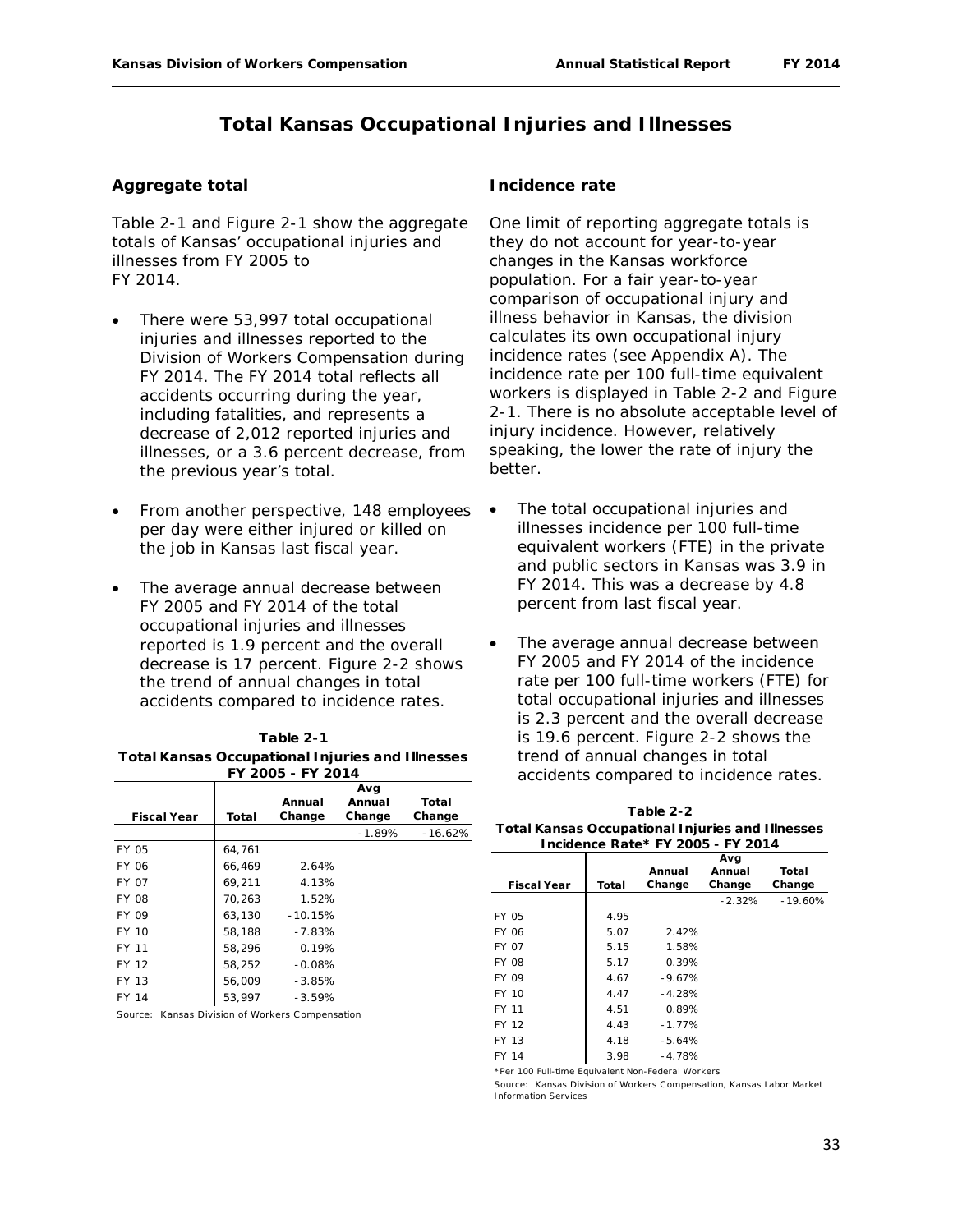

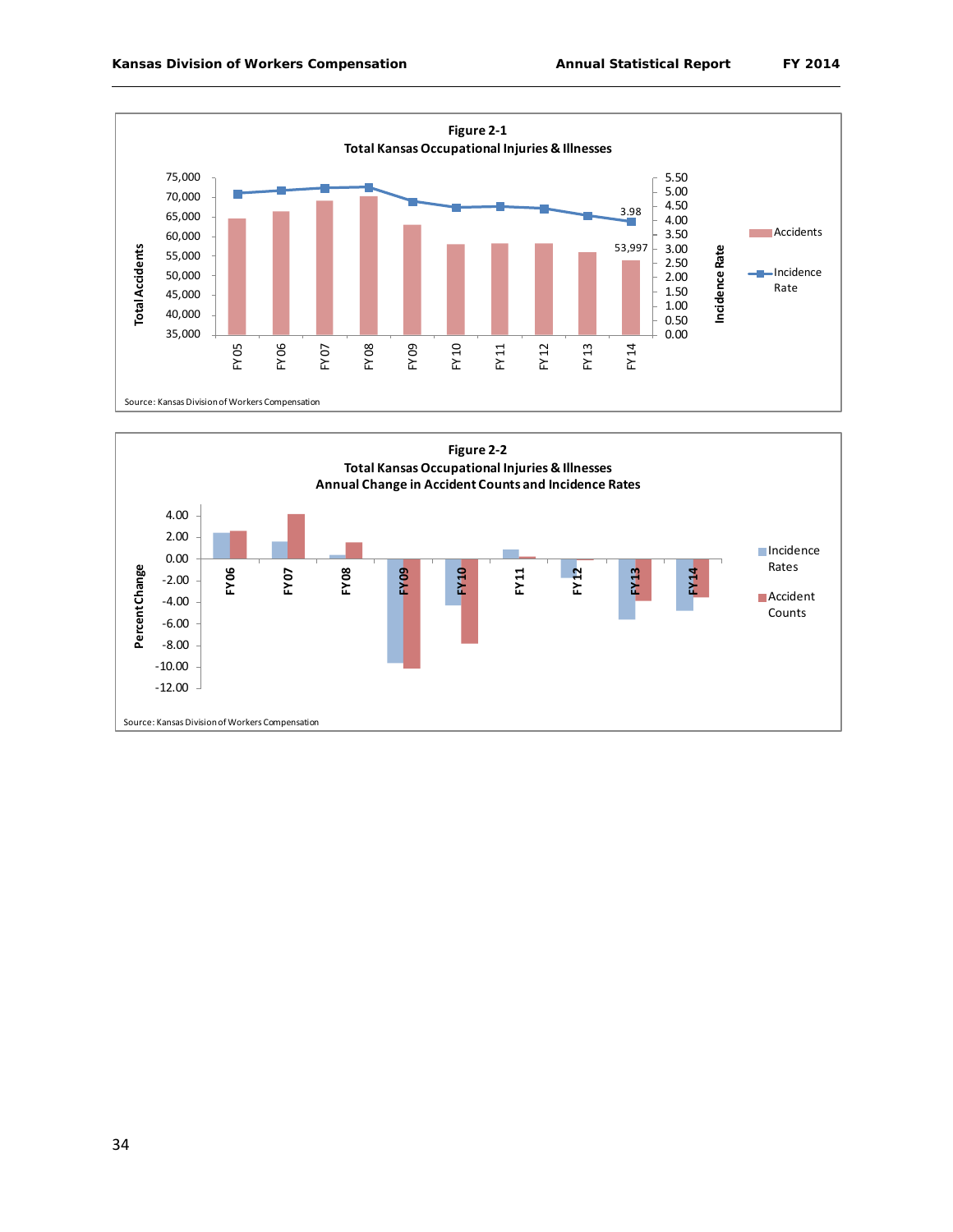# **Kansas Fatal Occupational Injuries and Illnesses**

#### **Aggregate total and incidence rate**

Data on workplace fatalities, the most severe type of injury, is summarized below. Table 2-3 shows the number of fatalities that occurred each year from FY 2005 to FY 2014 while Table 2-4 shows the fatality incidence rate per 100 full-time equivalent (FTE) workers over the same period. Figure 2-3 graphically shows the trend for both fatal injury totals and incidence rates.

- Workplace fatalities increased in FY 2014 by 69 percent from the previous year (to 59 from 35 reported deaths) and were more than the 10-year average of 48 reported deaths (see Table 2-3).
- The average annual increase between FY 2005 and FY 2014 of workplace fatalities reported is 4 percent and the overall increase is 3.5 percent (see Table 2-3). Figure 2-4 shows the trend of annual changes in fatal accidents compared to incidence rates.
- The fatality incidence rate for FY 2014 was .0044 which is an increase of 69 percent from the previous year and is 22.2 percent above the average of .0036 since FY 2005. The average annual increase was 4 percent between FY 2005 and FY 2014 (see Table 2-4).

| FY 2005 - FY 2014  |       |                  |                         |                 |
|--------------------|-------|------------------|-------------------------|-----------------|
| <b>Fiscal Year</b> | Total | Annual<br>Change | Avg<br>Annual<br>Change | Total<br>Change |
|                    |       |                  | 4.04%                   | 3.51%           |
| FY 05              | 57    |                  |                         |                 |
| <b>FY 06</b>       | 50    | $-12.28%$        |                         |                 |
| FY 07              | 49    | $-2.00%$         |                         |                 |
| <b>FY 08</b>       | 43    | $-12.24%$        |                         |                 |
| <b>FY 09</b>       | 34    | $-20.93%$        |                         |                 |
| FY 10              | 46    | 35.29%           |                         |                 |
| FY 11              | 54    | 17.39%           |                         |                 |
| FY 12              | 50    | $-7.41%$         |                         |                 |
| FY 13              | 35    | $-30.00%$        |                         |                 |
| FY 14              | 59    | 68.57%           |                         |                 |

**Table 2-3 Kansas Fatal Occupational Injuries and Illnesses** 

Source: Kansas Division of Workers Compensation

**Kansas Fatal Occupational Injuries and Illnesses Incidence Rate\* FY 2005 - FY 2014 Table 2-4**

|                    |        |           | Avg    |        |
|--------------------|--------|-----------|--------|--------|
|                    |        | Annual    | Annual | Total  |
| <b>Fiscal Year</b> | Total  | Change    | Change | Change |
|                    |        |           | 4.03%  | 0.00%  |
| <b>FY 05</b>       | 0.0044 |           |        |        |
| FY 06              | 0.0038 | $-13.64%$ |        |        |
| FY 07              | 0.0036 | $-5.26%$  |        |        |
| <b>FY 08</b>       | 0.0032 | $-11.11%$ |        |        |
| FY 09              | 0.0025 | $-21.88%$ |        |        |
| FY 10              | 0.0035 | 40.00%    |        |        |
| FY 11              | 0.0042 | 20.00%    |        |        |
| FY 12              | 0.0038 | $-9.52%$  |        |        |
| FY 13              | 0.0026 | $-31.58%$ |        |        |
| FY 14              | 0.0044 | 69.23%    |        |        |
|                    |        |           |        |        |

\*Per 100 Full-time Equivalent Non-Federal Workers Source: Kansas Division of Workers Compensation, Kansas Labor Market Information Services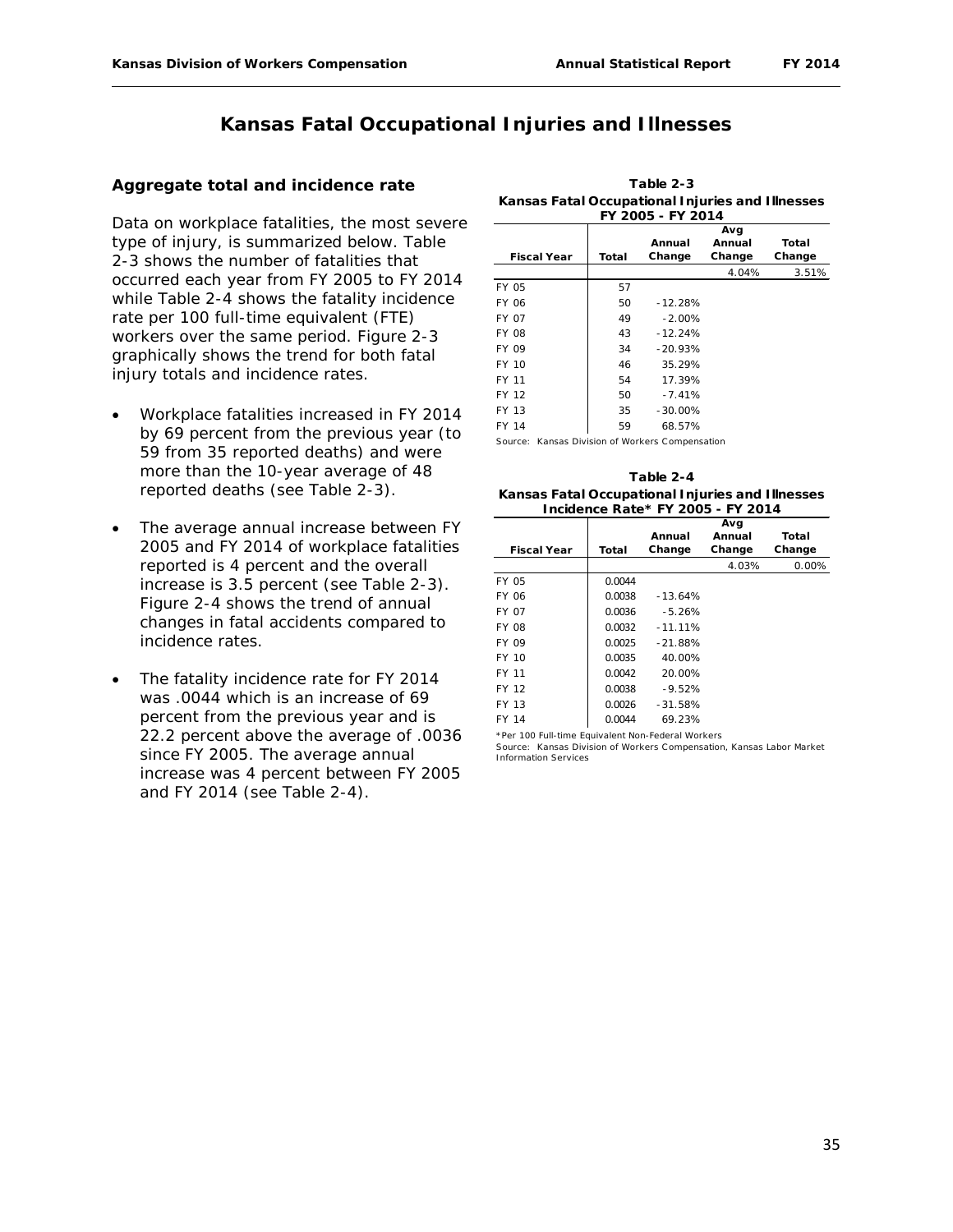

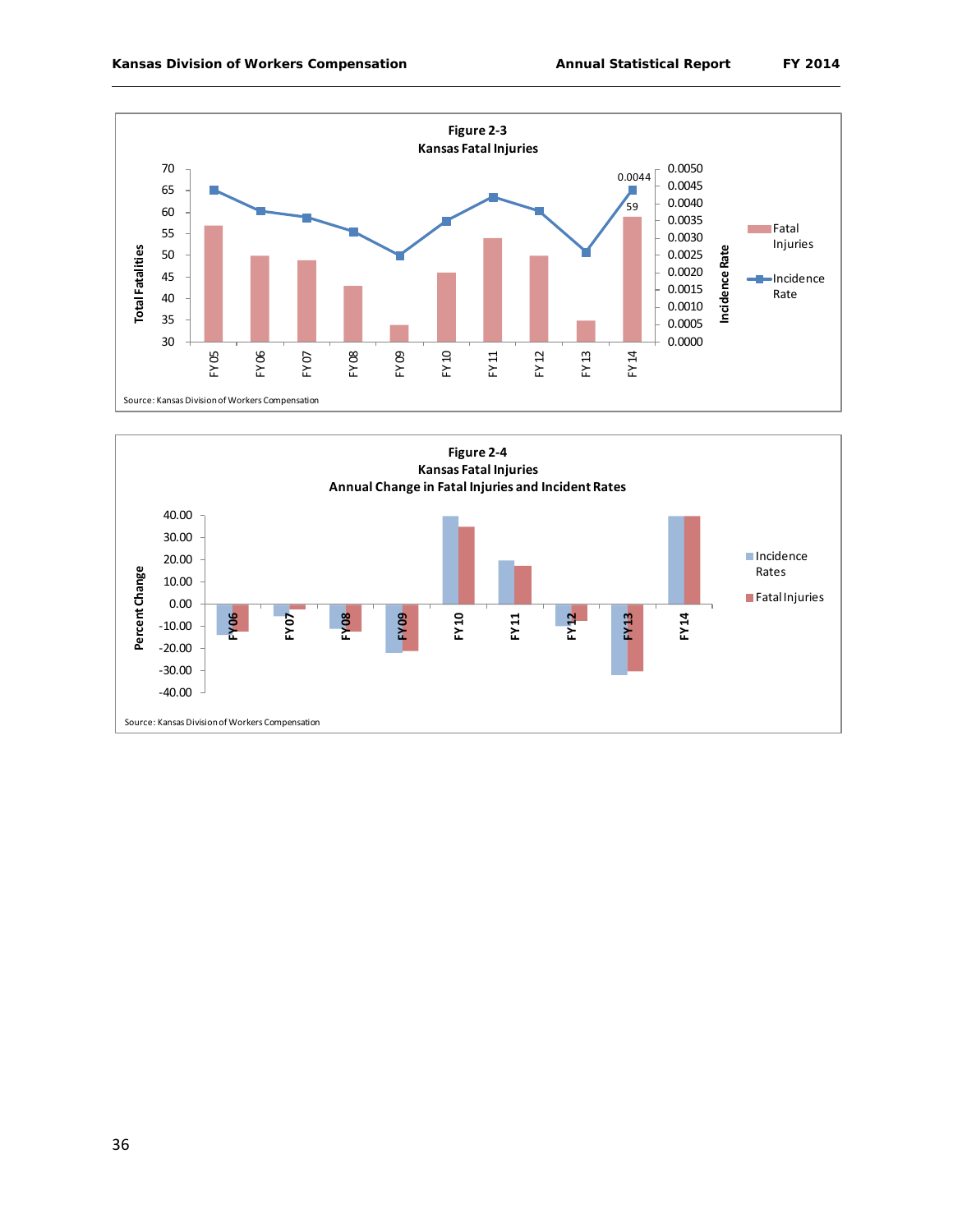# **Kansas Occupational Injuries and Illnesses Analysis**

#### **Introduction**

To gain a better understanding and develop a more complete picture of Kansas occupational injuries and illnesses, a summary of various breakdowns can inform how injuries occur, what body parts are commonly affected, geographically where the workplace injuries took place and how industry subsectors contribute to workplace accidents.

#### **Cause of Occupational Injury and Illness**

- The physical act of lifting is the most frequent cause of workplace injuries, accounting for 4,879 or 9 percent of the total occupational injuries and illnesses for FY 2014 (see Figure 2-5).
- Fall or slip injury miscellaneous and strain or injury by miscellaneous are the second and third most frequent cause of workplace injuries accounting for 3,150 and 2,676, respectively, of the total occupational injuries and illnesses for FY 2014 (see Figure 2-5).
- The top ten causes of workplace injuries listed in Figure 2-5 account for 47.7 percent of the total occupational injuries and illnesses for FY 2014.

| Table 2-5                             |
|---------------------------------------|
| Most Frequent Cause of Injury by Rank |
| FY 2010 - FY 2014                     |

| . . 2010 2017                               |
|---------------------------------------------|
| Cause                                       |
| Lifting                                     |
| Fall or Slip Injury Miscellaneous           |
| Strain or Injury By Miscellaneous           |
| Falling or Flying Object                    |
| Object Being Lifted or Handled              |
| Struck or Injured by Fellow Worker, Patient |
| Other Injury (Not Otherwise Classified)     |
| Pushing or Pulling                          |
| Repetitive Motion                           |
| Hand Tool, Utensil: Not Powered             |
|                                             |

Source: Kansas Division of Workers Compensation

Table 2-5 shows a five-year trend of most frequent causes, by rank, of occupational injuries or illnesses from FY 2010 to FY 2014. Lifting and fall or slip injury miscellaneous are the first and second most frequent cause of workplace injury, respectively, during this five-year period, which also held true in FY 2014 as shown in Figure 2-5.

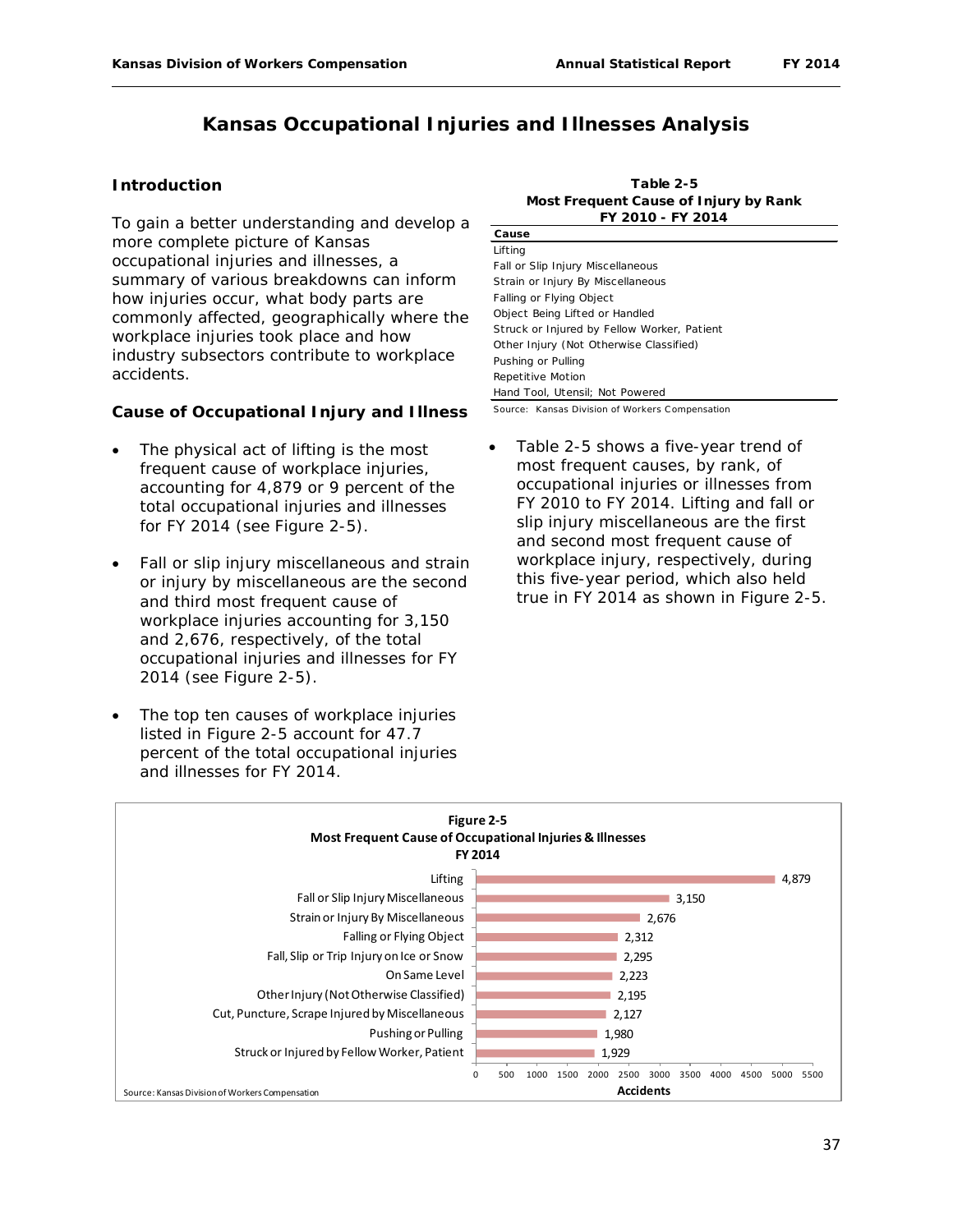#### **Nature of Occupational Injury and Illness**

- Strain injuries are the most frequent nature of workplace injuries accounting for 14,444 or 26.7 percent of the total occupational injuries and illnesses for FY 2014 (see Figure 2-6).
- Contusions and lacerations are the second and third most frequent nature of workplace injuries accounting for 7,759 and 7,266, respectively, of the total occupational injuries and illnesses for FY 2014 (see Figure 2-6).
- The top ten most frequent nature of workplace injuries listed in Figure 2-6 account for 88.6 percent of the total occupational injuries and illnesses for FY 2014.

#### **Table 2-6 Most Frequent Nature of Injury by Rank FY 2010 - FY 2014**

| <b>Nature</b>                    |
|----------------------------------|
| Strain                           |
| All Other Specific Injuries, NOC |
| Laceration                       |
| Contusion                        |
| Sprain                           |
| Puncture                         |
| Fracture                         |
| Multiple Physical Injuries Only  |
| Foreign Body                     |
| Inflammation                     |

Source: Kansas Division of Workers Compensation

• Table 2-6 shows a five-year trend of most frequent nature, by rank, of occupational injuries or illnesses from FY 2010 to FY 2014. Strains were the most frequent cause of workplace injury during this five-year trend which also held true in FY 2014 as shown in Figure  $2 - 6$ .

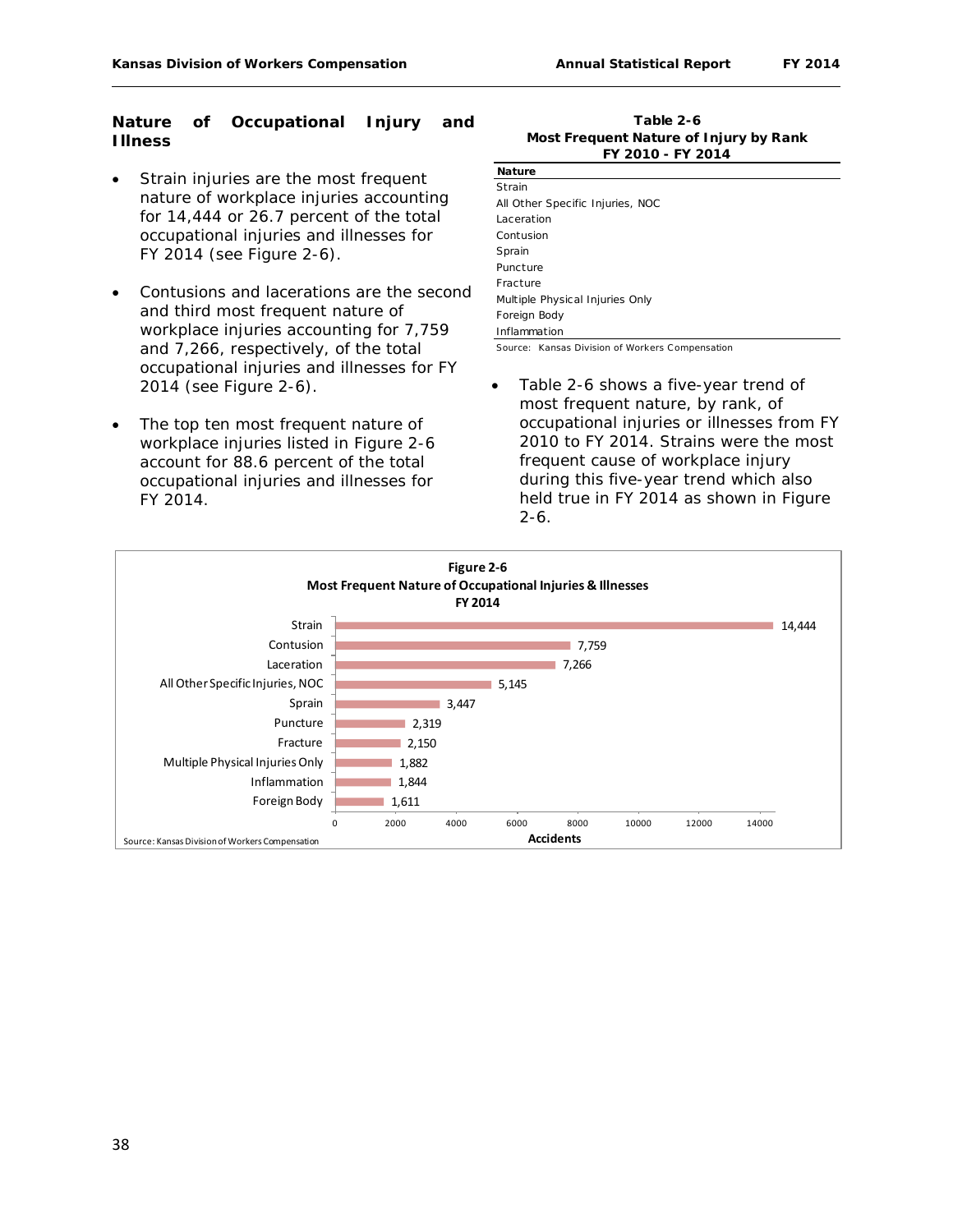#### **Body Member Associated with Occupational Injury and Illness**

- Workplace injuries involving fingers constitute the greatest number of reported accidents for FY 2014, accounting for 5,652 or 10.5 percent of the total occupational injuries or illnesses (see Figure 2-7).
- Low back area (lumbar, lumbosacral) and multiple body parts (including body systems and body parts) are the second and third most frequently reported body member injured, accounting for 4,907 and 4,187, respectively, of the total occupational injuries and illnesses for FY 2014 (see Figure 2-7).
- The top ten most frequently injured body members listed in Figure 2-7 account for 63.1 percent of the total occupational injuries and illnesses for FY 2014.

**Table 2-7 FY 2010 - FY 2014 Most Frequent Body Member Injured by Rank**

| <b>Body Member</b>                                          |
|-------------------------------------------------------------|
| Finance(s)                                                  |
| Low Back Area (Lumbar, Lumbosacral)                         |
| Multiple Body Parts (Including Body Systems and Body Parts) |
| Knee                                                        |
| Hand                                                        |
| Shoulder(s)                                                 |
| Eye(s)                                                      |
| Wrist                                                       |
| Ankle                                                       |
| Lower Arm                                                   |

Source: Kansas Division of Workers Compensation

Table 2-7 shows a five-year trend of most frequently injured body member, by rank, reported in workplace accidents from FY 2010 to FY 2014. Fingers, low back area (lumbar, lumbrosacral) and multiple body parts (including body systems and body parts) are the first, second and third most injured body member, respectively, during this fiveyear trend which also held true in FY 2014 as shown in Figure 2-7.

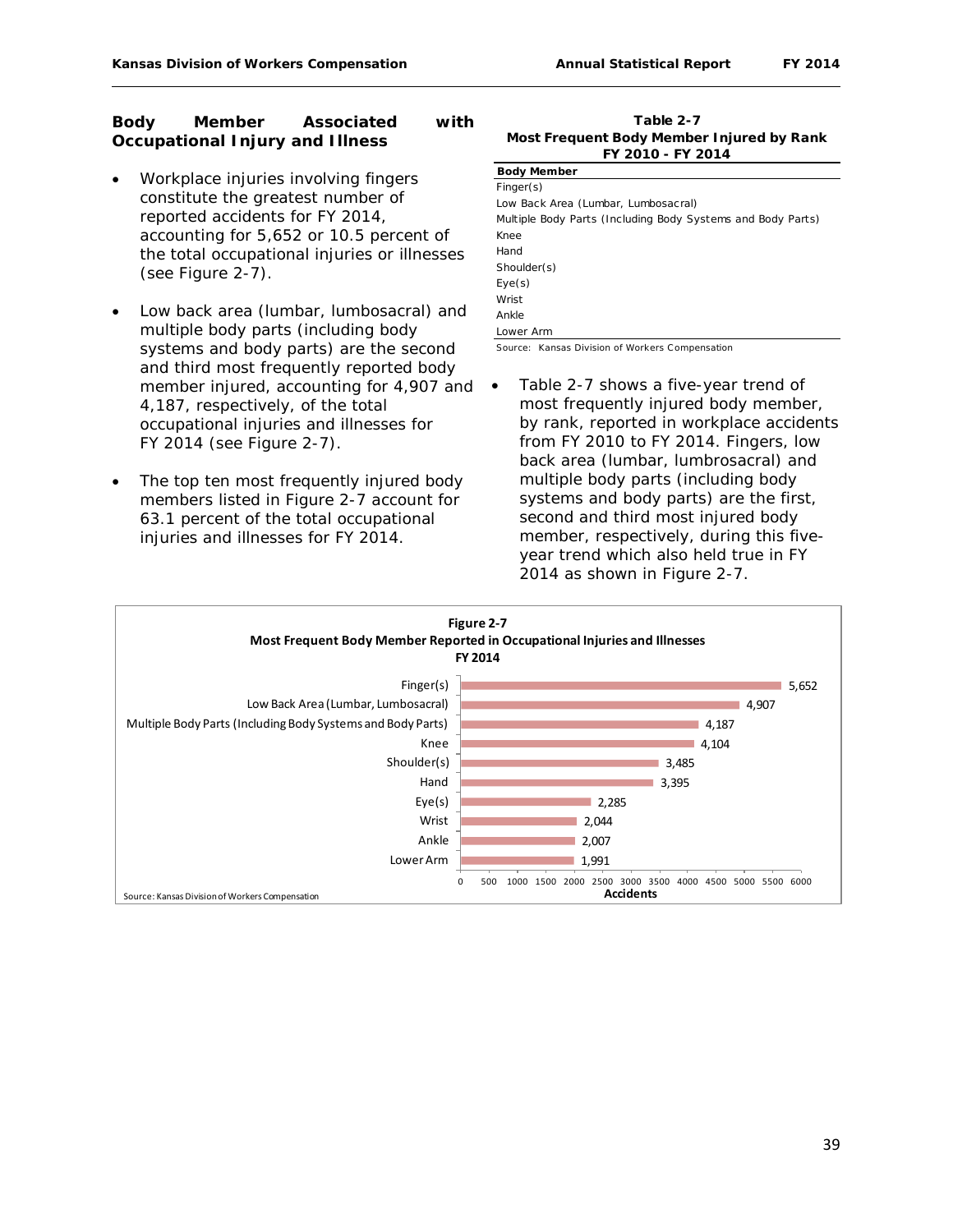#### **Occupational Injuries and Illnesses by County**

- Table 2-8 lists the 10 Kansas counties reporting the greatest number of occupational injuries and illnesses in FY 2014. As expected, counties with the largest population totals report the greatest number of workplace accidents.
- Kansas' largest city, Wichita, is located in Sedgwick County which reported the most cases (see Table 2-8).
- Johnson County, part of metropolitan Kansas City, includes the second and fifth largest cities in Kansas (Overland Park and Olathe, respectively) and reported the second highest number of workplace accidents (see Table 2-8).
- The top ten counties reporting the most workplace accidents as shown in Table 2-8 account for 61.6 percent of all occupational injuries and illnesses in Kansas for FY 2014.
- For a better understanding of which Kansas counties report the greatest amount of workplace accidents relative to their population, Table 2-9 reports the number of accidents for every 100 workers in each county.
- Pawnee County reports the highest rate of occupational injuries and illnesses with 10.5 workplace accidents for every 100 workers (see Table 2-9).
- Figure 2-8 is a Kansas county map which illustrates the rate of workplace accidents per 100 workers. The darker the color the higher the workplace accident rate. Conversely, the lighter the color the lower the workplace accident rate.

#### **Table 2-8 of Accidents FY 2014 Counties Reporting Greatest Number**

| FI 4014   |                  |  |
|-----------|------------------|--|
| County    | <b>Accidents</b> |  |
| Sedgwick  | 8,897            |  |
| Johnson   | 8,262            |  |
| Shawnee   | 4,046            |  |
| Wyandotte | 3,849            |  |
| Douglas   | 1,695            |  |
| Reno      | 1,507            |  |
| Riley     | 1,456            |  |
| Finney    | 1,318            |  |
| Saline    | 1,274            |  |
| Ford      | 965              |  |

Source: Kansas Division of Workers Compensation

#### **Table 2-9 Counties Reporting Greatest Number of Accidents per 100 Workers FY 2014**

|           | <b>Accidents</b> |
|-----------|------------------|
|           | per 100          |
| County    | <b>Workers</b>   |
| Pawnee    | 10.51            |
| Wilson    | 7.81             |
| Finney    | 6.84             |
| Wyandotte | 6.07             |
| Labette   | 5.68             |
| Seward    | 5.58             |
| Stevens   | 5.45             |
| Mitchell  | 5.20             |
| Ford      | 5.03             |
| Marshall  | 4.88             |





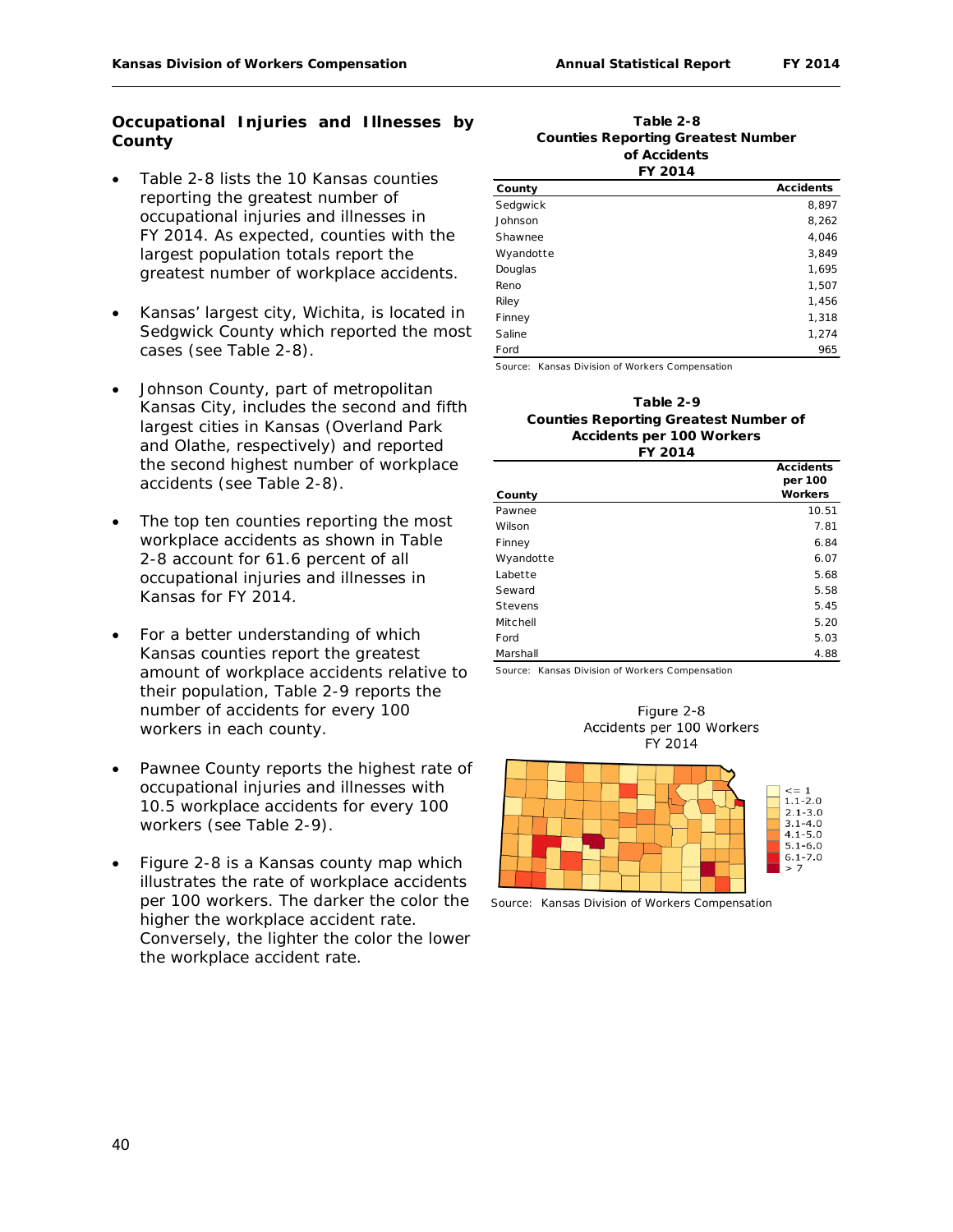#### **Occupational Injuries and Illnesses by NAICS Industry Subsector**

- The executive, legislative, and other general government support industry subsector ranked first in reported accidents for FY 2014, accounting for 6,809 or 12.6 percent of the total occupational injuries or illnesses (see Table 2-10).
- Educational services and hospitals are the second and third most frequently reported industry subsectors for injuries, accounting for 5,112 and 2,838, respectively, of the total occupational injuries and illnesses for FY 2014 (see Table 2-10).
- The top ten most frequently reported industry subsectors for workplace injuries listed in Table 2-10 account for 52.3 percent of the total occupational injuries and illnesses for FY 2014.

**Table 2-10 Most Frequent Industry Subsector\* Reported in Occupational Injuries and Illnesses FY 2014**

| <b>Industry Subsector</b>                 | <b>Accidents</b> |
|-------------------------------------------|------------------|
| Executive, Legislative, and Other General |                  |
| Government Support                        | 6,809            |
| <b>Educational Services</b>               | 5,112            |
| Hospitals                                 | 2.838            |
| Nursing and Residential Care Facilities   | 2,420            |
| Administrative and Support Services       | 2,407            |
| Food Services and Drinking Places         | 2.123            |
| Food Manufacturing                        | 1.981            |
| Specialty Trade Contractors               | 1.968            |
| Fabricated Metal Product Manufacturing    | 1.409            |
| General Merchandise Stores                | 1.390            |

\*2012 NAICS standard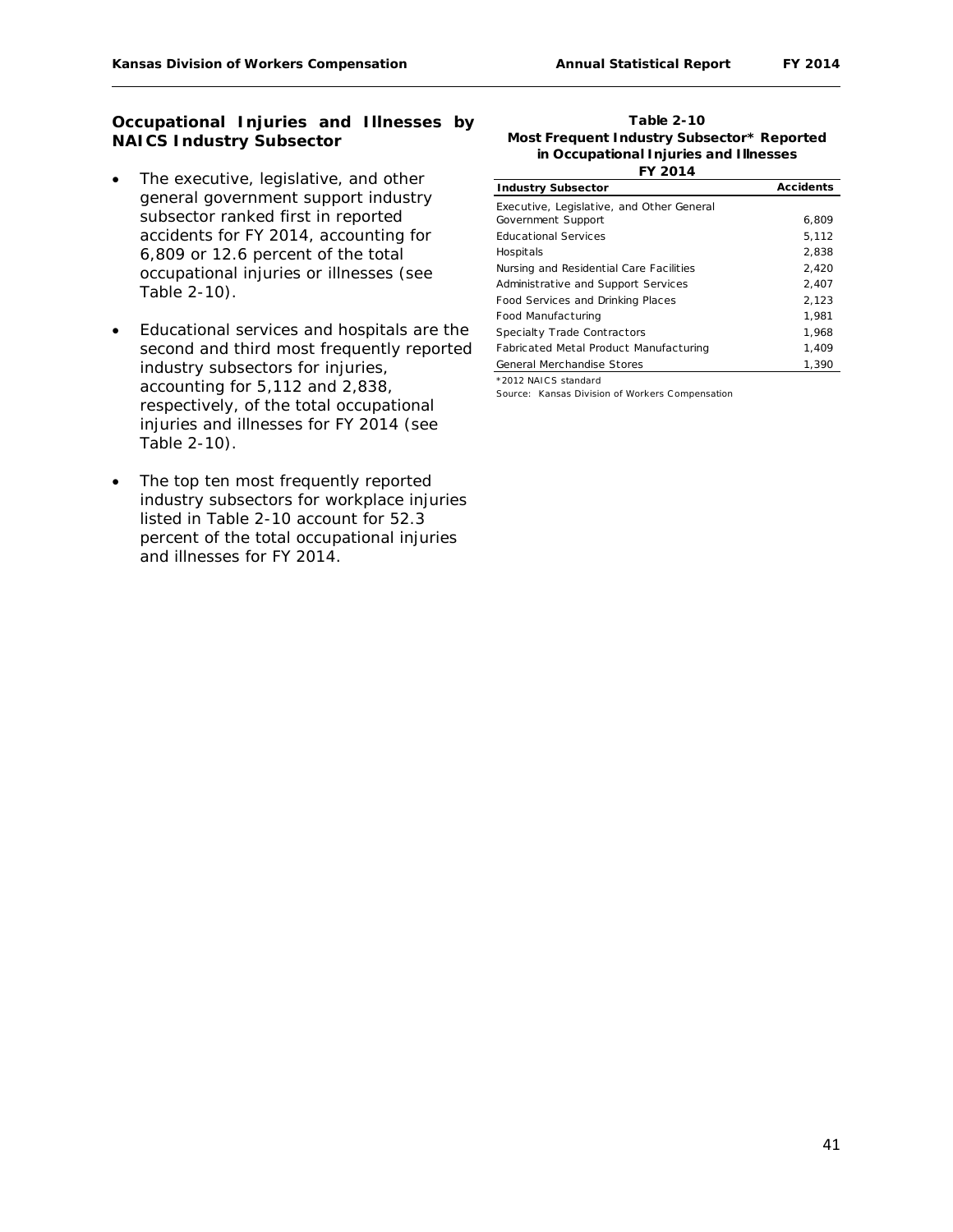# **Appendix A**

**Technical Notes: Occupational Injury and Illness Incidence Rates**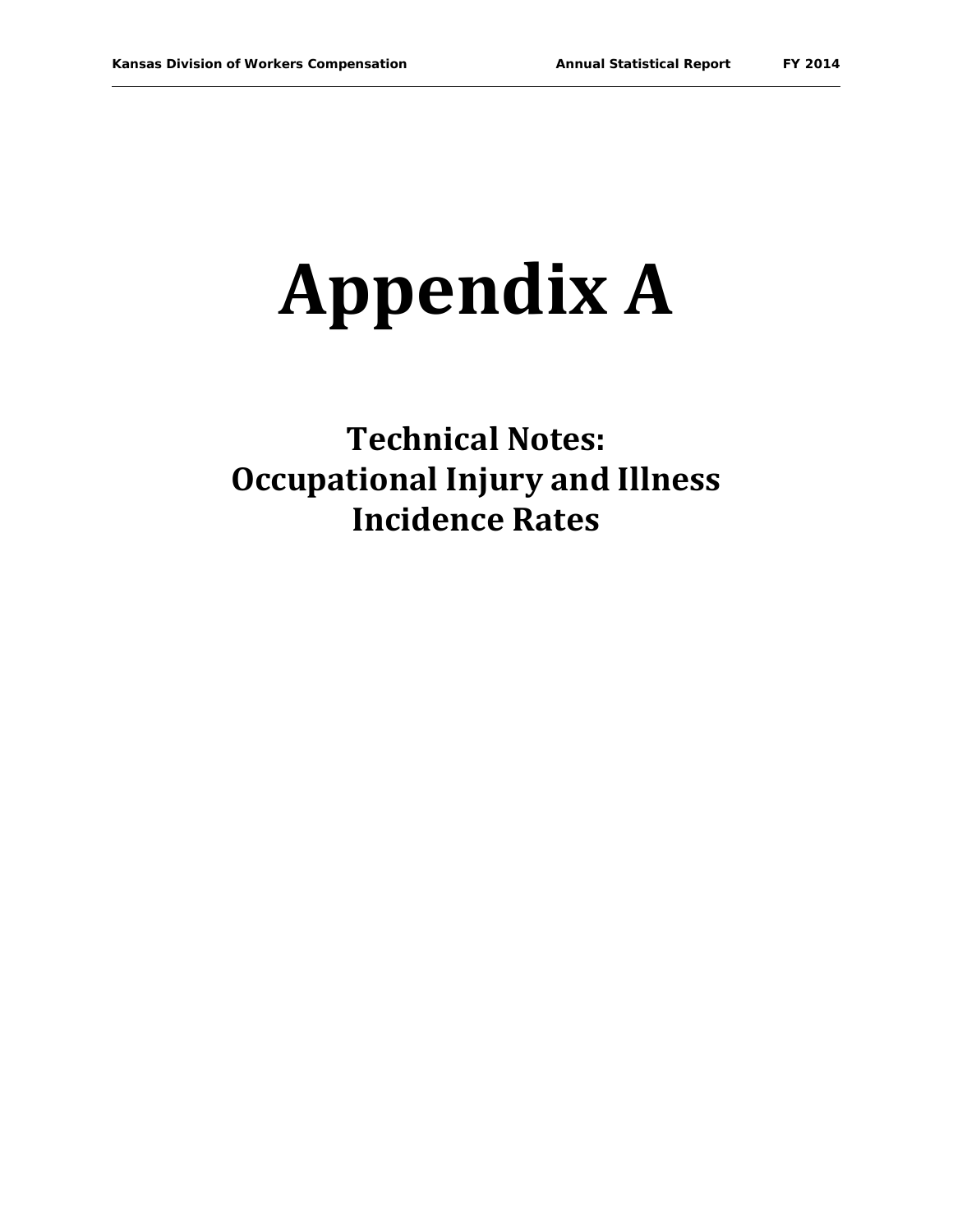# **Occupational Injury and Illness Incidence Rates**

**BLS Survey of Occupational Injuries and Illnesses:** The Bureau of Labor Statistics (BLS), with the help of the state agencies, selects a non-proportional stratified probability sample of employment establishments and mails them questionnaires. Employers are instructed to record all nonfatal employee injury and illness incidents, number of days away from work for each recorded injury/illness, the number of employee hours worked and the establishment's average employment. Participants in the annual survey consist of employers who maintain Occupational Safety and Health Administration (OSHA) records on employee injuries and illnesses on a regular basis under federal law and smaller employers who are exempt from OSHA record keeping requirements. The survey "excludes the self-employed; farms with fewer than 11 employees; private households; federal government agencies; and, for national estimates, employees in state and local government agencies."<sup>[3](#page-43-0)</sup> Some states are experimenting with collecting data from the public sector, $4$  but Kansas Labor Market Information Services does not currently do so.

The data collection process differs for the employers who maintain OSHA records on employee injuries and illnesses on a regular basis under federal law and those that are exempt from OSHA record keeping requirements. The former are mailed a questionnaire in February following the survey year and are asked to transfer from their records all injuries and illnesses incurred as well as demographic and hours worked data. The latter, exempt employers (those with fewer than 11 employees and those designated as "low-hazard industries" by OSHA) are notified in December of the prior year (e.g., contacted in December of 2013 to record injuries for the 2014 survey) that they have been chosen to participate in the survey and must keep records of all employee injuries. The participating state agencies are responsible for collecting data from employers within their jurisdiction and for submitting these questionnaires to BLS for analysis.

The BLS uses its incidence rates as a benchmark to compare the frequency of injuries and illnesses occurring within jurisdictions, industries or specific occupations for a calendar year. The variable "Total Injuries and Illnesses per 100 full-time workers" is the most widely quoted incidence rate, and reflects the incidence rate of "total recordable cases." BLS defines "recordable cases" as follows:

**Recordable cases include** work-related injuries and illnesses that result in:

- **Death**
- Loss of consciousness
- Days away from work
- Restricted work activity or job transfer
- Medical treatment (beyond first aid)
- Significant work related injuries or illnesses that are diagnosed by a physician or other licensed health care professional. These include any work related case involving cancer, chronic irreversible disease, a fractured or cracked bone, or a punctured eardrum.

l

<span id="page-43-0"></span><sup>3</sup> BLS, 2005 News Release: *Workplace Injuries and Illnesses in 2005*,

http://stats.bls.gov/news.release/pdf/osh.pdf.

<span id="page-43-1"></span><sup>4</sup> E.g., Christine Baker, *Trends in Occupational Injuries and Illnesses: USA and California*, IAIABC Journal, Vol. 44 No. 1, 151, 169 (Spring 2007) (explaining that the California Division of Labor Statistics and Research (DSLR) surveys approximately 800 public sector employers).